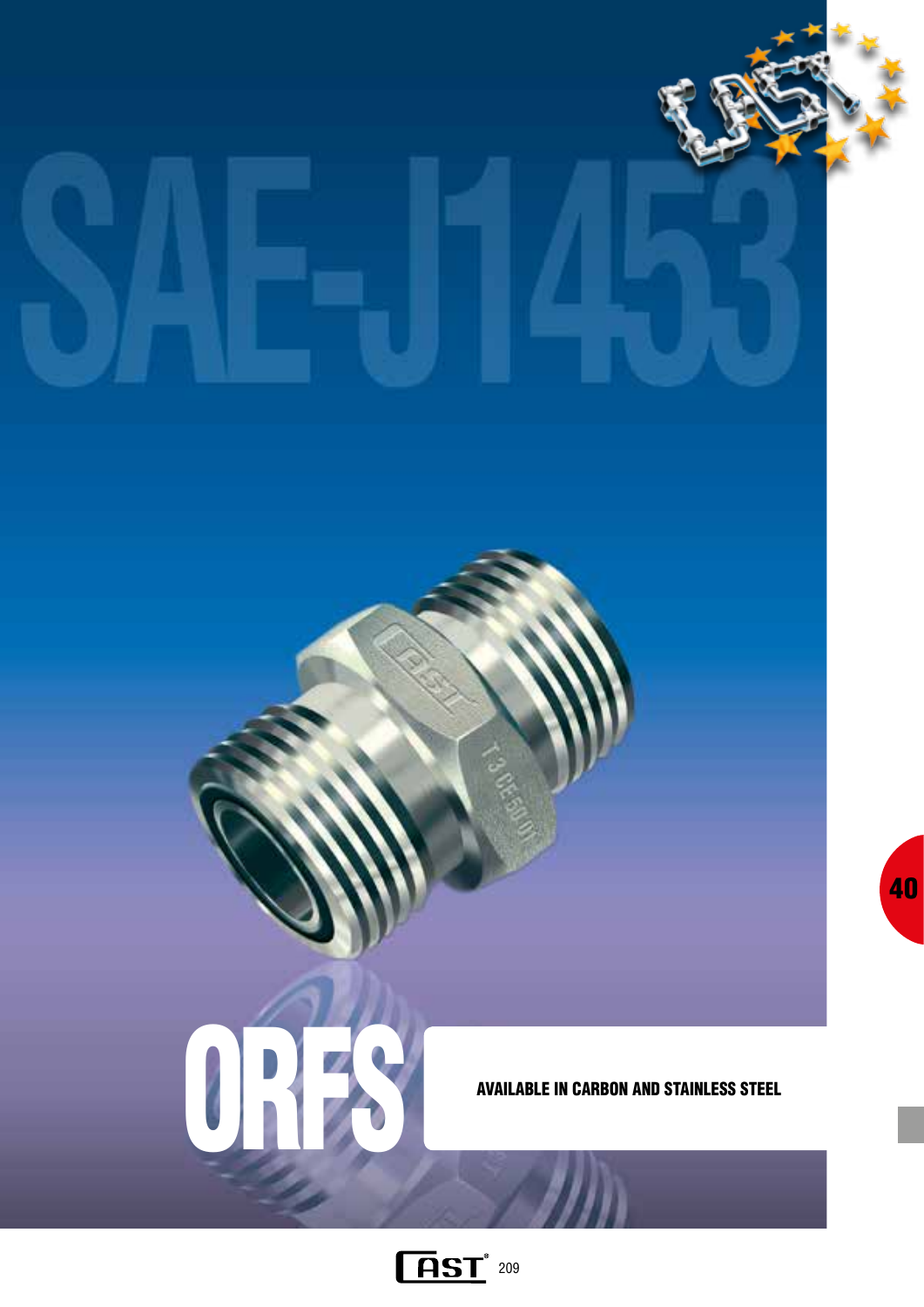# FIGURATIVE INDEX – FITTINGS SAE J1453 - ISO 8434-3

| General<br>instructions  | Quality<br>assurance      | Allowed<br>temperatures                     | Finish<br>treatments                               | <b>Tubes</b><br>to be used                  | <b>Threaded</b><br>ends                     | Prescriptions to<br>comply with                    |
|--------------------------|---------------------------|---------------------------------------------|----------------------------------------------------|---------------------------------------------|---------------------------------------------|----------------------------------------------------|
| Utilisation<br>standards | Safety<br>tactors         | Seals<br>on threads                         | <b>End treatments</b>                              | Tables<br>follow up                         | Gas – Metric<br>UNF - NPT                   | <b>Assembly</b><br>instructions                    |
| Page 215                 | Page 22                   | Page 23                                     | Page 24                                            | Page 25-26                                  | Page 27-32                                  | Page 33;39;216-219                                 |
| Type: 4001               | Type: 4002                | Type: 4003                                  | <b>Type: 4004 BSPP</b><br>Type: 4005 Metric paral. | Type: 4006 UNF/UN-2A                        | Type: 4007 BSPP<br>Type: 4008 Metric paral. | <b>Type: 4009 NPTF</b>                             |
|                          |                           |                                             |                                                    |                                             |                                             |                                                    |
| <b>Page 220</b>          | Page 221                  | <b>Page 222</b>                             | Page 222-223                                       | Page 224                                    | Page 225-226                                | Page 226                                           |
| Type: 4010 BSPP          | <b>Type: 4011 NPTF</b>    | Type: 4012 BSPP                             | Type: 4015 BSPP                                    | Type: 4017                                  | Type: 4018                                  | Type: 4019                                         |
|                          |                           |                                             |                                                    |                                             |                                             |                                                    |
| <b>Page 227</b>          | <b>Page 227</b>           | <b>Page 228</b>                             | <b>Page 228</b>                                    | <b>Page 229</b>                             | <b>Page 229</b>                             | Page 230                                           |
| Type: 4020               | Type: 4021                | Type: 4022 BSPP<br>Type: 4023 Metric paral. | Type: 4024 BSPP<br>Type: 4025 Metric paral.        | Type: 4026 ORFS/DIN                         | Type: 4027 ORFS/DIN gir.                    | Type: 40283 ORFS/JIC                               |
|                          |                           |                                             |                                                    |                                             |                                             |                                                    |
| Page 231-232             | <b>Page 232</b>           | <b>Page 233</b>                             | <b>Page 234</b>                                    | <b>Page 235</b>                             | <b>Page 235</b>                             | <b>Page 236</b>                                    |
| Type: 4029 ORFS/JIC gir. | Type: 40303 ORFS gir. JIC | Type: 4031 ORFS/BSI                         | Type: 4032 ORFS gir. BSI                           | Type: 4033 BSPP<br>Type: 4034 Metric paral. | Type: 4035 ORFS/UN-2A                       | <b>Type: 4036 BSPP</b><br>Type: 4037 Metric paral. |
|                          |                           |                                             |                                                    |                                             |                                             |                                                    |
| <b>Page 236</b>          | <b>Page 237</b>           | <b>Page 237</b>                             | <b>Page 238</b>                                    | <b>Page 239</b>                             | <b>Page 240</b>                             | Page 240-241                                       |
| Type: 4038               | <b>Type: 4039 NPTF</b>    | <b>Type: 4040 NPTF</b>                      | Type: 4041                                         | Туре: 4042                                  | Туре: 4043                                  | Type: 4044                                         |
|                          |                           |                                             |                                                    |                                             |                                             |                                                    |
| <b>Page 241</b>          | <b>Page 242</b>           | <b>Page 242</b>                             | <b>Page 243</b>                                    | <b>Page 243</b>                             | <b>Page 244</b>                             | <b>Page 244</b>                                    |
| Type: 4045               | Туре: 4046                | Type: 4049                                  | Туре: 4050                                         | Type: 4051 BSPP<br>Type: 4052 Metric paral. | Type: 4053 UNF/UN-2A                        | <b>Type: 4054 BSPP</b>                             |
|                          |                           |                                             |                                                    |                                             |                                             |                                                    |
| Page 245                 | <b>Page 245</b>           | <b>Page 246</b>                             | <b>Page 246</b>                                    | <b>Page 247</b>                             | <b>Page 248</b>                             | <b>Page 249</b>                                    |
| Type: 4056 UNF/UN-2A     | <b>Type: 4057 BSPP</b>    | Type: 4059 UNF/UN-2A                        | <b>Type: 4060 BSPP</b>                             | Type: 4062 UNF/UN-2A                        | Type: 4069 BSPP                             | Type: 4071 UNF/UN-2A                               |
|                          |                           |                                             |                                                    |                                             |                                             |                                                    |
| <b>Page 250</b>          | <b>Page 251</b>           | <b>Page 252</b>                             | <b>Page 253</b>                                    | <b>Page 254</b>                             | <b>Page 255</b>                             | <b>Page 255</b>                                    |
| Type: 4072               | Type: 4073                | Type: 4074                                  | Type: 4075                                         | Type: 4076                                  | Type: 4077                                  | Type: 4078                                         |
|                          |                           |                                             |                                                    |                                             |                                             |                                                    |
| <b>Page 256</b>          | <b>Page 256</b>           | Page 257                                    | <b>Page 257</b>                                    | <b>Page 258</b>                             | <b>Page 258</b>                             | <b>Page 258</b>                                    |

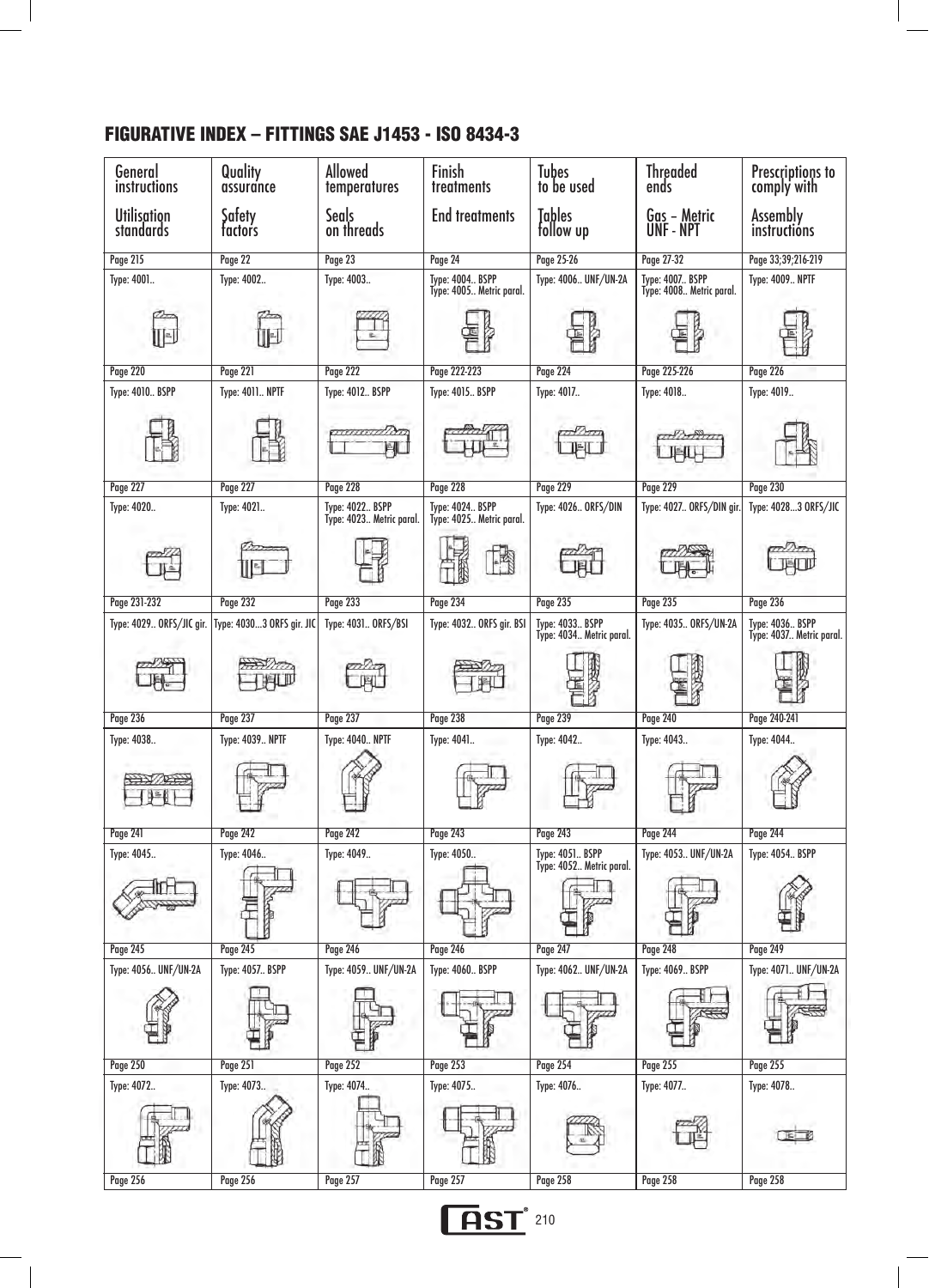# ORDERING EXAMPLES (Carbon steel) ORDERING EXAMPLES (Stainless steel)

## **ORFS**

**•** If you require a male stud coupling for a Ø 20 mm tube with 3/4" BSP parallel thread made of carbon steel with elastomeric NBR seal on the threaded end, order: 400405

• If you require the VITON® seal, add "V" at the end.

# ORFS

**•** If you require a male stud coupling for a Ø 20 mm tube with 3/4" BSP parallel thread made of stainless steel with elastomeric VITON® seal on the threaded end, order: 410405

**•** If you require the NBR seal, add ".N" at the end.





# **ORFS**

**•** If you wish to use a steel tube with inch measurements, add the letter ".W" to the code of the pressure sleeve to order: 400105.W



#### DELIVERIES

**•** Cast S.p.A. fittings are delivered in the configurations shown in the tables of this catalogue.

**•** Available on scheduled orders only: it means that the article is slow moving and will be delivered within 90 days.

**•** Available on request only: it means that the article is not commonly in stock; please contact our offices for further delivery details.

VITON® is a DuPont Dow Elastomers Trade Mark

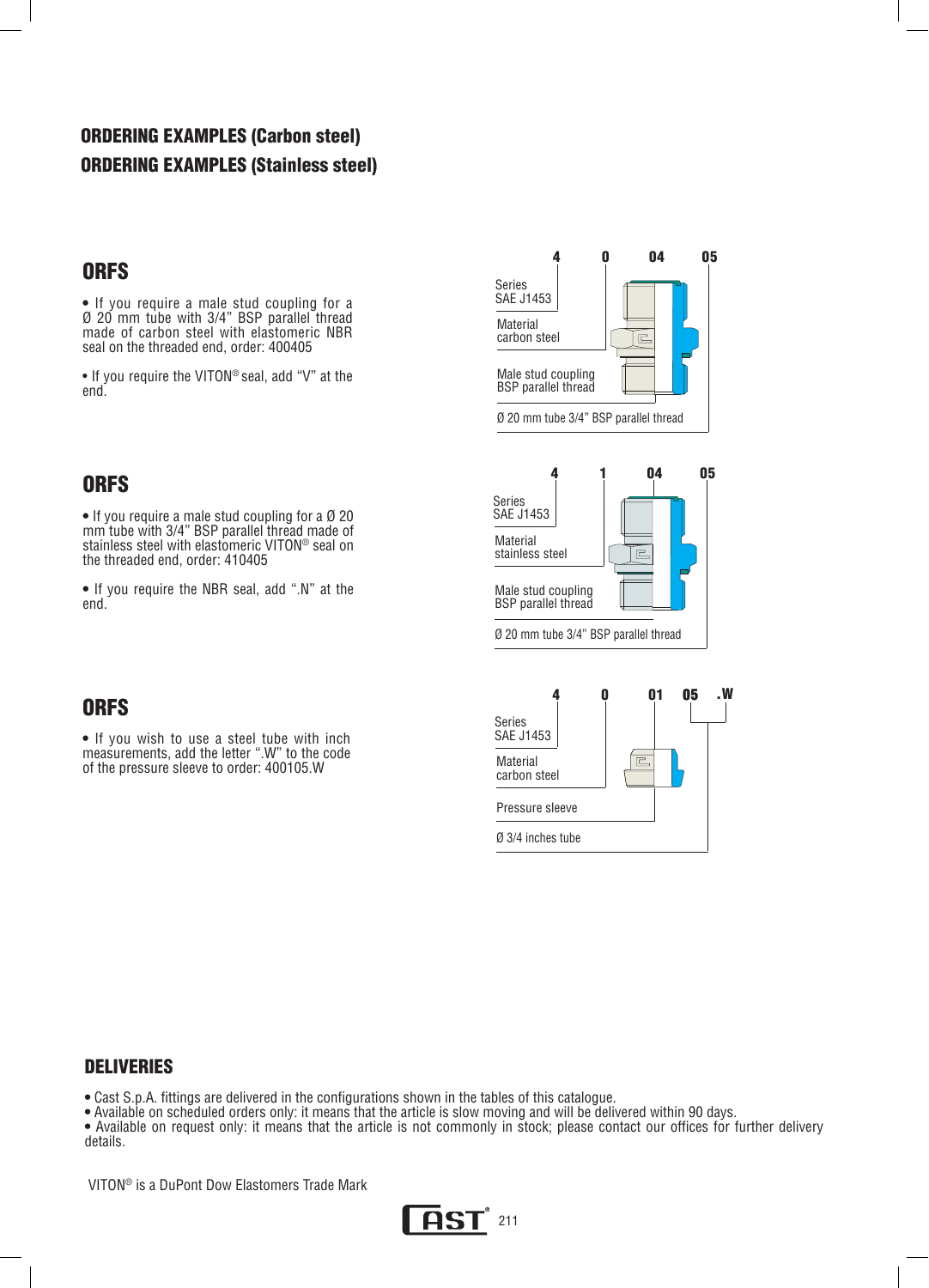#### THEORY OF OPERATION-FLARED TUBE

The CAST fitting, manufactured according to ISO 8434-3/SAE J1453, is a mechanical fitting traditionally used for high pressure fluid-dynamic systems. The sealing is made between two flat surfaces, metal to metal, with no deformation of the components, plus an elastomeric sealing (O-Ring) placed into a groove on the front surface of the fitting.

The coupling between the body of the fitting and the flared tube is guaranteed by the tightening nut and by the sleeve on the inside. It helps fast assembly of removable tubes, avoids welding and tapping, thus assuring maximum simplicity for complex oleo-dynamic systems. Repeated assemblies do not alter the performance of the coupling.



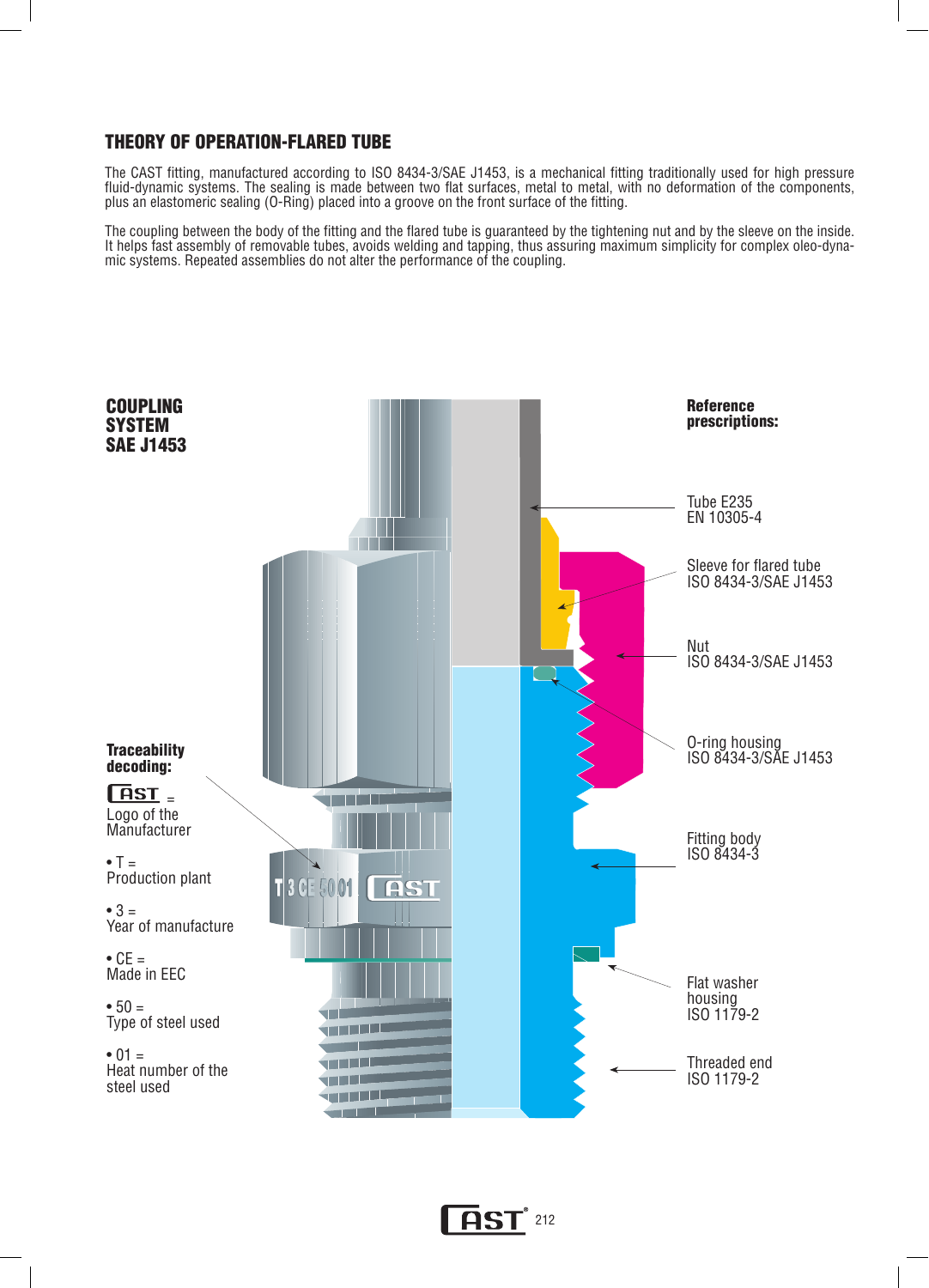#### THEORY OF OPERATION - BRAZED TUBE

The CAST fitting, manufactured according to ISO 8434-3/SAE J1453, is a mechanical fitting traditionally used for high pressure fluid-dynamic systems. The sealing is made between two flat surfaces, metal to metal, with no deformation of the components, plus an elastomeric sealing (O-Ring) placed into a groove on the front surface of the fitting.

The coupling between the body of the fitting and the brazed tube is guaranteed by the tightening nut. It helps fast assembly of removable tubes, avoids flarings and tapping, thus assuring maximum simplicity for complex oleo-dynamic systems. Repeated assemblies do not alter the performance of the coupling.



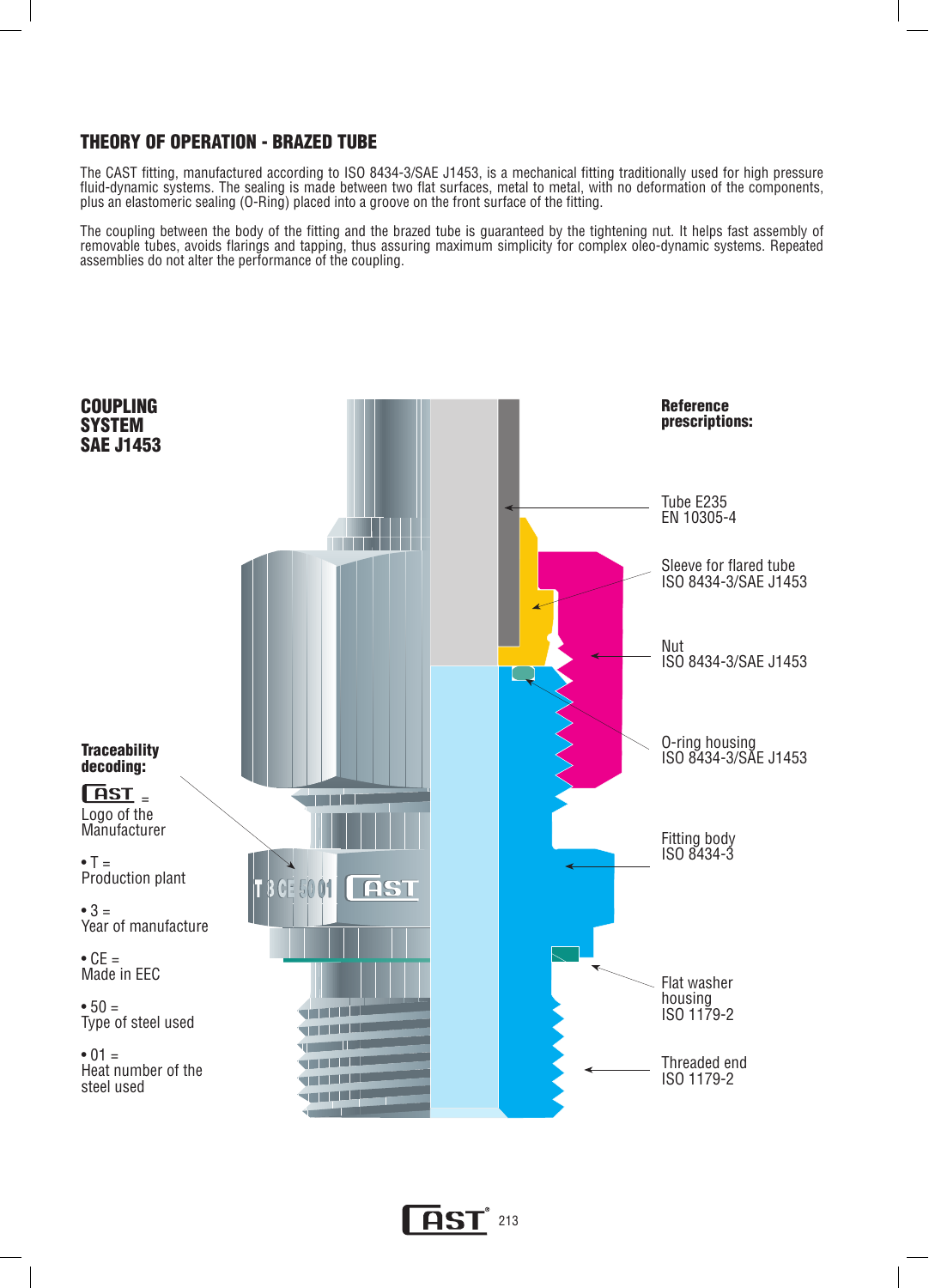## TECHNICAL CHARACTERISTICS - FLARED TUBE

The CAST ORFS fittings assure perfect seal regardless of the fluid used, provided that no corrosive fluids be employed, the nominal pressures of the fittings and the indicated temperatures be respected and the prescriptions of the manufacturer be followed scrupulously.

These fittings are manufactured in a single series defined "UNIVERSAL" since the fitting body and the tightening nut remain the same also when switching from a metric tube at an inches sized tube. There are no doubles of diameters with different working pressures.

Normal vibrations do not alter the functionality of this type of fitting, also at the top quoted values. Therefore the fitting maintains its best characteristics of absolute guarantee, safety and reliability. For these specific reasons this fitting may be used in hard working conditions.

Under the mechanical strength given by the tightening of the nut on the fitting body, the part of the flared tube and the part of the brazed tube united with the sleeve couple with the front surface of the fitting body to provide a very effective metal to metal seal supported by the elastomeric seal as well.

The flared sleeve housed inside the tightening nut ensures the self-alignment of the flared tube to the axis of the fitting body, supports the tube during operation, lowers the vibrations and avoids damage to the tube while tightening.



Before assembly on the metal tube

#### After assembly on the metal tube



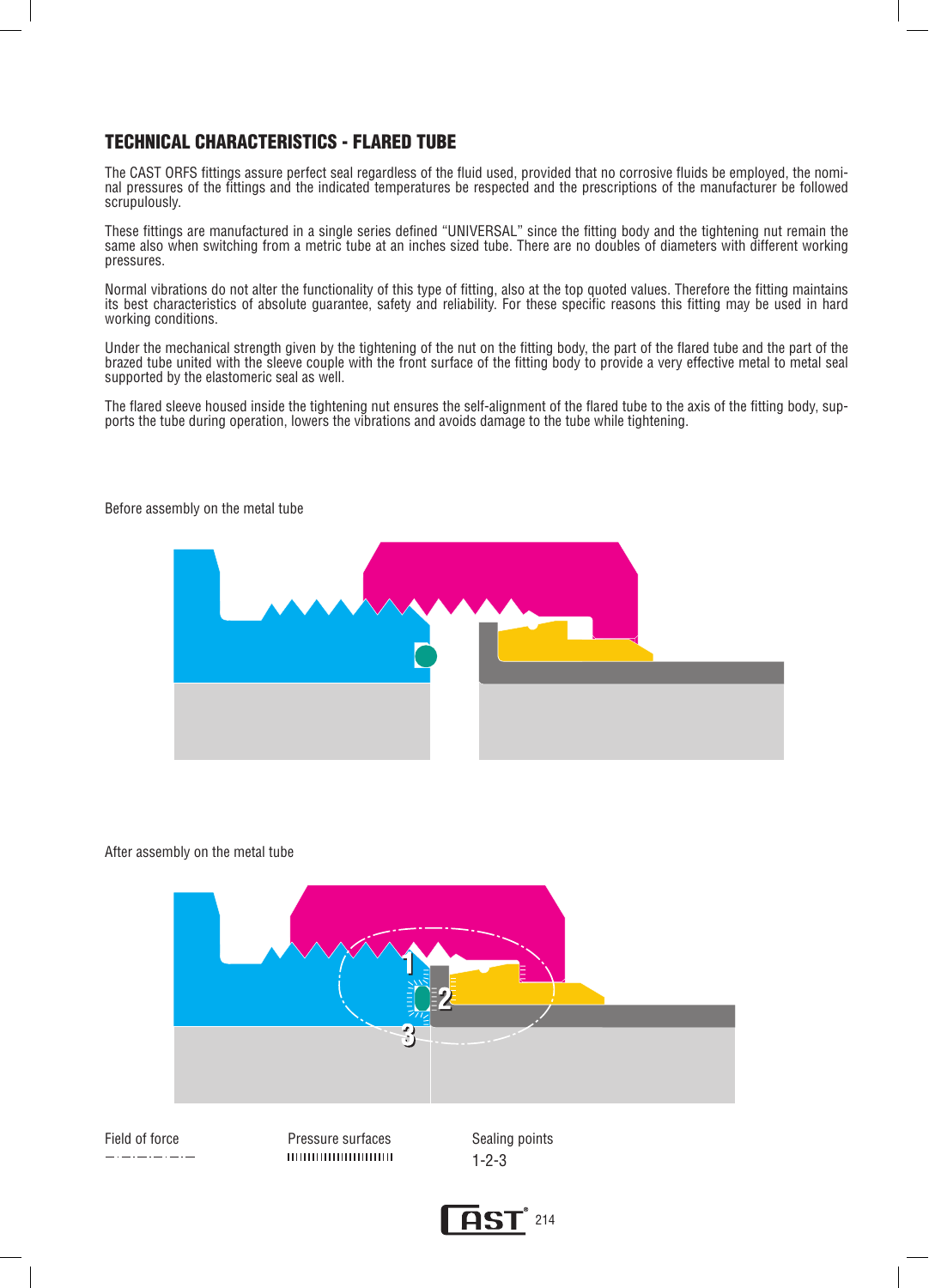## SEALING

The new ORFS fitting solves the total sealing problem in the following way:

• On the front side of the fitting a groove was created to insert an O-ring. This elastomeric seal guarantees a perfect seal at all times, as dry as dust.

• The particular shape of the groove, according to the new prescriptions of standards ISO 8434-3 and SAE J1453, guarantees the containment of the O-Ring inside its groove without the assistance of adhesives.

• The presence of the O-Ring groove improves the sealing metal to metal characteristics, since the groove divides the front seal surface of the fitting in two. The new ORFS fitting solves the problem of small leakages, leaks and sweating that are typical of a metal to metal sealing system on high pressure fittings.

• Strenuous tests carried out in our technical laboratory in Casalgrasso (CN) have clarified, beyond any doubt, the reliability of the sealing of this range of oleo-dynamic fittings.

#### GENERAL INSTRUCTIONS

• Before starting to flare the tubes, please check that all the tools to be used in the process conform to the standards. Carefully check the tools every 30-50 flarings.

• Before starting to braze the tubes, please check that all the tools to be used in the process conform to the standards. Always check the compliance of the brazing.

• Before assembling the preassembled tube to the equipment it is necessary to check that the tube and the fitting are aligned. Fittings should never be used to correct a wrong alignment or to be a support for the tube. Extremely long tubes or tubes undergoing high stress must be fixed by using some support to avoid excessive vibrations. A poor alignment could damage the operation of the system.

• The proper lubrication of the components involved in the tightening is essential for good system operation. We advise the use of mineral oils or torquen tension for carbon steel fittings, consisting of anti-seizing compound (Nickel based), Chesterton or similar, for stainless steel fittings.

• Indicated pressures are for steel tubes only.

- The fittings in this technical catalogue may be used for fluid-dynamic connections only.
- Mixing carbon and stainless steel components is not allowed.

#### UTILISATION STANDARDS

#### **CARBON STEEL FITTINGS**

• High quality tubes must be employed to assure correct use and related technical perFormnce of the carbon steel fitting. The use of tubes without the aforementioned characteristics may seriously impair the efficiency of the fitting. We recommend using the following tubes only: calibrated and polished, cold drawn seamless tubes, normalised with inert gas, in E235 material according to EN 10305-4 (ST 37.4 according to DIN 1630 l DIN 2391 ). The maximum hardness allowed on the outside diameter of the tube is 75 HRB.

• The flaring of the tube must be carried out with extreme care and precision. It is important that the flaring is concentric and per- pendicular compared to the tube and sleeve.

• Brazing the tube must be carried out with suitable materials. It is important that the brazing is carried out in a way to ensure the perfect perpendicularity of the sleeve to the tube.

• In order to obtain a curve of the tube as close to the tightening point as possible (fitting body), the structural constructing ties that are typical of the ORFS fittings must be considered. This product forces the user to leave a part of the ending section of the tube perfectly straight. This part must be used during the flaring operation to block the tube. Please refer to the table on page 218 "C" quote.

#### **STAINLESS STEEL FITTINGS**

• High quality tubes must be employed to assure correct use and related technical perFormnce of stainless steel fittings. The use of tubes without the aforementioned characteristics may seriously impair the efficiency of the fitting. We recommend using the following tubes only: calibrated and polished, cold drawn seamless tubes 1.4571 as per UNI EN 10216-5 or ASTM A 269; the maximum permitted hardness, measured on the outer diameter of the tube, is 85 HRB.

• The flaring of the tube must be carried out with extreme care and precision. It is important that the flaring is concentric and perpendicular compared to the tube and sleeve.

• Brazing the tube must be carried out with suitable materials. It is important that the brazing is carried out in a way to ensure the perfect perpendicularity of the sleeve to the tube.

• In order to obtain a curve of the tube as close to the tightening point as possible (fitting body), the structural constructing ties that are typical of the ORFS fittings must be considered. This product forces the user to leave a part of the ending section of the tube perfectly straight. This part must be used during the flaring operation to block the tube. Please refer to the table on page 218 "C" quote.

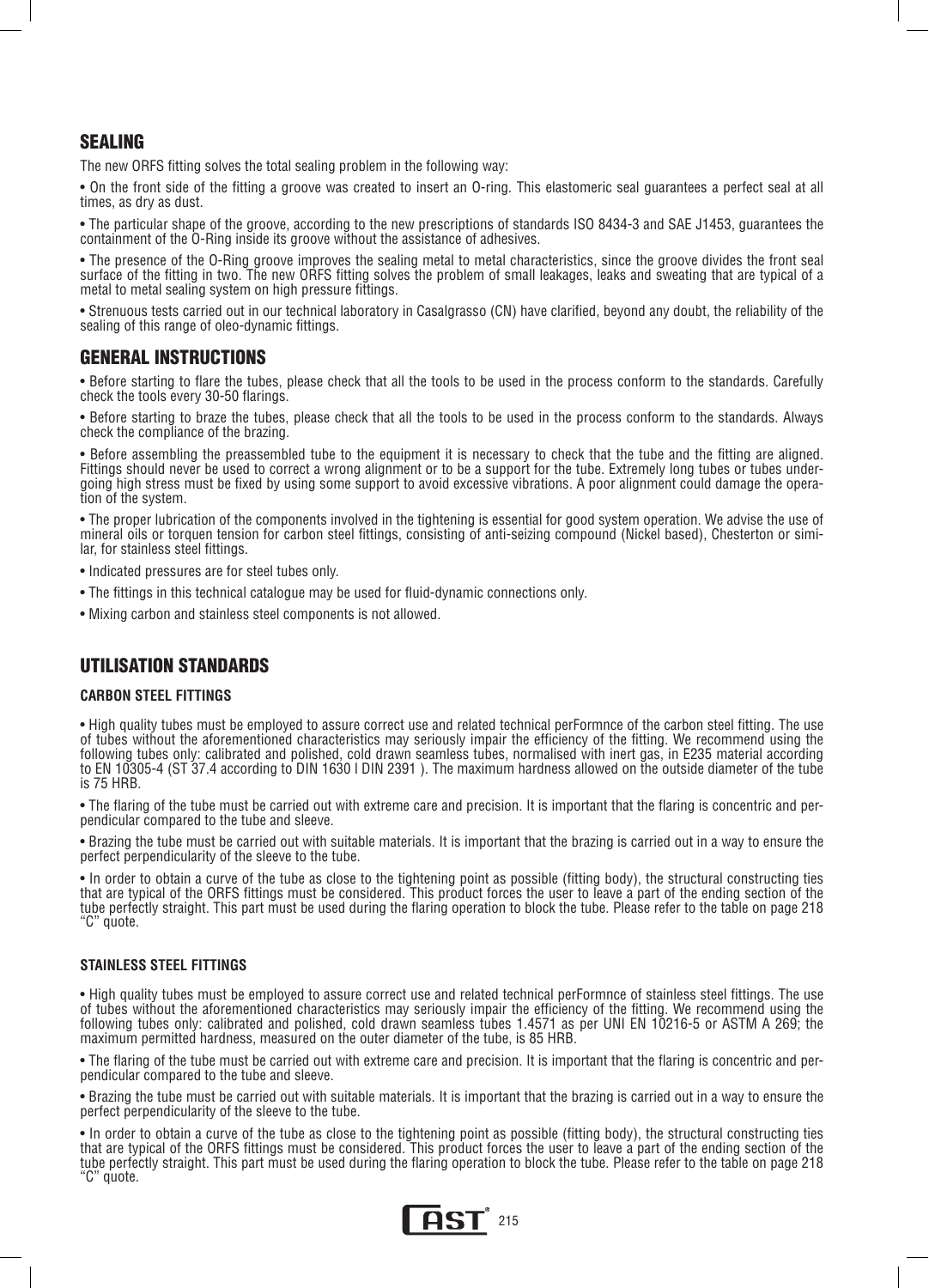## ASSEMBLY INSTRUCTIONS ACCORDING TO SAE J1453 FOR FLARED TUBES

**1.** Before starting the tube flaring and assembly operations, please check that all the tools to be used are in perfect working order. Substitute those not complying to the requirements.

**2.** Cut the tube square by using an appropriate hack-saw (do not use roller type tube cutters). Check that the cut is properly made at 90°. Remove any internal and external burrs with the suitable deburring tool.

**3.** To obtain the desired length of the tube please add the L1 quote to the desired length of the tube in the table on page 218.

**4.** Check for any leakage line and other structural defects that may impair the seal of the fitting body. Reject any non complying tube.

**5.** Thoroughly clean the part of the tube to be flared and lubricate it with appropriate products.

**6.** Assemble the nut and sleeve on the tube as shown below, taking care that the open part of the nut faces the end of the tube to be flared; likewise, the end of the tube to be flared must face the greater diameter of the sleeve.

**7.** Flare the tube using the appropriate flaring machine, carefully respecting all the indications in the table on page 218.

**8.** Check that the flaring of the tube has been done correctly and that no peeling of the material appears inside it.

**9.** Clean the nut, fitting and tube and lubricate with the suggested products.

**10.** Couple the flared tube and tighten by hand the nut on the body of the fitting to check the correct alignment of the parts; using a wrench tighten until reaching the contact of the sealing surfaces and tighten according to the table (tightening torques of page 219).

**11.** Repeated assembly and disassembly will not alter the functionality of the system which, each time is closed, will always provide an immediate seal, which will last over time, guaranteeing the required seal.



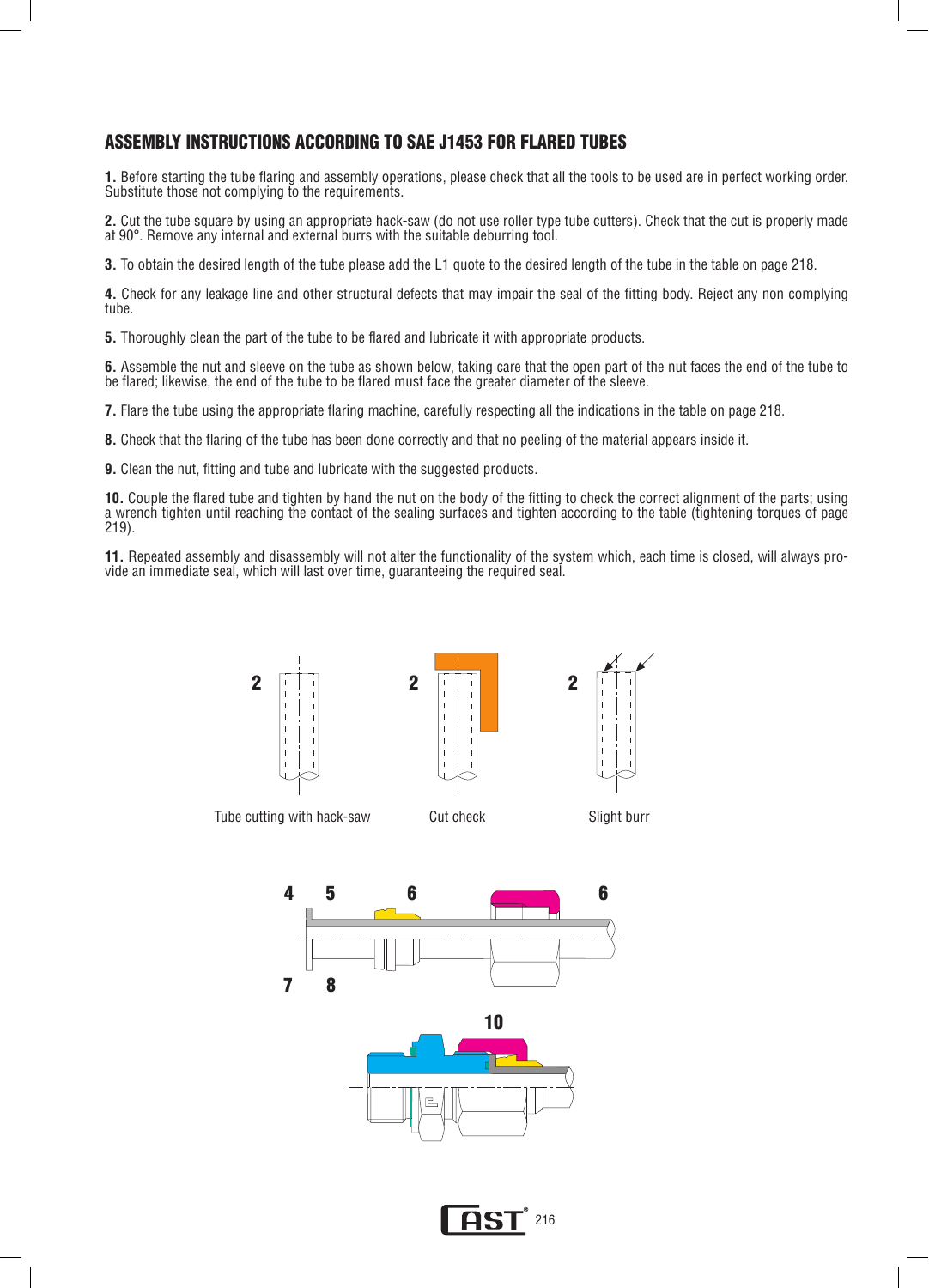#### ASSEMBLY INSTRUCTIONS ACCORDING TO SAE J1453 FOR BRAZED TUBES

**1.** Before starting the tube brazing and assembly operations, please check that all the tools to be used are in perfect working order. Substitute those not complying to the requirements.

**2.** Cut the tube square by using an appropriate hack-saw (do not use roller type tube cutters). Check that the cut is properly made at 90°. Remove any internal and external burrs with the suitable deburring tool.

**3.** To obtain the desired length of the tube please subtract the L2 quote from the desired length of the tube in the table on page 218.

**4.** Check for any leakage line and other structural defects that may impair the seal of the fitting body. Reject any non complying tube.

**5.** Clean properly the sleeve and the part of the tube to be brazed.

**6.** Assemble the nut and sleeve on the tube taking care that the open part of the nut faces the end of the tube to be brazed and that the tube is inserted in the related groove obtained in the sleeve.

**7.** Then apply the mould on the tip of the tube making sure that the tube is completely in touch with the sleeve and carry out the brazing making sure not to overheat and carbonize the mould.

**8.** Clean the area where the brazing was carried out and check that the brazing seam is even along the entire external diameter of the tube.

**9.** Clean the nut, fitting and sleeve and lubricate with the suggested products.

**10.** Couple the brazed tube and tighten by hand the nut on the body of the fitting to check the correct alignment of the parts; using a wrench tighten until reaching the contact of the sealing surfaces and tighten according to the table (tightening torques of page 219).

**11.** Repeated assembly and disassembly will not alter the functionality of the system which, each time is closed, will always provide an immediate seal, which will last over time, guaranteeing the required seal.



Tube cutting with hack-saw Cut check Slight burr





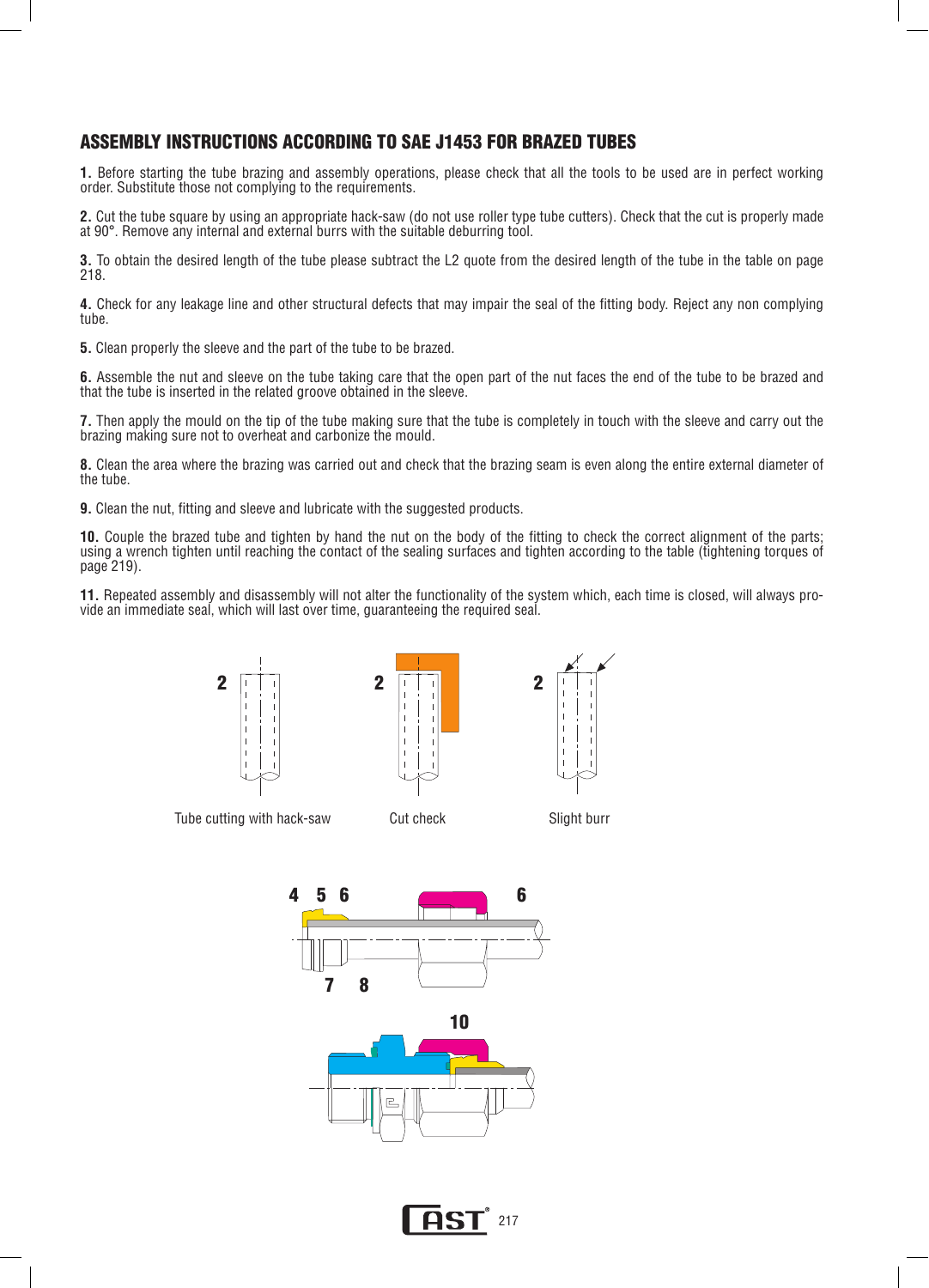#### TECHNICAL DATA FOR THE PREPARATION OF FLARED AND BRAZED TUBES





| Ø tube        | Ø flaring<br>Ø tube |          |          |                          |     |    |
|---------------|---------------------|----------|----------|--------------------------|-----|----|
| <b>Metric</b> | <b>Inches</b>       | A<br>min | A<br>max | L1                       | L2  | C  |
| 6x1           | 1/4x0,035           |          | 12,75    |                          |     |    |
| 6x1,5         | 1/4x0,065           | 12,10    |          |                          | 1   | 32 |
| 8x1           | 5/16x0,035          |          |          |                          |     |    |
| 8x1,5         | 5/16x0,065          |          |          |                          |     |    |
| 10x1          | 3/8x0,035           | 14,85    | 15,75    | 2,5                      | 1   | 40 |
| 10x1,5        | 3/8x0,065           |          |          | $\overline{2}$           |     |    |
| 10x2          | 3/8x0,083           |          |          | 1,5                      |     |    |
| 12x1          | 1/2x0,035           |          |          |                          |     |    |
| 12x1,5        | 1/2x0,065           | 18       | 18,90    | 3                        |     |    |
| 12x2          | 1/2x0,083           |          |          | 2,5                      | 1   | 45 |
| 12x2,5        | 1/2x0,095           |          |          | $\overline{2}$           |     |    |
| 14x1,5        |                     |          |          |                          |     |    |
| 14x2          |                     |          |          | $\overline{\phantom{0}}$ |     |    |
| 14x2,5        |                     |          |          |                          |     |    |
| 15x1,5        | ÷,                  |          |          | 4,5                      |     |    |
| 15x2          |                     | 22,20    | 23,45    | $\overline{4}$           | 1,5 | 45 |
| 15x2,5        |                     |          |          | 3,5                      |     |    |
| 16x1,5        | 5/8x0,065           |          |          | 4                        |     |    |
| 16x2          | 5/8x0,083           |          |          | 3,5                      |     |    |
| 16x2,5        | 5/8x0,095           |          |          | 3                        |     |    |
| 16x3          | 5/8x0,120           |          |          | 2,5                      |     |    |
| 18x1,5        |                     |          |          |                          |     |    |
| 18x2          |                     |          |          | 5                        |     |    |
| 18x2,5        |                     | 26,60    | 27,85    | 4,5                      | 1,5 | 50 |
| 18x3          |                     |          |          | 4                        |     |    |

| Ø tube        | Ø tube        |          | Ø flaring |                |     |    |
|---------------|---------------|----------|-----------|----------------|-----|----|
| <b>Metric</b> | <b>Inches</b> | A<br>min | A<br>max  | L1             | L2  | C  |
| 20x2          | 3/4x0,083     |          |           | 4              |     |    |
| 20x2,5        | 3/4x0,095     | 26,60    | 27,85     | 3,5            | 1,5 | 50 |
| 20x3          | 3/4x0,120     |          |           | 3              |     |    |
| 20x3,5        | 3/4x0,134     |          |           | 2,5            |     |    |
| 22x2          | 7/8x0,083     |          |           |                |     |    |
| 22x2,5        | 7/8x0,095     |          |           |                |     |    |
| 22x3          | 7/8x0,120     |          |           |                |     |    |
| 25x2,5        | 1x0,095       | 32,95    | 34,20     | 4,5            | 1,5 | 60 |
| 25x3          | 1x0,120       |          |           | 4              |     |    |
| 25x4          | 1x0,156       |          |           | 3              |     |    |
| 25x5          | 1x0,188       |          |           | $\overline{2}$ |     |    |
| 28x2          |               |          |           |                |     |    |
| 28x2,5        |               |          |           |                |     |    |
| 28x3          |               |          |           |                |     |    |
| 30x2          |               |          |           | 5,5            |     |    |
| 30x2,5        |               | 39,35    | 40,55     | 5              | 1,5 | 60 |
| 30x3          |               |          |           | 4,5            |     |    |
| 30x4          |               |          |           | 4              |     |    |
| 32x3          | 11/4x0,120    |          |           | 4              |     |    |
| 32x4          | 11/4x0,156    |          |           | ٠              |     |    |
| 35x3          |               |          |           |                |     |    |
| 35x4          |               |          |           |                |     |    |
| 38x3          | 11/2x0,120    | 47,25    | 48,50     | $\overline{7}$ | 1,5 | 70 |
| 38x4          | 11/2x0,156    |          |           | 6              |     |    |

#### **FUNCTIONALITY**

• The correct execution of the flaring and brazing is an essential condition for the functionality of the seal of the coupling.

• It is necessary to be aware of the importance of preparing the tubes, and total precision in the process is required.

• The quality of the processed tubes is a guarantee of safe functionality, easy assembly and a system created simply with an excellent yield.

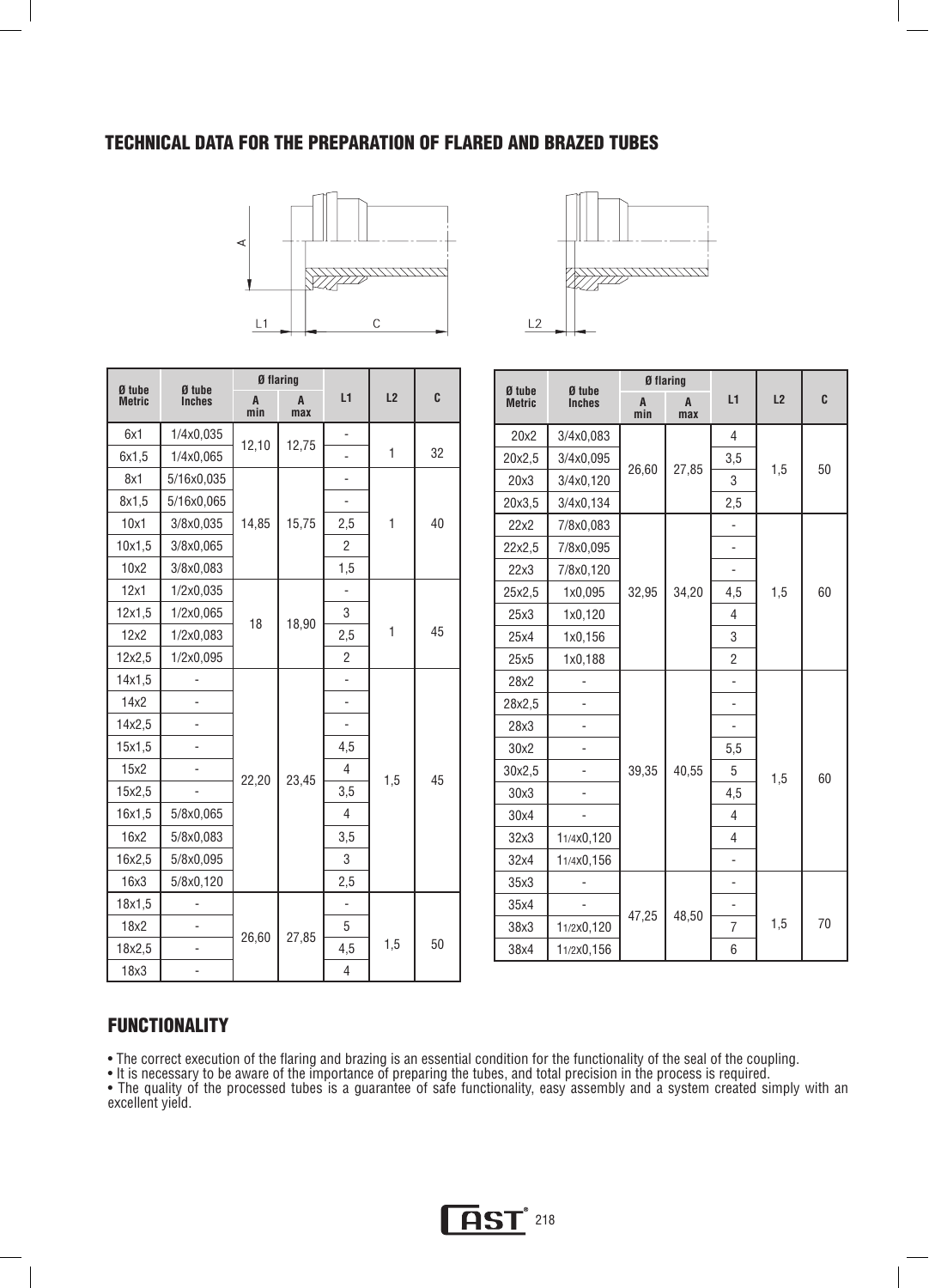#### TIGHTENING TORQUES FOR TUBE ENDS

FLARED BRAZED





#### TIGHTENING TORQUES FOR STAPLED SEAM ENDS



#### ASSEMBLY INSTRUCTIONS FOR FITTINGS WITH SWIVEL NUT

**1.** Before the assembly, check for the correct parameters of all the tools to be used and substitute those not complying to the requirements.

**2.** Clean the nut, fitting and tube and lubricate with the suggested products.

**3.** Check the correct alignment of the parts involved, then using a wrench tighten the stapled nut until reaching the contact of the seal surfaces and tighten according to the values of the table.

**4.** Repeated assembly and disassembly will not alter the functionality of the system which, each time is closed, will provide an immediate seal, which will last over time, guaranteeing the required seal.

| <b>Series</b>    | Ø tube<br><b>Metric</b> | Ø tube<br><b>Inches</b> | <b>Thread</b><br><b>UNF/UNS UN-2A</b> | $^{+10\%}_{0}$<br><b>Tube</b><br>side torque<br>(Nm) | Stapled <sup>+10%</sup><br>nut torque<br>(Nm) |
|------------------|-------------------------|-------------------------|---------------------------------------|------------------------------------------------------|-----------------------------------------------|
|                  | 6                       | 1/4                     | $9/16 - 18$                           | 25                                                   | 25                                            |
|                  | $8 - 10$                | $5/16 - 3/8$            | 11/16-16                              | 40                                                   | 40                                            |
|                  | 12                      | 1/2                     | 13/16-16                              | 55                                                   | 55                                            |
| <b>UNIVERSAL</b> | $14 - 15 - 16$          | 5/8                     | $1 - 14$                              | 60                                                   | 60                                            |
|                  | 18-20                   | 3/4                     | $13/16 - 12$                          | 90                                                   | 90                                            |
|                  | $22 - 25$               | $7/8 - 1$               | 17/16-12                              | 125                                                  | 125                                           |
|                  | 28-30-32<br>11/4        |                         | 111/16-12                             | 170                                                  | 170                                           |
|                  | $35 - 38$               | 11/2                    | $2 - 12$                              | 200                                                  | 200                                           |

#### **Notes:**

The values in the tightening tables are approximate and derive from practical tests run at the laboratory in Casalgrasso (CN), which may vary based on the materials and tolerances of the components used.

All the values expressed in Newton Meters (Nm) for the tightening torques on the ORFS side tube represent the torquing moment, calculated on the maximum thickness of the utilisation tube, needed to obtain the correct tightness.

All the values expressed in Newton Meters (Nm) for the tightening torques on the ORFS stapled seam represent the torquing moment needed to obtain the correct tightness. The tightening torques indicated in the table refer to carbon steel fittings. For stainless steel fittings, use the tightening torque values at maximum tolerance.

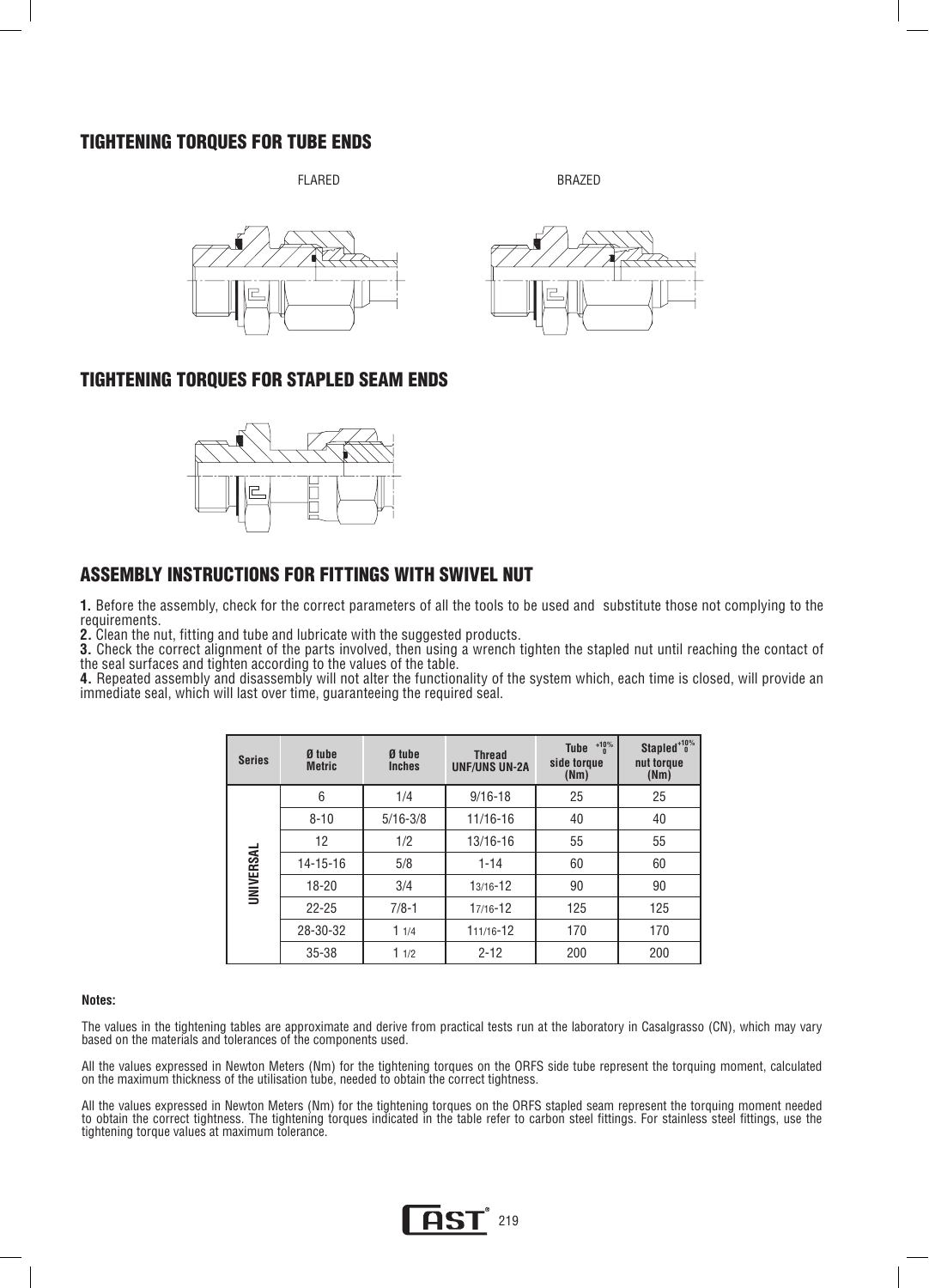## **SLEEVE**

Type: **4001..**



| <b>Series</b><br><b>ORFS</b> | 40<br><b>[bar]</b> | 41<br>[bar] | Ordering<br>metric Pipe | <b>Ordering</b><br><b>Inch Pipe</b> | Ø Tube<br>M | Ø Tube<br>W              | D <sub>1</sub> | L1   |
|------------------------------|--------------------|-------------|-------------------------|-------------------------------------|-------------|--------------------------|----------------|------|
|                              |                    |             | 400101                  | 400101.W                            | 6           | 1/4                      | 12,75          | 7,5  |
|                              | 630                | 630         | 400102                  | 400102.W                            | 10          | 3/8                      | 15.75          | 8,5  |
|                              |                    |             | 400103                  | 400103.W                            | 12          | 1/2                      | 18,9           | 10,5 |
|                              |                    |             | 400104                  | 400104.W                            | 16          | 5/8                      | 23,45          | 10,5 |
|                              | 420                | 420         | 400105                  | 400105.W                            | 20          | 3/4                      | 27,85          | 12   |
|                              |                    |             | 400106                  | 400106.W                            | 25          |                          | 34,2           | 13,5 |
|                              | 280                | 280         | 400107                  | 400107.W                            | 30          | 11/4                     | 40,55          | 13   |
|                              |                    |             | 400108                  | 400108.W                            | 38          | 11/2                     | 48,5           | 12,5 |
| UNIVERSAL                    | 630                | 630         | 400109                  | 400109.W                            | 8           | 5/16                     | 15.75          | 8,5  |
|                              |                    |             | 400110                  | ۰                                   | 14          |                          | 23,45          | 10,5 |
|                              | 420                | 420         | 400111                  | ۰                                   | 15          |                          | 23,45          | 10,5 |
|                              |                    |             | 400112                  | ۰                                   | 18          |                          | 27,85          | 12   |
|                              |                    |             | 400113                  | 400113.W                            | 22          | 7/8                      | 34,2           | 13,5 |
|                              |                    |             | 400114                  | ۰                                   | 28          | $\overline{\phantom{a}}$ | 40,55          | 13   |
|                              | 280                | 280         | 400115                  | ٠                                   | 32          |                          | 40,55          | 13   |
|                              |                    |             | 400116                  | ۰                                   | 35          |                          | 48,5           | 12.5 |

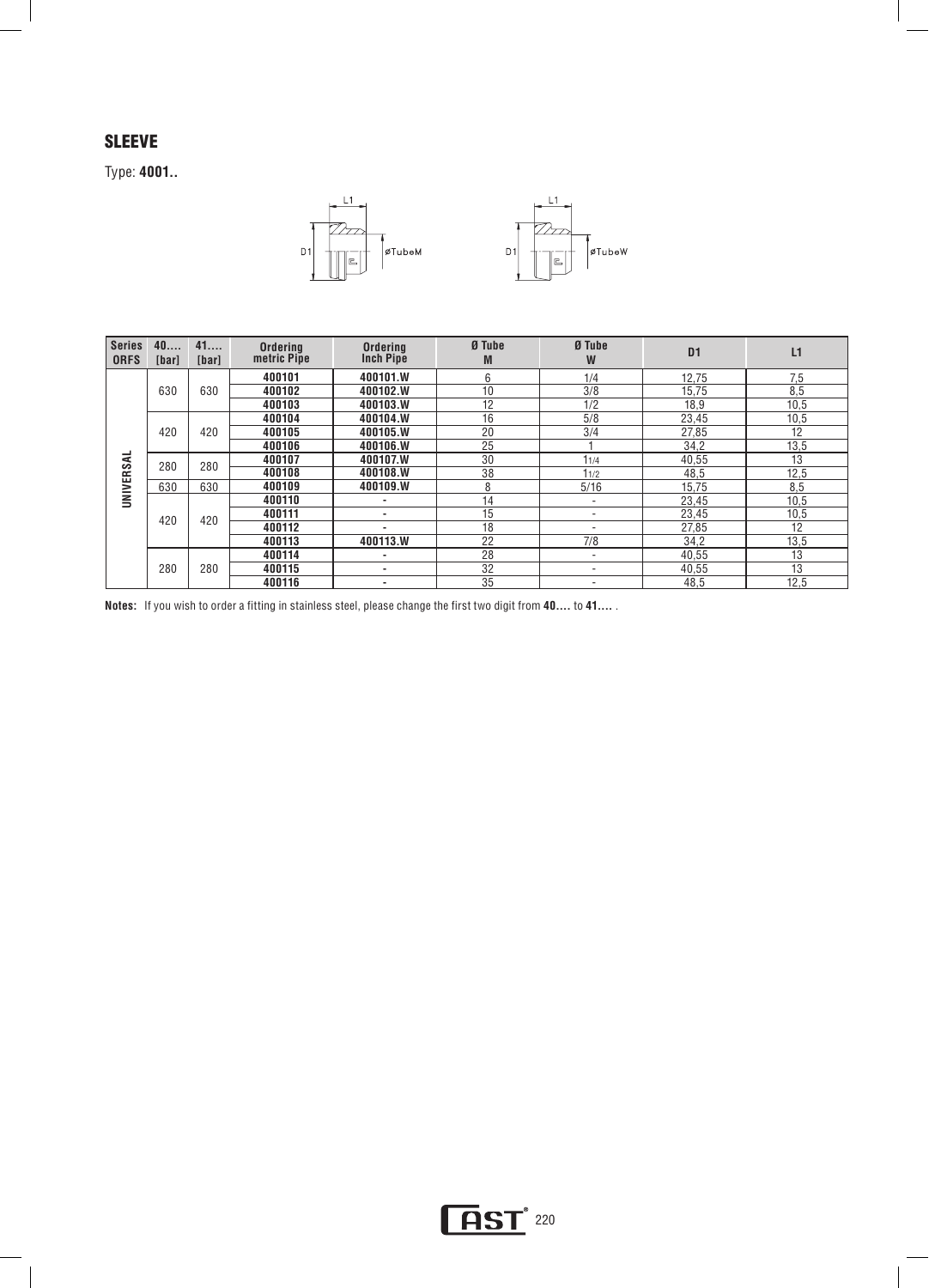## Braze Sleeve

Type: **4002..**



| <b>ORFS</b> | <b>Series</b>     | 40<br><b>[bar]</b> | 41<br><b>[bar]</b> | <b>Ordering</b><br>metric Pipe | <b>Ordering</b><br><b>Inch Pipe</b> | Ø Tube<br>A <sup>M</sup> | Ø Tube<br>$B^{M}$ | Ø Tube<br>AW             | Ø Tube<br>$B^{W}$        | <b>Form</b>             | D <sub>1</sub> | L1   | L2               |
|-------------|-------------------|--------------------|--------------------|--------------------------------|-------------------------------------|--------------------------|-------------------|--------------------------|--------------------------|-------------------------|----------------|------|------------------|
|             |                   |                    |                    | 400201                         | 400201.W                            | 6                        | 6                 | 1/4                      | 1/4                      | X                       | 12.75          | 9,5  |                  |
|             |                   | 630                | 630                | 400202                         | 400202.W                            | 10                       | 10                | 3/8                      | 3/8                      | X                       | 15.75          | 9,5  | 1                |
|             |                   |                    |                    | 400203                         | 400203.W                            | 12                       | $\overline{12}$   | 1/2                      | 1/2                      | Χ                       | 18,9           | 9,5  | 1                |
|             |                   |                    |                    | 400204                         | 400204.W                            | 16                       | 16                | 5/8                      | 5/8                      | X                       | 23,45          | 10,5 | 1,5              |
|             |                   | 420                | 420                | 400205                         | 400205.W                            | 20                       | $\overline{20}$   | 3/4                      | 3/4                      | X                       | 27,85          | 14   | 1,5              |
|             |                   |                    |                    | 400206                         | 400206.W                            | 25                       | 25                | 1                        | 1                        | Χ                       | 34.2           | 15.5 | 1.5              |
|             |                   | 280                | 280                | 400207                         | 400207.W                            | 30                       | 30                | 11/4                     | 11/4                     | X                       | 40,55          | 15,5 | 1,5              |
|             | STANDARD          |                    |                    | 400208                         | 400208.W                            | $\overline{38}$          | 38                | 11/2                     | 11/2                     | X                       | 48,5           | 15,5 | 1,5              |
|             |                   | 630                | 630                | 400209                         | 400209.W                            | 8                        | 8                 | $\overline{5/16}$        | $\frac{5}{16}$           | $\overline{\mathsf{x}}$ | 15,75          | 9.5  |                  |
|             |                   |                    |                    | 400210                         |                                     | $\overline{14}$          | $\overline{14}$   | $\overline{\phantom{a}}$ | $\overline{\phantom{a}}$ | $\overline{\mathsf{x}}$ | 23.45          | 10.5 | 1,5              |
|             |                   | 420                | 420                | 400211                         |                                     | 15                       | 15                |                          |                          | $\overline{\mathsf{x}}$ | 23,45          | 10,5 | 1,5              |
|             |                   |                    |                    | 400212                         |                                     | 18                       | 18                |                          |                          | $\overline{\mathsf{x}}$ | 27,85          | 14   | 1,5              |
|             |                   |                    |                    | 400213                         | 400213.W                            | 22                       | 22                | 7/8                      | 7/8                      | $\overline{\mathsf{x}}$ | 34.2           | 15.5 | 1,5              |
|             |                   |                    |                    | 400214                         |                                     | 28                       | 28                | $\blacksquare$           | $\overline{\phantom{a}}$ | X                       | 40.55          | 15.5 | 1.5              |
|             |                   | 280                | 280                | 400215                         | $\sim$                              | 32                       | $\overline{32}$   | $\blacksquare$           | $\overline{\phantom{a}}$ | X                       | 40,55          | 15,5 | 1,5              |
|             |                   |                    |                    | 400216                         |                                     | 35                       | $\overline{35}$   |                          |                          | X                       | 48,5           | 15.5 | 1.5              |
| UNIVERSAL   |                   |                    |                    | 400217                         | 400217.W                            | $8 - 10$                 | 6                 | $5/16 - 3/8$             | 1/4                      | Υ                       | 15.75          | 10,5 | $\overline{2}$   |
|             |                   | 630                | 630                | 400218                         | 400218.W                            | 12                       | 6                 | 1/2                      | 1/4                      | γ                       | 18.9           | 12   | 3,5              |
|             |                   |                    |                    | 400219                         | 400219.W                            | 12                       | 10                | 1/2                      | 3/8                      | Y                       | 18.9           | 12   | 3,5              |
|             |                   |                    |                    | 400220                         | 400220.W                            | $14 - 15 - 16$           | 6                 | 5/8                      | 1/4                      | $\vee$                  | 23,45          | 13,5 | 5                |
|             |                   |                    |                    | 400221                         | 400221.W                            | 14-15-16                 | 10                | 5/8                      | 3/8                      | Y                       | 23,45          | 13,5 | 5                |
|             |                   |                    |                    | 400222                         | 400222.W                            | $14 - 15 - 16$           | 12                | 5/8                      | 1/2                      | Υ                       | 23.45          | 13.5 | 5                |
|             |                   |                    |                    | 400223                         | 400223.W                            | $18 - 20$                | 6                 | 3/4                      | 1/4                      | Υ                       | 27,85          | 14,5 | 6                |
|             | <b>SIZES</b>      |                    |                    | 400224                         | 400224.W                            | $18 - 20$                | 10                | $\overline{3/4}$         | 3/8                      | Υ                       | 27,85          | 14,5 | 6                |
|             |                   | 420                | 420                | 400225                         | 400225.W                            | $18 - 20$                | 12                | 3/4                      | 1/2                      | Υ                       | 27,85          | 14,5 | 6                |
|             | JUMP <sub>3</sub> |                    |                    | 400226                         | 400226.W                            | $18 - 20$                | 16                | 3/4                      | 5/8                      | γ                       | 27.85          | 14,5 | 5.5              |
|             |                   |                    |                    | 400227                         | 400227.W                            | $22 - 25$                | 12                | $7/8 - 1$                | 1/2                      | Υ                       | 34,2           | 15,5 | 7                |
|             |                   |                    |                    | 400228                         | 400228.W                            | $22 - 25$                | 16                | $7/8 - 1$                | 5/8                      | γ                       | 34,2           | 15,5 | 6.5              |
|             |                   |                    |                    | 400229                         | 400229.W                            | $22 - 25$                | 20                | $7/8-1$                  | 3/4                      | γ                       | 34.2           | 17   | $\overline{4,5}$ |
|             |                   |                    |                    | 400230                         | 400230.W                            | $22 - 25$                | 22                | $7/8 - 1$                | 7/8                      | Y                       | 34,2           | 17   | 3                |
|             |                   |                    |                    | 400231                         | 400231.W                            | 28-30-32                 | 20                | 11/4                     | $\overline{3/4}$         | Y                       | 40,55          | 19,5 | $\overline{7}$   |
|             |                   | 280                | 280                | 400232                         | 400232.W                            | 28-30-32                 | 25                | 11/4                     | $\overline{1}$           | $\overline{Y}$          | 40.55          | 21   | $\overline{7}$   |
|             |                   |                    |                    | 400233                         | 400233.W                            | 35-38                    | 25                | 11/2                     | $\mathbf{1}$             | Υ                       | 48.5           | 21   | $\overline{7}$   |
|             |                   |                    |                    | 400234                         | 400234.W                            | 35-38                    | 30                | 11/2                     | 11/4                     | Y                       | 48.5           | 21   | $\overline{7}$   |

**AST**<sup>221</sup>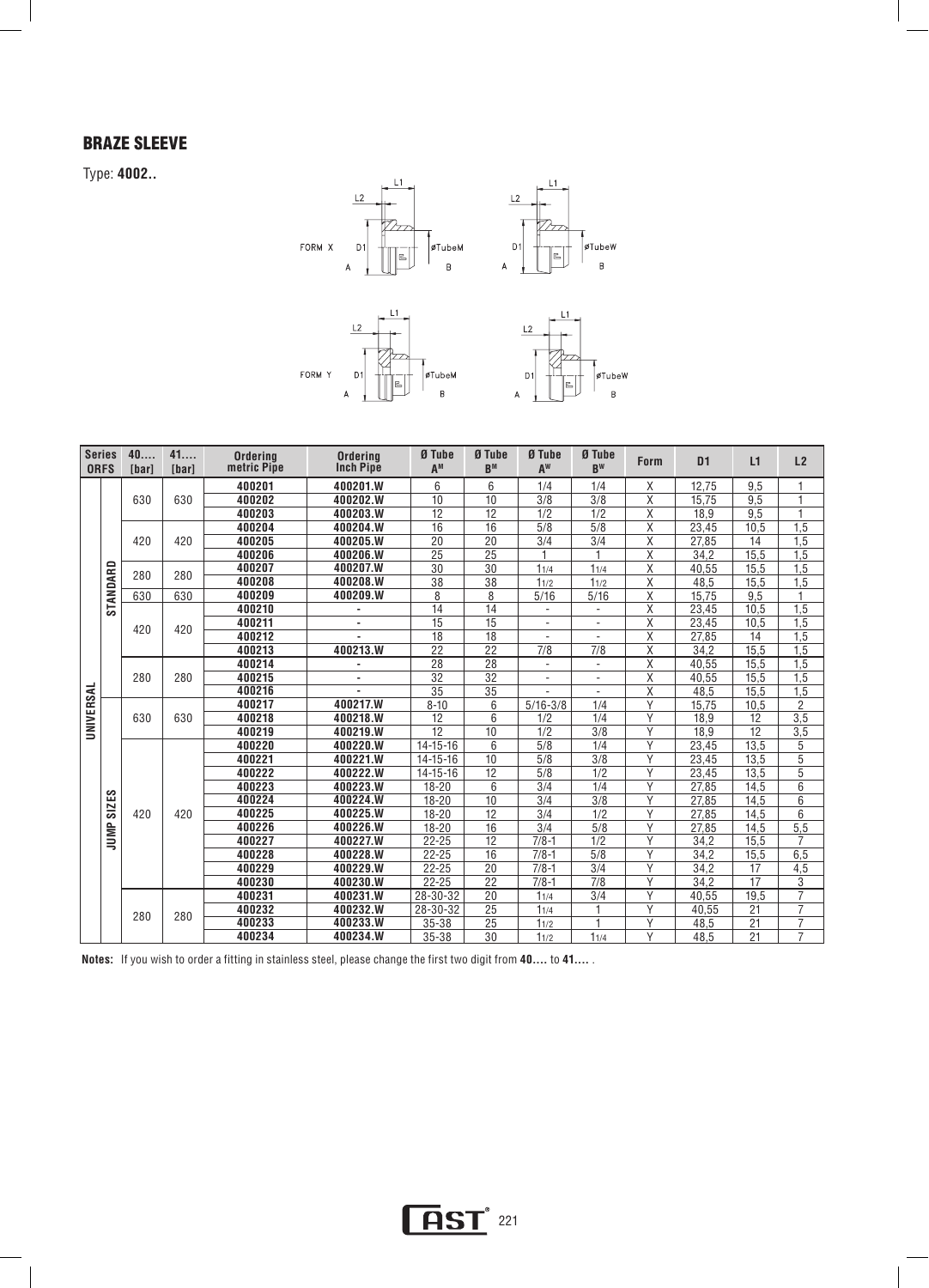

Type: **4003..**



| <b>Series</b><br><b>ORFS</b> | 40<br>[bar] | 41<br>[bar] | <b>Ordering</b><br><b>Complete</b> | Ø Tube<br>M    | Ø Tube<br>W  | <b>ORFS</b>  | L1   | CH <sub>1</sub> |
|------------------------------|-------------|-------------|------------------------------------|----------------|--------------|--------------|------|-----------------|
|                              |             |             | 400301                             |                | 1/4          | $9/16 - 18$  | 15   |                 |
|                              | 630         | 630         | 400302                             | $8 - 10$       | $5/16 - 3/8$ | $11/16 - 16$ |      | 22              |
| ⋖                            |             |             | 400303                             | 12             | 1/2          | 13/16-16     | 20   | 24              |
| IVERS.                       |             |             | 400304                             | $14 - 15 - 16$ | 5/8          | $1 - 14$     | 24   | 30              |
|                              | 420         | 420         | 400305                             | 18-20          | 3/4          | 13/16-12     | 26.5 | 36              |
| ℥                            |             |             | 400306                             | $22 - 25$      | $7/8-1$      | 17/16-12     | 27,5 | 41              |
|                              | 280         | 280         | 400307                             | 28-30-32       | 11/4         | 111/16-12    | 27,5 | 50              |
|                              |             |             | 400308                             | $35 - 38$      | 11/2         | $2 - 12$     | 27.5 | 60              |

**Notes:** If you wish to order AISI 316 stainless steel fittings, please change the first two digits from **40....** to **41....** . If you wish to order AISI 304 stainless steel fittings, please change the first two digits from **40....** to **44....** .

## MALE STUD COUPLING WITH ELASTOMER SEAL

Thread BSP Parallel

Type: **4004..** 



| <b>Series</b><br><b>ORFS</b> | 40<br>[bar] | 41<br>[bar] | <b>Ordering</b><br><b>Complete</b> | Ø Tube<br>M          | Ø Tube<br>W  | G         | L1              | L2           | L3              | CH <sub>1</sub> | <b>ORFS</b>            |
|------------------------------|-------------|-------------|------------------------------------|----------------------|--------------|-----------|-----------------|--------------|-----------------|-----------------|------------------------|
|                              |             |             | 400401                             | 6                    | 1/4          | 1/8       | 17,5            | 10           | 8               | 17              | $9/16 - 18$            |
|                              | 630         | 630         | 400402                             | $8 - 10$             | $5/16 - 3/8$ | 1/4       | 20              | 11           | 12              | 19              | 11/16-16               |
|                              |             |             | 400403                             | 12                   | 1/2          | 3/8       | 22,5            | 13           | 12              | 22              | $13/16 - 16$           |
|                              |             |             | 400404                             | $14 - 15 - 16$       | 5/8          | 1/2       | $\overline{27}$ | 15,5         | $\overline{14}$ | $\overline{27}$ | $1 - 14$               |
|                              | 420         | 420         | 400405                             | $18 - 20$            | 3/4          | 3/4       | 30              | 17           | 16              | 32              | $13/16 - 12$           |
|                              |             |             | 400406                             | $22 - 25$            | $7/8 - 1$    |           | $\overline{32}$ | 17.5         | 18              | 41              | $17/16 - 12$           |
|                              | 280         | 280         | 400407                             | 28-30-32             | 11/4         | 11/4      | $\overline{34}$ | 17,5         | 20              | 50              | 111/16-12              |
|                              |             |             | 400408                             | $35 - 38$            | 11/2         | 11/2      | 35,5            | 17,5         | 22              | 55              | $2 - 12$               |
|                              |             |             | 400409                             | 6                    | 1/4          | 1/4       | 19              | 10           | $\overline{12}$ | 19              | $9/16 - 18$            |
|                              |             |             | 400410                             | 6                    | 1/4          | 3/8       | 19,5            | 10           | 12              | 22              | $9/16 - 18$            |
|                              | 630         | 630         | 400411                             | 6                    | 1/4          | 1/2       | 21,5            | 10           | 14              | 27              | $9/16 - 18$            |
|                              |             |             | 400412                             | $8 - 10$             | $5/16 - 3/8$ | 1/8       | 19,5            | 11           | 8               | 19              | 11/16-16               |
|                              |             |             | 400413                             | $8 - 10$             | $5/16 - 3/8$ | 3/8       | 20,5            | 11           | 12              | 22              | 11/16-16               |
|                              |             |             | 400414                             | $8 - 10$             | $5/16 - 3/8$ | 1/2       | 22,5            | 11           | 14              | 27              | 11/16-16               |
| UNIVERSAL                    | 420         | 420         | 400415                             | $8 - 10$             | $5/16 - 3/8$ | 3/4       | 24              | 11           | 16              | 32              | $11/16 - 16$           |
|                              | 630         | 630         | 400416                             | 12                   | 1/2          | 1/4       | 22              | 13           | 12              | 22              | $13/16 - 16$           |
|                              |             |             | 400417                             | 12                   | 1/2          | 1/2       | 24,5            | 13           | 14              | 27              | 13/16-16               |
|                              |             |             | 400418                             | 12                   | 1/2          | 3/4       | 26              | 13           | 16              | 32              | 13/16-16               |
|                              |             |             | 400419                             | $14 - 15 - 16$       | 5/8          | 1/4       | 26              | 15,5         | 12              | 27              | $1 - 14$               |
|                              |             |             | 400420                             | $14 - 15 - 16$       | 5/8          | 3/8       | 26,5            | 15,5         | 12              | 27              | $1 - 14$               |
|                              |             |             | 400421                             | $14 - 15 - 16$       | 5/8          | 3/4       | 28,5            | 15,5         | 16              | 32              | $1 - 14$               |
|                              |             |             | 400422                             | $14 - 15 - 16$       | 5/8          | 1         | 30              | 15,5         | 18              | 41              | $1 - 14$               |
|                              | 420         | 420         | 400423                             | $18 - 20$            | 3/4          | 1/4       | 29              | 17           | 12              | 32              | $13/16 - 12$           |
|                              |             |             | 400424                             | $18 - 20$            | 3/4          | 1/2       | 30              | 17           | 14              | 32              | $13/16 - 12$           |
|                              |             |             | 400425                             | $18 - 20$            | 3/4          | 1         | 31,5            | 17           | 18              | 41              | $13/16 - 12$           |
|                              |             |             | 400426                             | $18 - 20$            | 3/4          | 11/4      | 33,5            | 17           | $\overline{20}$ | 50              | $13/16 - 12$           |
|                              |             |             | 400427                             | 22-25                | $7/8 - 1$    | 1/4       | 31              | 17,5         | $\overline{12}$ | 41              | $17/16 - 12$           |
|                              |             |             | 400428                             | 22-25                | $7/8 - 1$    | 3/4       | 32              | 17,5         | 16              | $\overline{41}$ | $17/16 - 12$           |
|                              |             |             | 400429                             | 22-25                | $7/8 - 1$    | 11/4      | 34              | 17,5         | 20              | 50              | $17/16 - 12$           |
|                              |             |             | 400430                             | $22 - 25$            | $7/8-1$      | 11/2<br>1 | 35,5            | 17,5         | 22              | 55              | $17/16 - 12$           |
|                              | 280         | 280         | 400431<br>400432                   | 28-30-32<br>28-30-32 | 11/4<br>11/4 | 11/2      | 34<br>35,5      | 17,5<br>17.5 | 18<br>22        | 46<br>55        | 111/16-12<br>111/16-12 |
|                              |             |             |                                    |                      |              |           |                 |              |                 |                 |                        |



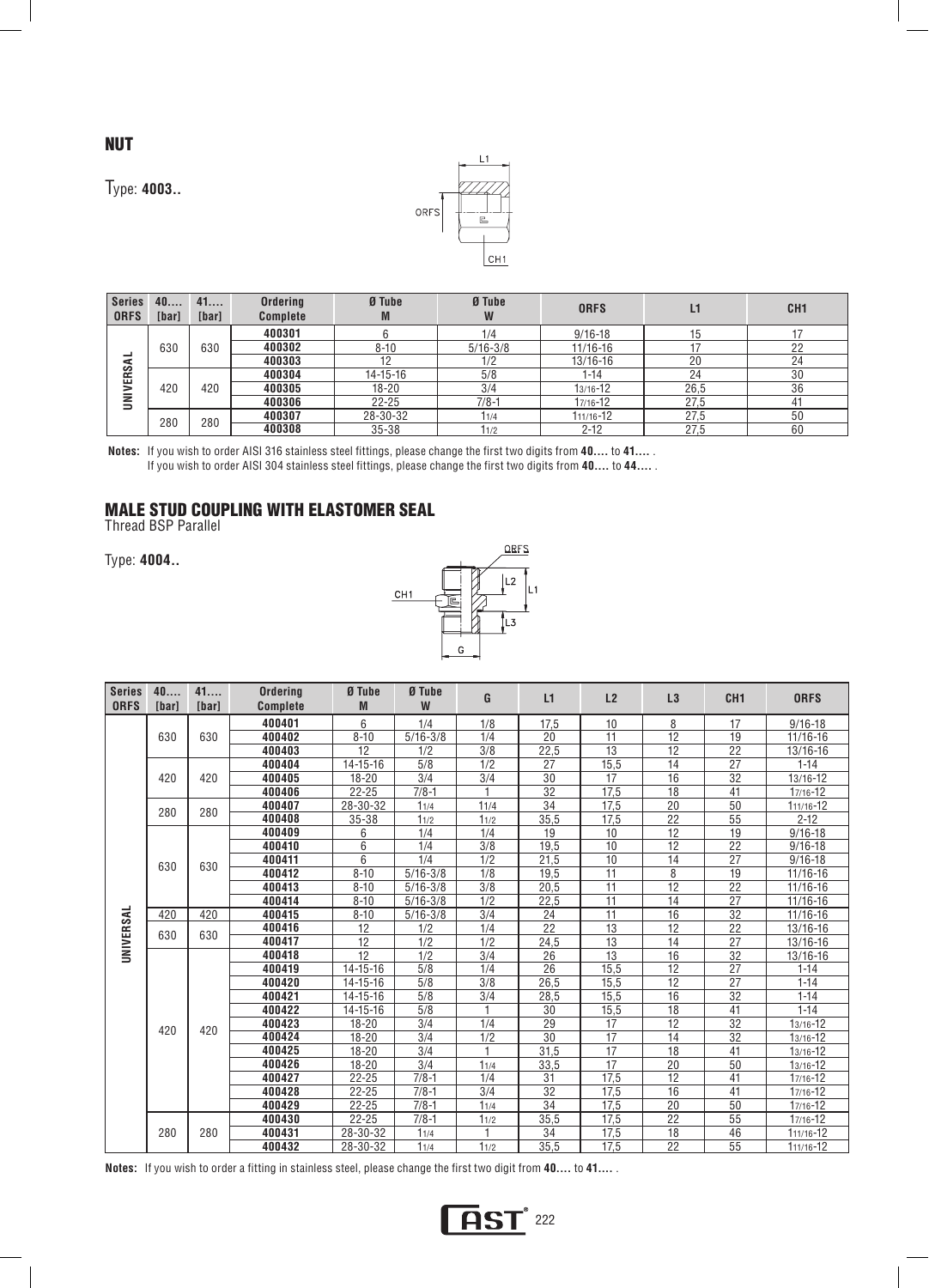#### MALE STUD COUPLING WITH ELASTOMER SEAL

Thread Metric Parallel

Type: **4005..** 



| <b>Series</b><br><b>ORFS</b> | 40<br>[bar] | 41<br>[bar] | <b>Ordering</b><br><b>Complete</b> | Ø Tube<br>M    | Ø Tube<br>W  | M      | L1   | L2   | L3 | CH <sub>1</sub> | <b>ORFS</b>  |
|------------------------------|-------------|-------------|------------------------------------|----------------|--------------|--------|------|------|----|-----------------|--------------|
|                              |             |             | 400501                             | 6              | 1/4          | 12x1.5 | 18   | 10   | 12 | 17              | $9/16 - 18$  |
|                              | 630         | 630         | 400502                             | $8 - 10$       | $5/16 - 3/8$ | 14x1.5 | 20   | 11   | 12 | 19              | 11/16-16     |
|                              |             |             | 400503                             | 12             | 1/2          | 18x1,5 | 22,5 | 13   | 12 | 24              | 13/16-16     |
|                              |             |             | 400504                             | 14-15-16       | 5/8          | 22x1.5 | 27   | 15,5 | 14 | 27              | $1 - 14$     |
|                              | 420         | 420         | 400505                             | $18 - 20$      | 3/4          | 27x2   | 30   | 17   | 16 | 32              | 13/16-12     |
|                              |             |             | 400506                             | $22 - 25$      | $7/8 - 1$    | 33x2   | 32   | 17,5 | 18 | 41              | 17/16-12     |
|                              |             | 280         | 400507                             | 28-30-32       | 11/4         | 42x2   | 34   | 17,5 | 20 | 50              | 111/16-12    |
|                              | 280         |             | 400508                             | $35 - 38$      | 11/2         | 48x2   | 35,5 | 17,5 | 22 | 55              | $2 - 12$     |
|                              | 350         | 350         | 400509                             | 6              | 1/4          | 10x1   | 17,5 | 10   | 8  | 17              | $9/16 - 18$  |
|                              |             |             | 400510                             | 6              | 1/4          | 14x1.5 | 19   | 10   | 12 | 19              | $9/16 - 18$  |
|                              | 630         | 630         | 400511                             | $8 - 10$       | $5/16 - 3/8$ | 12x1.5 | 20   | 11   | 12 | 19              | $11/16 - 16$ |
| UNIVERSAL                    |             |             | 400512                             | $8 - 10$       | $5/16 - 3/8$ | 16x1.5 | 20   | 11   | 12 | 22              | 11/16-16     |
|                              |             |             | 400513                             | $8 - 10$       | $5/16 - 3/8$ | 18x1,5 | 20,5 | 11   | 12 | 24              | 11/16-16     |
|                              |             |             | 400514                             | 12             | 1/2          | 14x1.5 | 22   | 13   | 12 | 22              | 13/16-16     |
|                              |             |             | 400515                             | 12             | 1/2          | 16x1,5 | 22,5 | 13   | 12 | 22              | 13/16-16     |
|                              |             |             | 400516                             | 12             | 1/2          | 22x1.5 | 24,5 | 13   | 14 | 27              | 13/16-16     |
|                              |             |             | 400517                             | $14 - 15 - 16$ | 5/8          | 18x1.5 | 26,5 | 15,5 | 12 | 27              | $1 - 14$     |
|                              |             |             | 400518                             | 14-15-16       | 5/8          | 27x2   | 28,5 | 15,5 | 16 | 32              | $1 - 14$     |
|                              | 420         | 420         | 400519                             | $18 - 20$      | 3/4          | 22x1.5 | 30   | 17   | 14 | 32              | $13/16 - 12$ |
|                              |             |             | 400520                             | $18 - 20$      | 3/4          | 33x2   | 31,5 | 17   | 18 | 41              | $13/16 - 12$ |
|                              |             |             | 400521                             | $22 - 25$      | $7/8 - 1$    | 27x2   | 32   | 17,5 | 16 | 41              | $17/16 - 12$ |
|                              |             |             | 400522                             | $22 - 25$      | $7/8 - 1$    | 42x2   | 34   | 17,5 | 20 | 50              | $17/16 - 12$ |
|                              | 280         | 280         | 400523                             | 28-30-32       | 11/4         | 33x2   | 34   | 17,5 | 18 | 46              | 111/16-12    |
|                              |             |             | 400524                             | 28-30-32       | 11/4         | 48x2   | 35,5 | 17,5 | 22 | 55              | 111/16-12    |

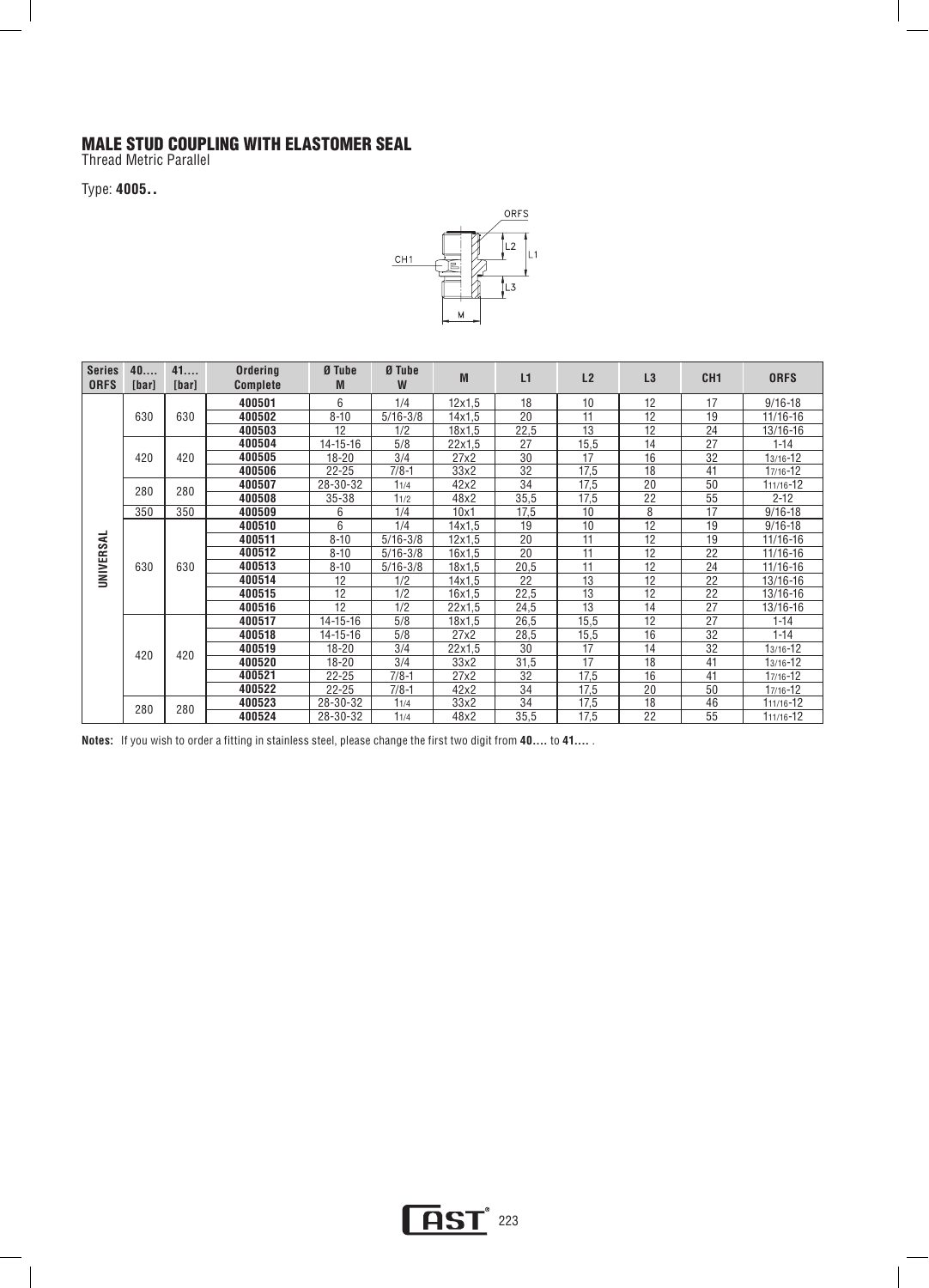#### MALE STUD COUPLING WITH O-RING

Thread UNF/UN-2A L

Type: **4006..** 



| <b>Series</b><br><b>ORFS</b> | 40<br><b>[bar]</b> | 41<br><b>[bar]</b> | <b>Ordering</b><br><b>Complete</b> | Ø Tube<br>M    | Ø Tube<br>W  | W            | L1              | L2              | L3              | CH <sub>1</sub> | <b>ORFS</b>   |
|------------------------------|--------------------|--------------------|------------------------------------|----------------|--------------|--------------|-----------------|-----------------|-----------------|-----------------|---------------|
|                              |                    |                    | 400601                             | 6              | 1/4          | $7/16 - 20$  | 18              | 10              | 11              | 17              | $9/16 - 18$   |
|                              | 630                | 630                | 400602                             | $8 - 10$       | $5/16 - 3/8$ | $9/16 - 18$  | 20              | 11              | 12              | 19              | 11/16-16      |
|                              |                    |                    | 400603                             | 12             | 1/2          | $3/4 - 16$   | 22,5            | 13              | 14              | 22              | 13/16-16      |
|                              |                    |                    | 400604                             | $14 - 15 - 16$ | 5/8          | $7/8 - 14$   | 27              | 15,5            | 16              | $\overline{27}$ | $1 - 14$      |
|                              | 420                | 420                | 400605                             | $18 - 20$      | 3/4          | $11/16 - 12$ | 30              | 17              | 18,5            | 32              | $13/16 - 12$  |
|                              |                    |                    | 400606                             | $22 - 25$      | $7/8 - 1$    | $15/16 - 12$ | $\overline{32}$ | 17,5            | 18,5            | 41              | 17/16-12      |
|                              | 280                | 280                | 400607                             | 28-30-32       | 11/4         | $15/8 - 12$  | 33,5            | 17.5            | 18.5            | 46              | 111/16-12     |
|                              |                    |                    | 400608                             | $35 - 38$      | 11/2         | $17/8 - 12$  | 35.5            | 17,5            | 18,5            | 55              | $2 - 12$      |
|                              |                    |                    | 400609                             | 6              | 1/4          | $1/2 - 20$   | 18              | 10              | 11              | 17              | $9/16 - 18$   |
|                              |                    |                    | 400610                             | 6              | 1/4          | $9/16 - 18$  | 18              | 10              | 12              | 19              | $9/16 - 18$   |
|                              |                    |                    | 400611                             | 6              | 1/4          | $3/4 - 16$   | 19.5            | 10              | 14              | 22              | $9/16 - 18$   |
|                              | 630                | 630                | 400612                             | $8 - 10$       | $5/16 - 3/8$ | $7/16 - 20$  | 20              | $\overline{11}$ | $\overline{11}$ | 19              | 11/16-16      |
|                              |                    |                    | 400613                             | $8 - 10$       | $5/16 - 3/8$ | $1/2 - 20$   | 20              | 11              | 11              | 19              | $11/16 - 16$  |
| UNIVERSAL                    |                    |                    | 400614                             | $8 - 10$       | $5/16 - 3/8$ | $3/4 - 16$   | 20.5            | 11              | 14              | 22              | 11/16-16      |
|                              |                    |                    | 400615                             | $8 - 10$       | $5/16 - 3/8$ | $7/8 - 14$   | 22,5            | 11              | 16              | 27              | 11/16-16      |
|                              | 420                | 420                | 400616                             | $8 - 10$       | $5/16 - 3/8$ | $11/16 - 12$ | 24              | $\overline{11}$ | 18,5            | 32              | $11/16 - 16$  |
|                              | 630                | 630                | 400617                             | 12             | 1/2          | $9/16 - 18$  | 22,5            | $\overline{13}$ | $\overline{12}$ | $\overline{22}$ | 13/16-16      |
|                              |                    |                    | 400618                             | 12             | 1/2          | $7/8 - 14$   | 24,5            | 13              | 16              | 27              | 13/16-16      |
|                              |                    |                    | 400619                             | 12             | 1/2          | $11/16 - 12$ | 26              | 13              | 18,5            | 32              | 13/16-16      |
|                              |                    |                    | 400620                             | 12             | 1/2          | 15/16-12     | 27,5            | 13              | 18,5            | 41              | 13/16-16      |
|                              |                    |                    | 400621                             | $14 - 15 - 16$ | 5/8          | $3/4 - 16$   | 27              | 15,5            | 14              | 27              | $1 - 14$      |
|                              | 420                | 420                | 400622                             | $14 - 15 - 16$ | 5/8          | 11/16-12     | 28,5            | 15,5            | 18,5            | 32              | $1 - 14$      |
|                              |                    |                    | 400623                             | $18 - 20$      | 3/4          | $3/4 - 16$   | 30              | 17              | 14              | 32              | $13/16 - 12$  |
|                              |                    |                    | 400624                             | $18 - 20$      | 3/4          | $7/8 - 14$   | 30              | 17              | 16              | 32              | $13/16 - 12$  |
|                              |                    |                    | 400625                             | $18 - 20$      | 3/4          | $15/16 - 12$ | 31.5            | 17              | 18.5            | 41              | 13/16-12      |
|                              |                    |                    | 400626                             | $22 - 25$      | $7/8 - 1$    | $11/16 - 12$ | 32              | 17,5            | 18,5            | 41              | 17/16-12      |
|                              |                    |                    | 400627                             | $22 - 25$      | $7/8 - 1$    | $15/8 - 12$  | 33,5            | 17,5            | 18,5            | 46              | 17/16-12      |
|                              | 280                | 280                | 400628                             | 28-30-32       | 11/4         | $15/16 - 12$ | 33.5            | 17,5            | 18,5            | 46              | $111/16 - 12$ |
|                              |                    |                    | 400629                             | 28-30-32       | 11/4         | $17/8 - 12$  | 35,5            | 17,5            | 18,5            | 55              | 111/16-12     |
|                              |                    |                    | 400630                             | $35 - 38$      | 11/2         | $15/8 - 12$  | 35.5            | 17,5            | 18,5            | $\overline{55}$ | $2 - 12$      |

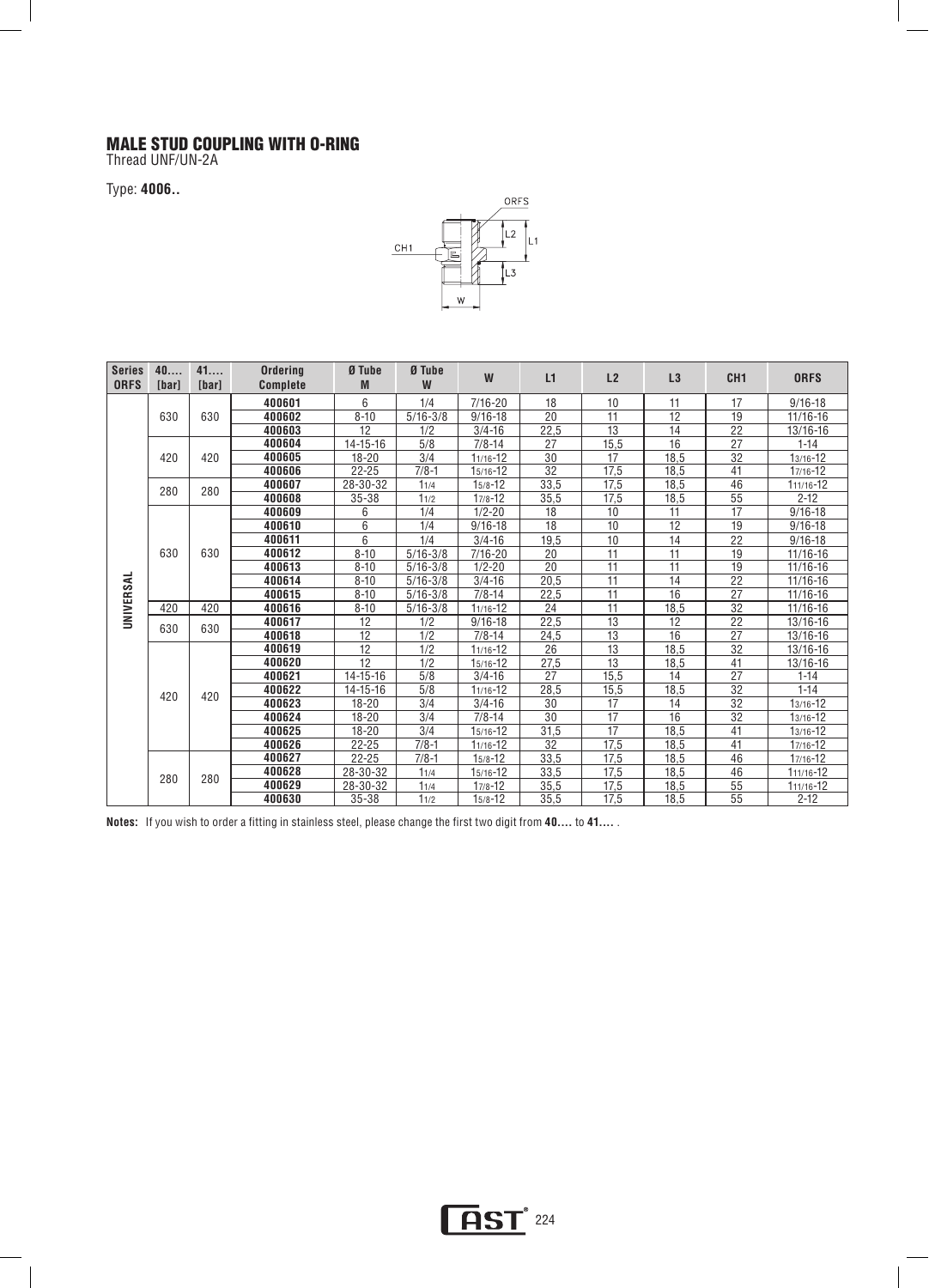#### MALE STUD COUPLING WITH O-RING AND WASHER

Thread BSP Parallel  $\overline{a}$ 

Type: **4007..** 



| <b>Series</b><br><b>ORFS</b> | 40<br>[bar] | 41<br>[bar] | <b>Ordering</b><br><b>Complete</b> | Ø Tube<br>M    | Ø Tube<br>W      | G    | L1   | L2              | L3              | CH <sub>1</sub> | <b>ORFS</b>   |
|------------------------------|-------------|-------------|------------------------------------|----------------|------------------|------|------|-----------------|-----------------|-----------------|---------------|
|                              | 350         | 350         | 400701                             | 6              | 1/4              | 1/8  | 18,8 | 10              | 6.7             | 17              | $9/16 - 18$   |
|                              | 400         | 400         | 400702                             | $8 - 10$       | $5/16 - 3/8$     | 1/4  | 21.8 | 11              | 10.2            | 19              | 11/16-16      |
|                              | 350         | 350         | 400703                             | 12             | 1/2              | 3/8  | 24,3 | 13              | 10.2            | $\overline{22}$ | 13/16-16      |
|                              |             |             | 400704                             | $14 - 15 - 16$ | 5/8              | 1/2  | 28,8 | 15,5            | 12,2            | $\overline{27}$ | $1 - 14$      |
|                              | 315         | 315         | 400705                             | $18 - 20$      | 3/4              | 3/4  | 31,8 | 17              | 12.7            | 36              | $13/16 - 12$  |
|                              | 280         | 280         | 400706                             | $22 - 25$      | $7/8 - 1$        |      | 34,6 | 17.5            | 15,4            | 41              | $17/16 - 12$  |
|                              |             |             | 400707                             | 28-30-32       | 11/4             | 11/4 | 36,5 | 17,5            | 16              | $\overline{50}$ | 111/16-12     |
|                              | 250         | 250         | 400708                             | 35-38          | 11/2             | 11/2 | 38   | 17,5            | $\overline{16}$ | $\overline{55}$ | $2 - 12$      |
|                              | 400         | 400         | 400709                             | 6              | 1/4              | 1/4  | 20.8 | 10              | 10.2            | 19              | $9/16 - 18$   |
|                              | 350         | 350         | 400710                             | 6              | 1/4              | 3/8  | 21,3 | 10              | 10.2            | $\overline{22}$ | $9/16 - 18$   |
|                              | 315         | 315         | 400711                             | 6              | 1/4              | 1/2  | 23,3 | 10              | 12,2            | 27              | $9/16 - 18$   |
|                              | 350         | 350         | 400712                             | $8 - 10$       | $5/16 - 3/8$     | 1/8  | 20.8 | $\overline{11}$ | 6.7             | 19              | 11/16-16      |
|                              |             |             | 400713                             | $8 - 10$       | $5/16 - 3/8$     | 3/8  | 22.3 | 11              | 10.2            | $\overline{22}$ | $11/16 - 16$  |
|                              | 315         | 315         | 400714                             | $8 - 10$       | $5/16 - 3/8$     | 1/2  | 24,3 | $\overline{11}$ | 12,2            | $\overline{27}$ | 11/16-16      |
|                              |             |             | 400715                             | $8 - 10$       | $5/16 - 3/8$     | 3/4  | 25,8 | $\overline{11}$ | 12.7            | 36              | 11/16-16      |
| UNIVERSAL                    | 400         | 400         | 400716                             | 12             | 1/2              | 1/4  | 24.8 | 13              | 10.2            | 22              | 13/16-16      |
|                              | 315         | 315         | 400717                             | 12             | 1/2              | 1/2  | 26,3 | 13              | 12,2            | 27              | 13/16-16      |
|                              |             |             | 400718                             | 12             | 1/2              | 3/4  | 27,8 | 13              | 12,7            | 36              | 13/16-16      |
|                              | 400         | 400         | 400719                             | $14 - 15 - 16$ | 5/8              | 1/4  | 27.8 | 15.5            | 10.2            | 27              | $1 - 14$      |
|                              | 350         | 350         | 400720                             | $14 - 15 - 16$ | 5/8              | 3/8  | 28,3 | 15,5            | 10,2            | $\overline{27}$ | $1 - 14$      |
|                              | 315         | 315         | 400721                             | $14 - 15 - 16$ | 5/8              | 3/4  | 30,3 | 15,5            | 12,7            | 36              | $1 - 14$      |
|                              | 280         | 280         | 400722                             | $14 - 15 - 16$ | $\overline{5/8}$ | 1    | 32,6 | 15,5            | 15,4            | 41              | $1 - 14$      |
|                              | 400         | 400         | 400723                             | $18 - 20$      | 3/4              | 1/4  | 30,8 | 17              | 10,2            | $\overline{32}$ | $13/16 - 12$  |
|                              | 315         | 315         | 400724                             | $18 - 20$      | 3/4              | 1/2  | 31.8 | 17              | 12.2            | $\overline{32}$ | $13/16 - 12$  |
|                              | 200         | 200         | 400725                             | $18 - 20$      | 3/4              | 1    | 34,1 | 17              | 15,4            | 41              | $13/16 - 12$  |
|                              |             |             | 400726                             | $18 - 20$      | 3/4              | 11/4 | 36   | 17              | 16              | 50              | $13/16 - 12$  |
|                              | 400         | 400         | 400727                             | $22 - 25$      | $7/8 - 1$        | 1/4  | 32,8 | 17,5            | 10,2            | 41              | $17/16 - 12$  |
|                              | 315         | 315         | 400728                             | $22 - 25$      | $7/8-1$          | 3/4  | 33,8 | 17,5            | 12,7            | 41              | $17/16 - 12$  |
|                              | 280         | 280         | 400729                             | $22 - 25$      | $7/8-1$          | 11/4 | 36,5 | 17,5            | 16              | 50              | 17/16-12      |
|                              | 250         | 250         | 400730                             | $22 - 25$      | $7/8 - 1$        | 11/2 | 38   | 17,5            | $\overline{16}$ | 55              | 17/16-12      |
|                              | 280         | 280         | 400731                             | 28-30-32       | 11/4             |      | 36,6 | 17.5            | 15,4            | 46              | $111/16 - 12$ |
|                              | 250         | 250         | 400732                             | 28-30-32       | 11/4             | 11/2 | 38   | 17,5            | 16              | 55              | 111/16-12     |

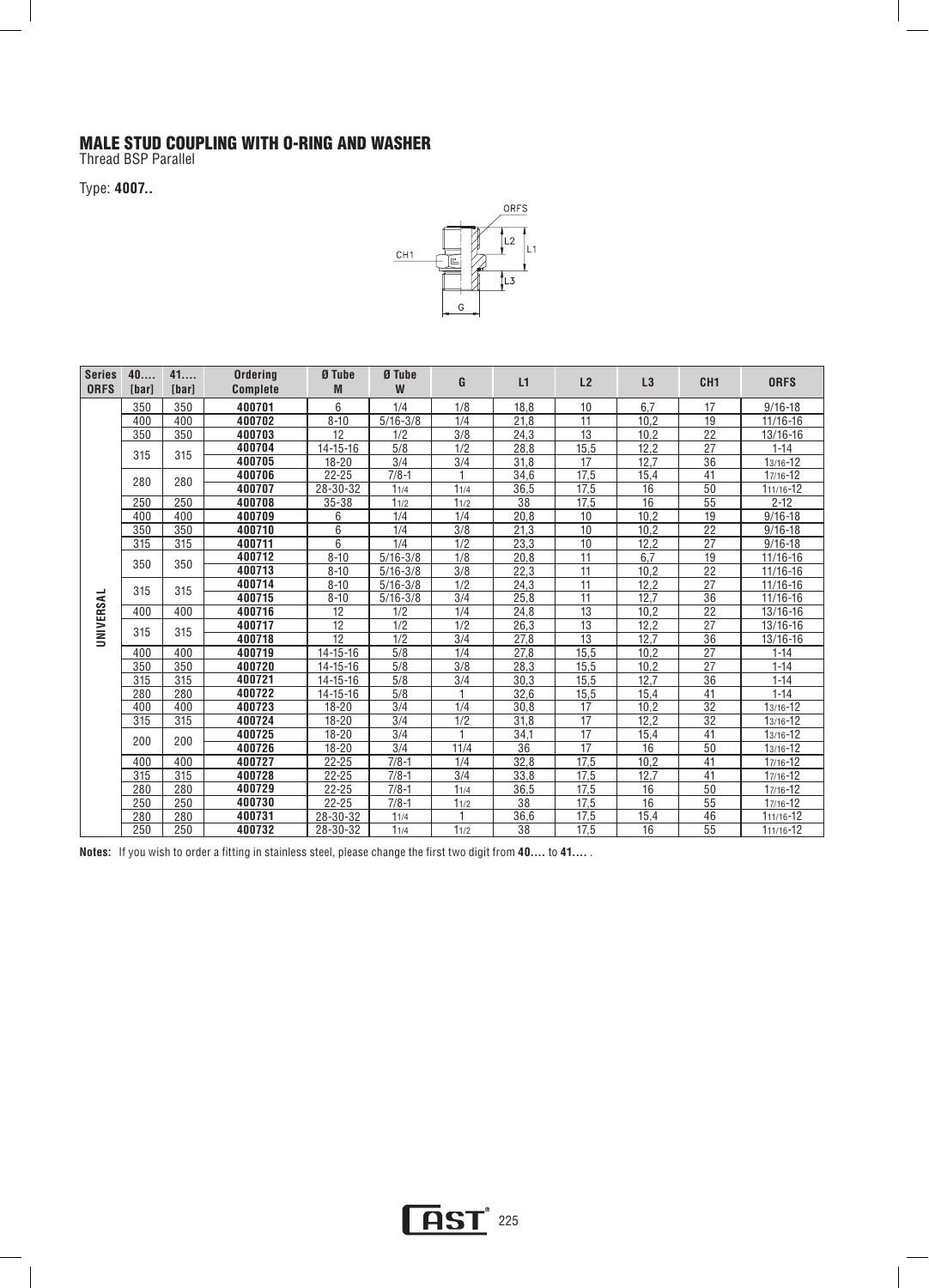# MALE STUD COUPLING WITH

O-RING AND WASHER Thread Metric Parallel

Type: **4008..** 



#### MALE STUD COUPLING

Thread NPTF



| <b>Series</b><br><b>ORFS</b> | 40<br>[bar] | 41<br>[bar] | Ordering<br><b>Complete</b> | Ø Tube<br>M    | Ø Tube<br>W  | M             | L1   | L2   | L3   | CH <sub>1</sub> | <b>ORFS</b>   |
|------------------------------|-------------|-------------|-----------------------------|----------------|--------------|---------------|------|------|------|-----------------|---------------|
|                              |             |             | 400801                      | 6              | 1/4          | $12\times1.5$ | 18,9 | 10   | 9,6  | 17              | $9/16 - 18$   |
|                              | 400         | 400         | 400802                      | $8 - 10$       | $5/16 - 3/8$ | 14x1.5        | 21,4 | 11   | 9,6  | 19              | 11/16-16      |
|                              |             |             | 400803                      | 12             | 1/2          | 18x1.5        | 25,4 | 13   | 12,6 | 24              | 13/16-16      |
|                              | 315         | 315         | 400804                      | $14 - 15 - 16$ | 5/8          | 22x1.5        | 28,4 | 15,5 | 13,6 | 27              | $1 - 14$      |
|                              |             |             | 400805                      | $18 - 20$      | 3/4          | 27x2          | 32   | 17   | 16,5 | 32              | $13/16 - 12$  |
|                              | 280         | 280         | 400806                      | $22 - 25$      | $7/8-1$      | 33x2          | 35,5 | 17,5 | 16,5 | 41              | 17/16-12      |
|                              |             |             | 400807                      | 28-30-32       | 11/4         | 42x2          | 37,5 | 17,5 | 17   | 50              | 111/16-12     |
|                              | 250         | 250         | 400808                      | $35 - 38$      | 11/2         | 48x2          | 37,5 | 17,5 | 19,5 | 55              | $2 - 12$      |
|                              |             |             | 400809                      | 6              | 1/4          | 10x1          | 19   | 10   | 8,5  | 17              | $9/16 - 18$   |
|                              |             |             | 400810                      | 6              | 1/4          | 14x1.5        | 20,4 | 10   | 9,6  | 19              | $9/16 - 18$   |
|                              | 400         |             | 400811                      | $8 - 10$       | $5/16 - 3/8$ | 12x1.5        | 21,4 | 11   | 9,6  | 19              | 11/16-16      |
|                              |             | 400         | 400812                      | $8 - 10$       | $5/16 - 3/8$ | 16x1.5        | 22,4 | 11   | 11,1 | 22              | 11/16-16      |
| UNIVERSAL                    |             |             | 400813                      | $8 - 10$       | $5/16 - 3/8$ | 18x1.5        | 23,4 | 11   | 12,6 | 24              | 11/16-16      |
|                              |             |             | 400814                      | 12             | 1/2          | 14x1.5        | 24,4 | 13   | 9,6  | 22              | 13/16-16      |
|                              |             |             | 400815                      | 12             | 1/2          | 16x1.5        | 24,4 | 13   | 11,1 | 22              | 13/16-16      |
|                              | 315         | 315         | 400816                      | 12             | 1/2          | 22x1,5        | 25,9 | 13   | 13,6 | 27              | 13/16-16      |
|                              | 400         | 400         | 400817                      | $14 - 15 - 16$ | 5/8          | 18x1,5        | 28,4 | 15,5 | 12,6 | 27              | $1 - 14$      |
|                              | 315         | 315         | 400818                      | $14 - 15 - 16$ | 5/8          | 27x2          | 30,5 | 15,5 | 16,5 | 32              | $1 - 14$      |
|                              |             |             | 400819                      | $18 - 20$      | 3/4          | 22x1.5        | 31,4 | 17   | 13,6 | 32              | 13/16-12      |
|                              | 280         | 280         | 400820                      | $18 - 20$      | 3/4          | 33x2          | 35   | 17   | 16,5 | 41              | 13/16-12      |
|                              | 315         | 315         | 400821                      | $22 - 25$      | $7/8-1$      | 27x2          | 35,5 | 17,5 | 16,5 | 41              | 17/16-12      |
|                              | 280         | 280         | 400822                      | $22 - 25$      | $7/8-1$      | 42x2          | 37,5 | 17,5 | 17   | 50              | $17/16 - 12$  |
|                              |             |             | 400823                      | 28-30-32       | 11/4         | 33x2          | 37,5 | 17,5 | 16,5 | 46              | 111/16-12     |
|                              | 250         | 250         | 400824                      | 28-30-32       | 11/4         | 48x2          | 37,5 | 17,5 | 19,5 | 55              | $111/16 - 12$ |

**Notes:** If you wish to order a fitting in stainless steel, please change the first two digit from **40....** to **41....** .

| <b>Series</b><br><b>ORFS</b> | 40<br><b>[bar]</b> | 41<br>[bar] | <b>Ordering</b><br><b>Complete</b> | Ø Tube<br>M    | Ø Tube<br>W  | P    | L1   | L2   | L3   | CH <sub>1</sub> | <b>ORFS</b>  |
|------------------------------|--------------------|-------------|------------------------------------|----------------|--------------|------|------|------|------|-----------------|--------------|
|                              | 420                | 420         | 400901                             | 6              | 1/4          | 1/8  | 17,5 | 10   | 10   | 17              | $9/16 - 18$  |
|                              | 630                | 630         | 400902                             | $8 - 10$       | $5/16 - 3/8$ | 1/4  | 20   | 11   | 14,5 | 19              | 11/16-16     |
|                              |                    |             | 400903                             | 12             | 1/2          | 3/8  | 22,5 | 13   | 14,5 | 22              | 13/16-16     |
|                              |                    |             | 400904                             | $14 - 15 - 16$ | 5/8          | 1/2  | 27   | 15,5 | 19   | 27              | $1 - 14$     |
|                              | 420                | 420         | 400905                             | $18 - 20$      | 3/4          | 3/4  | 30   | 17   | 19   | 32              | 13/16-12     |
|                              |                    |             | 400906                             | $22 - 25$      | $7/8 - 1$    |      | 32   | 17,5 | 24   | 41              | 17/16-12     |
|                              | 280                | 280         | 400907                             | 28-30-32       | 11/4         | 11/4 | 34   | 17,5 | 25   | 46              | 111/16-12    |
|                              |                    |             | 400908                             | 35-38          | 11/2         | 11/2 | 35,5 | 17,5 | 26   | 55              | $2 - 12$     |
|                              |                    |             | 400909                             | 6              | 1/4          | 1/4  | 17,5 | 10   | 14,5 | 17              | $9/16 - 18$  |
|                              |                    |             | 400910                             | 6              | 1/4          | 3/8  | 17,5 | 10   | 14,5 | 17              | $9/16 - 18$  |
|                              | 630                | 630         | 400911                             | $8 - 10$       | $5/16 - 3/8$ | 3/8  | 20   | 11   | 14,5 | 19              | 11/16-16     |
| UNIVERSAL                    |                    |             | 400912                             | $8 - 10$       | $5/16 - 3/8$ | 1/2  | 20,5 | 11   | 19   | 22              | 11/16-16     |
|                              |                    |             | 400913                             | 12             | 1/2          | 1/4  | 22.5 | 13   | 14,5 | 22              | 13/16-16     |
|                              |                    |             | 400914                             | 12             | 1/2          | 1/2  | 22,5 | 13   | 19   | 22              | 13/16-16     |
|                              |                    |             | 400915                             | 12             | 1/2          | 3/4  | 24,5 | 13   | 19   | 27              | 13/16-16     |
|                              |                    |             | 400916                             | $14 - 15 - 16$ | 5/8          | 3/8  | 27   | 15,5 | 14,5 | 27              | $1 - 14$     |
|                              | 420                | 420         | 400917                             | $14 - 15 - 16$ | 5/8          | 3/4  | 27   | 15,5 | 19   | 27              | $1 - 14$     |
|                              |                    |             | 400918                             | $18 - 20$      | 3/4          | 1/2  | 30   | 17   | 19   | 32              | $13/16 - 12$ |
|                              |                    |             | 400919                             | $18 - 20$      | 3/4          |      | 30   | 17   | 24   | 36              | $13/16 - 12$ |
|                              |                    |             | 400920                             | $22 - 25$      | $7/8 - 1$    | 3/4  | 32   | 17.5 | 19   | 41              | 17/16-12     |
|                              |                    |             | 400921                             | 28-30-32       | 11/4         | м    | 34   | 17,5 | 24   | 46              | 111/16-12    |
|                              | 280                | 280         | 400922                             | $35 - 38$      | 11/2         | 11/4 | 35,5 | 17,5 | 25   | 55              | $2 - 12$     |

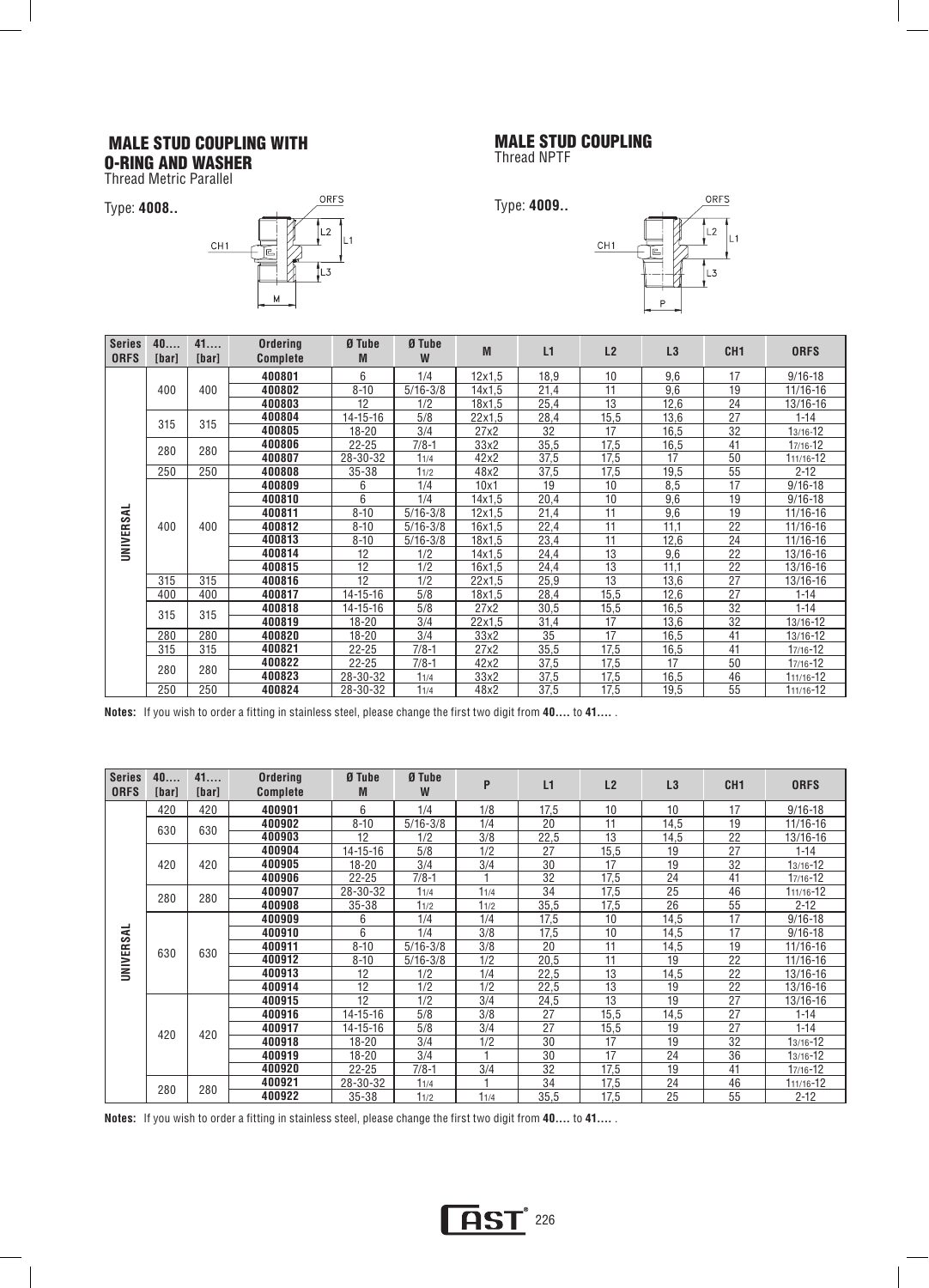### FEMALE STUD COUPLING

Thread BSP Parallel

Type: **4010..** 



| <b>Series</b><br><b>ORFS</b> | 40<br>[bar] | 41<br>[bar] | Ordering<br><b>Complete</b> | Ø Tube<br>M | Ø Tube<br>W  | G    | L1   | L <sub>2</sub> | L3   | CH <sub>1</sub> | <b>ORFS</b>  |
|------------------------------|-------------|-------------|-----------------------------|-------------|--------------|------|------|----------------|------|-----------------|--------------|
|                              |             |             | 401001                      | 6           | 1/4          | 1/4  |      | 10             | 14   | 19              | $9/16 - 18$  |
|                              | 400         | 400         | 401002                      | $8 - 10$    | $5/16 - 3/8$ | 1/4  | 18   |                | 14   | 19              | $11/16 - 16$ |
|                              |             |             | 401003                      | 12          | 1/2          | 3/8  | 21   | 13             | 14   | 24              | 13/16-16     |
| ₹                            |             |             | 401004                      | 14-15-16    | 5/8          | 1/2  | 24.5 | 15.5           | 17   | 30              | $1 - 14$     |
| <b>UNIVERS</b>               | 315         | 315         | 401005                      | $18 - 20$   | 3/4          | 3/4  | 27   | 17             | 19   | 36              | 13/16-12     |
|                              |             |             | 401006                      | $22 - 25$   | $7/8-1$      |      | 27   | 17.5           | 21.5 | 41              | 17/16-12     |
|                              | 280         | 280         | 401007                      | 28-30-32    | 11/4         | 11/4 | 30   | 17.5           | 23.5 | 55              | 111/16-12    |
|                              | 250         | 250         | 401008                      | $35 - 38$   | 11/2         | 11/2 | 30   | 17.5           | 25.5 | 60              | $2 - 12$     |
|                              | 400         | 400         | 401009                      | 12          | 1/2          | 1/4  | 20   | 13             | 14   | 22              | 13/16-16     |
|                              |             |             | 401010                      | $18 - 20$   | 3/4          | 1/2  | 26   |                | 17   | 32              | 13/16-12     |

**Notes:** If you wish to order a fitting in stainless steel, please change the first two digit from **40....** to **41....** .

#### FEMALE STUD COUPLING

Thread NPTF

Type: **4011..** 



| <b>Series</b><br><b>ORFS</b> | 40<br><b>[bar]</b> | 41<br>[bar] | <b>Ordering</b><br><b>Complete</b> | Ø Tube<br>M    | Ø Tube<br>W  |      | L1   | L <sub>2</sub> | L <sub>3</sub> | CH <sub>1</sub> | <b>ORFS</b>  |
|------------------------------|--------------------|-------------|------------------------------------|----------------|--------------|------|------|----------------|----------------|-----------------|--------------|
|                              |                    |             | 401101                             |                | 1/4          | 1/4  | 17.5 | 10             | 14             | 19              | $9/16 - 18$  |
|                              | 400                | 400         | 401102                             | $8 - 10$       | $5/16 - 3/8$ | 1/4  | 18.5 |                | 14             | 19              | 11/16-16     |
|                              |                    |             | 401103                             | 12             | 1/2          | 3/8  | 21.5 | 13             | 14.5           | 24              | 13/16-16     |
| ┙                            |                    |             | 401104                             | $14 - 15 - 16$ | 5/8          | 1/2  | 25   | 15,5           | 19             | 30              | 1-14         |
| <b>UNIVERSA</b>              | 315                | 315         | 401105                             | $18 - 20$      | 3/4          | 3/4  | 27.5 | 17             | 19.5           | 36              | $13/16 - 12$ |
|                              |                    |             | 401106                             | $22 - 25$      | $7/8-1$      |      | 30,5 | 17,5           | 23,5           | 41              | 17/16-12     |
|                              | 280                | 280         | 401107                             | 28-30-32       | 11/4         | 11/4 | 32,5 | 17.5           | 24             | 55              | 111/16-12    |
|                              | 250                | 250         | 401108                             | $35 - 38$      | 11/2         | 11/2 | 32.5 | 17.5           | 24             | 60              | $2 - 12$     |
|                              | 400                | 400         | 401109                             | 12             | 1/2          | 1/4  | 20.5 | 13             | 14             | 22              | 13/16-16     |
|                              |                    |             | 401110                             | $18 - 20$      | 3/4          | 1/2  | 26.5 | 17             | 19             | 32              | 13/16-12     |

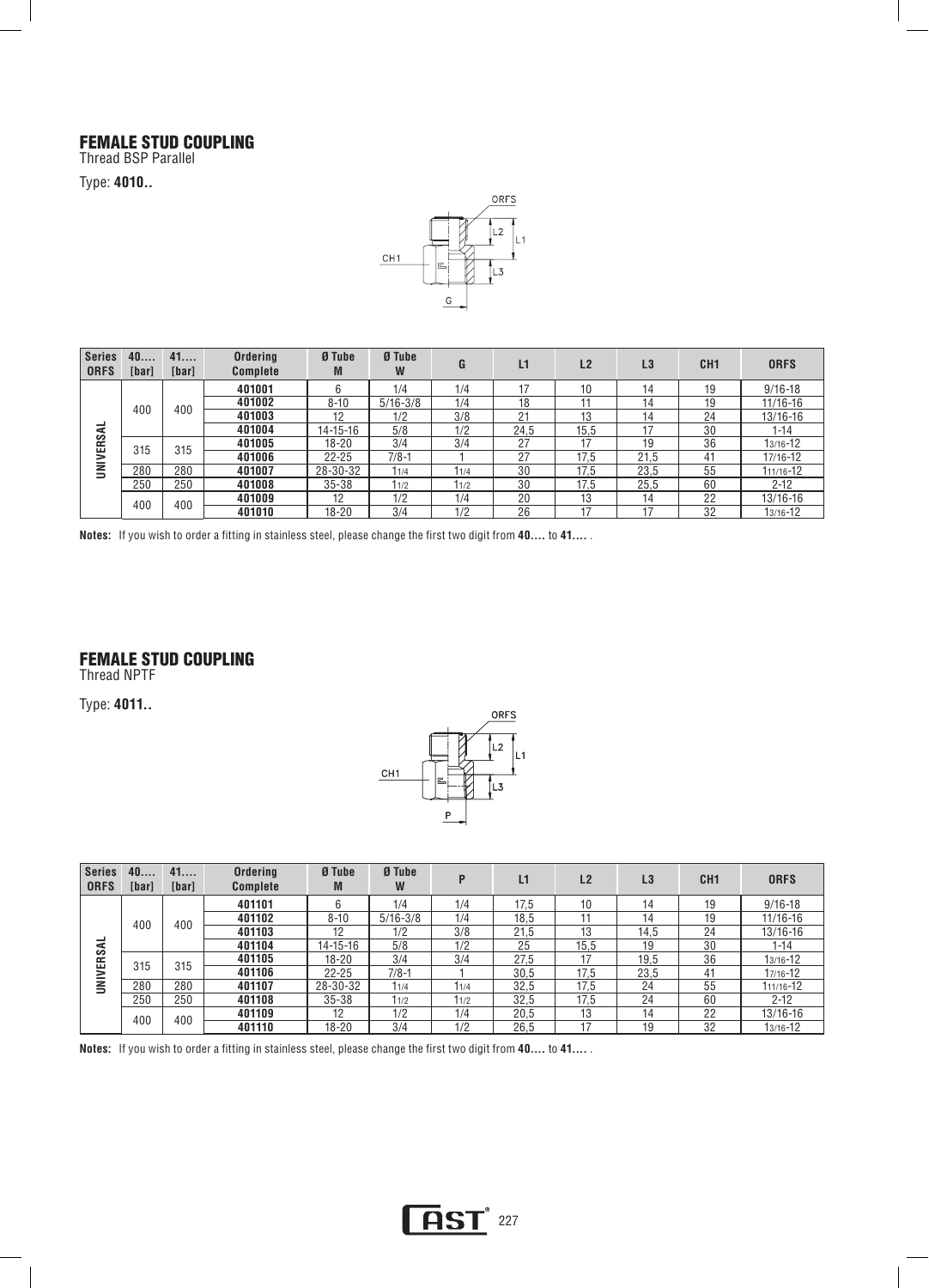#### LONG MALE STUD COUPLING WITH O-RING AND WASHER

Thread BSP Parallel L

Type: **4012..** 



| <b>Series</b><br><b>ORFS</b> | 40<br>[bar] | 41<br>[bar] | Ordering<br><b>Complete</b> | Ø Tube<br>M    | Ø Tube<br>W  | G    | L1    | L2   | L3   | CH <sub>1</sub> | <b>ORFS</b>  |
|------------------------------|-------------|-------------|-----------------------------|----------------|--------------|------|-------|------|------|-----------------|--------------|
|                              | 350         | 350         | 401201                      | 6              | 1/4          | 1/8  | 42,3  | 33,5 | 6.7  | 17              | $9/16 - 18$  |
|                              | 400         | 400         | 401202                      | $8 - 10$       | $5/16 - 3/8$ | 1/4  | 47,8  | 37   | 10,2 | 19              | 11/16-16     |
|                              | 350         | 350         | 401203                      | 12             | 1/2          | 3/8  | 55,8  | 44,5 | 10,2 | 22              | 13/16-16     |
|                              |             | 315         | 401204                      | $14 - 15 - 16$ | 5/8          | 1/2  | 65,8  | 52.5 | 12.2 | 27              | $1 - 14$     |
|                              | 315         |             | 401205                      | $18 - 20$      | 3/4          | 3/4  | 78,8  | 64   | 12,7 | 36              | $13/16 - 12$ |
|                              | 280         | 280         | 401206                      | $22 - 25$      | $7/8 - 1$    |      | 90,1  | 73   | 15,4 | 41              | 17/16-12     |
|                              |             |             | 401207                      | 28-30-32       | 11/4         | 11/4 | 105,5 | 86,5 | 16   | 50              | 111/16-12    |
|                              | 250         | 250         | 401208                      | 35-38          | 11/2         | 11/2 | 117,5 | 97   | 16   | 55              | $2 - 12$     |
|                              | 400         | 400         | 401209                      | 6              | 1/4          | 1/4  | 44,3  | 33,5 | 10,2 | 19              | $9/16 - 18$  |
|                              | 350         | 350         | 401210                      | 6              | 1/4          | 3/8  | 44,8  | 33,5 | 10.2 | 22              | $9/16 - 18$  |
|                              |             |             | 401211                      | $8 - 10$       | $5/16 - 3/8$ | 3/8  | 48,3  | 37   | 10,2 | 22              | 11/16-16     |
|                              | 315         | 315         | 401212                      | $8 - 10$       | $5/16 - 3/8$ | 1/2  | 50,3  | 37   | 12,2 | 27              | 11/16-16     |
| UNIVERSAL                    | 400         | 400         | 401213                      | 12             | 1/2          | 1/4  | 56,3  | 44,5 | 10,2 | 22              | 13/16-16     |
|                              | 315         | 315         | 401214                      | 12             | 1/2          | 1/2  | 57,8  | 44,5 | 12,2 | 27              | 13/16-16     |
|                              |             |             | 401215                      | 12             | 1/2          | 3/4  | 59,3  | 44.5 | 12.7 | 36              | 13/16-16     |
|                              | 350         | 350         | 401216                      | $14 - 15 - 16$ | 5/8          | 3/8  | 65,3  | 52,5 | 10,2 | 27              | $1 - 14$     |
|                              | 315         | 315         | 401217                      | $14 - 15 - 16$ | 5/8          | 3/4  | 67,3  | 52,5 | 12,7 | 36              | $1 - 14$     |
|                              |             |             | 401218                      | $18 - 20$      | 3/4          | 1/2  | 78,8  | 64   | 12,2 | 32              | $13/16 - 12$ |
|                              | 200         | 200         | 401219                      | $18 - 20$      | 3/4          |      | 81,1  | 64   | 15,4 | 41              | $13/16 - 12$ |
|                              |             |             | 401220                      | $18 - 20$      | 3/4          | 11/4 | 83    | 64   | 16   | 50              | $13/16 - 12$ |
|                              | 315         | 315         | 401221                      | $22 - 25$      | $7/8 - 1$    | 3/4  | 89,3  | 73   | 12,7 | 41              | 17/16-12     |
|                              | 280         | 280         | 401222                      | $22 - 25$      | $7/8-1$      | 11/4 | 92    | 73   | 16   | 50              | 17/16-12     |
|                              |             |             | 401223                      | 28-30-32       | 11/4         |      | 105,6 | 86,5 | 15,4 | 46              | 111/16-12    |

**Notes:** If you wish to order a fitting in stainless steel, please change the first two digit from **40....** to **41....** .

#### FEMALE BULKHEAD CONNECTION

Thread BSP Parallel

Type: **4015..** 



| <b>Series</b><br><b>ORFS</b> | 40<br><b>Ibarl</b> | 41<br>[bar] | <b>Ordering</b><br><b>Complete</b> | Ø Tube<br>M    | Ø Tube<br>W  | G    | L1   | L <sub>2</sub> | L3   | CH <sub>1</sub> | CH <sub>2</sub> | <b>ORFS</b>  |
|------------------------------|--------------------|-------------|------------------------------------|----------------|--------------|------|------|----------------|------|-----------------|-----------------|--------------|
|                              |                    |             | 401501                             | 6              | 1/4          | 1/4  | 31.5 | 21             |      | 22              | 22              | $9/16 - 18$  |
|                              |                    |             | 401502                             | $8 - 10$       | $5/16 - 3/8$ | 1/4  | 34   | 21             | 14   | 27              | 27              | $11/16 - 16$ |
| ᅳ<br>⋖<br><b>VERS</b>        | 400                | 400         | 401503                             | 12             | 1/2          | 3/8  | 36.5 | 22             |      | 30              | 30              | $13/16 - 16$ |
|                              |                    |             | 401504                             | $14 - 15 - 16$ | 5/8          | 1/2  | 40.5 | 26             |      | 36              | 36              | 1-14         |
|                              |                    |             | 401505                             | 18-20          | 3/4          | 3/4  | 41.5 | 29             | 19   | 41              | 41              | 13/16-12     |
| Ì                            | 315                | 315         | 401506                             | $22 - 25$      | $7/8-1$      |      | 42   | 31             | 21.5 | 46              | 46              | 17/16-12     |
|                              | 280                | 280         | 401507                             | 28-30-32       | 11/4         | 11/4 | 42   | 36             | 23,5 | 55              | 50              | 111/16-12    |
|                              | 250                | 250         | 401508                             | $35 - 38$      | 11/2         | 11/2 | 42   | 38             | 25,5 | 60              | 60              | $2 - 12$     |



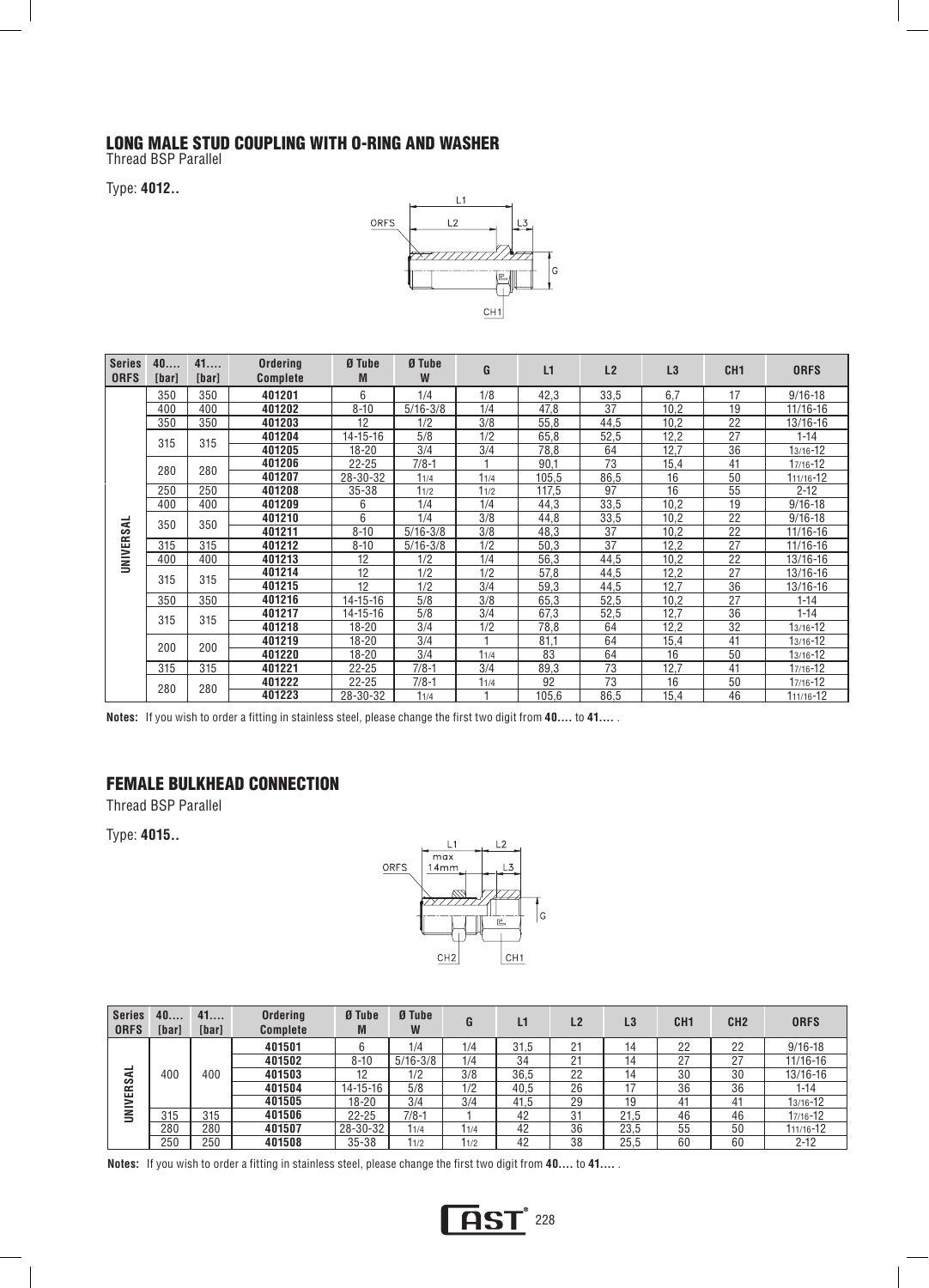## STRAIGHT COUPLING

Type: **4017..**



| <b>Series</b><br><b>ORFS</b> | 40.<br>[bar] | 41<br>[bar] | <b>Ordering</b><br><b>Complete</b> | Ø Tube<br>A <sup>M</sup> | Ø Tube<br>B <sub>M</sub> | Ø Tube<br>AW | Ø Tube<br><b>B</b> <sub>w</sub> | L1   | L <sub>2</sub> | L3   | CH <sub>1</sub> | <b>ORFS</b><br>A | <b>ORFS</b><br>B |
|------------------------------|--------------|-------------|------------------------------------|--------------------------|--------------------------|--------------|---------------------------------|------|----------------|------|-----------------|------------------|------------------|
|                              |              |             | 401701                             | 6                        | 6                        | 1/4          | 1/4                             | 27.5 | 10             | 10   | 17              | $9/16 - 18$      | $9/16 - 18$      |
|                              | 630          | 630         | 401702                             | $8 - 10$                 | $8 - 10$                 | $5/16 - 3/8$ | $5/16 - 3/8$                    | 31   | 11             | 11   | 19              | 11/16-16         | 11/16-16         |
|                              |              |             | 401703                             | 12                       | 12                       | 1/2          | 1/2                             | 35.5 | 13             | 13   | 22              | $13/16 - 16$     | 13/16-16         |
|                              |              |             | 401704                             | $14 - 15 - 16$           | $14 - 15 - 16$           | 5/8          | 5/8                             | 42,5 | 15.5           | 15.5 | 27              | $1 - 14$         | $1 - 14$         |
|                              | 420          | 420         | 401705                             | $18 - 20$                | 18-20                    | 3/4          | 3/4                             | 47   | 17             | 17   | 32              | $13/16 - 12$     | 13/16-12         |
|                              |              |             | 401706                             | $22 - 25$                | $22 - 25$                | $7/8-1$      | $7/8-1$                         | 49,5 | 17.5           | 17.5 | 41              | $17/16 - 12$     | 17/16-12         |
| UNIVERSAL                    | 280          | 280         | 401707                             | 28-30-32                 | 28-30-32                 | 11/4         | 11/4                            | 51.5 | 17.5           | 17.5 | 46              | $111/16 - 12$    | 111/16-12        |
|                              |              |             | 401708                             | $35 - 38$                | 35-38                    | 11/2         | 11/2                            | 53   | 17.5           | 17.5 | 55              | $2 - 12$         | $2 - 12$         |
|                              | 630          | 630         | 401709                             | $8 - 10$                 | 6                        | $5/16 - 3/8$ | 1/4                             | 30   | 11             | 10   | 19              | $11/16 - 16$     | $9/16 - 18$      |
|                              |              |             | 401710                             | 12                       | $8 - 10$                 | 1/2          | $5/16 - 3/8$                    | 33,5 | 13             | 11   | 22              | $13/16 - 16$     | 11/16-16         |
|                              |              |             | 401711                             | $14 - 15 - 16$           | 12                       | 5/8          | 1/2                             | 40   | 15,5           | 13   | 27              | $1 - 14$         | 13/16-16         |
|                              |              |             | 401712                             | $18 - 20$                | $8 - 10$                 | 3/4          | $5/16 - 3/8$                    | 41   | 17             | 11   | 32              | $13/16 - 12$     | 11/16-16         |
|                              | 420          | 420         | 401713                             | $18 - 20$                | 12                       | 3/4          | 1/2                             | 43   | 17             | 13   | 32              | $13/16 - 12$     | 13/16-16         |
|                              |              |             | 401714                             | $18 - 20$                | $14 - 15 - 16$           | 3/4          | 5/8                             | 45,5 | 17             | 15.5 | 32              | $13/16 - 12$     | $1 - 14$         |
|                              |              |             | 401715                             | $22 - 25$                | 18-20                    | $7/8-1$      | 3/4                             | 49   | 17.5           | 17   | 41              | 17/16-12         | 13/16-12         |
|                              | 280          | 280         | 401716                             | 28-30-32                 | $22 - 25$                | 11/4         | $7/8-1$                         | 51.5 | 17.5           | 17.5 | 46              | 111/16-12        | 17/16-12         |

**Notes:** If you wish to order a fitting in stainless steel, please change the first two digit from **40....** to **41....** .

### BULKHEAD STRAIGHT CONNECTION

Type: **4018..** 



| Series <sup>1</sup><br><b>ORFS</b> | 40<br><b>[bar]</b> | 41<br>[bar] | <b>Ordering</b><br><b>Complete</b> | Ø Tube<br>M    | Ø Tube<br>W  | L1   | L <sub>2</sub> | L3   | CH <sub>1</sub> | CH <sub>2</sub> | <b>ORFS</b>  |
|------------------------------------|--------------------|-------------|------------------------------------|----------------|--------------|------|----------------|------|-----------------|-----------------|--------------|
|                                    |                    |             | 401801                             |                | 1/4          | 16.5 | 31,5           | 10   | 22              | 22              | $9/16 - 18$  |
| -<br>ERSA                          | 630                | 630         | 401802                             | $8 - 10$       | $5/16 - 3/8$ | 19   | 34             |      | 27              | 27              | 11/16-16     |
|                                    |                    |             | 401803                             | 12             | 1/2          | 22   | 36,5           | 13   | 30              | 30              | 13/16-16     |
|                                    | 420                | 420         | 401804                             | $14 - 15 - 16$ | 5/8          | 26   | 40,5           | 15.5 | 36              | 36              | 1-14         |
|                                    |                    |             | 401805                             | $18 - 20$      | 3/4          | 27.5 | 41.5           |      | 41              | 41              | $13/16 - 12$ |
| UNIVI                              |                    |             | 401806                             | $22 - 25$      | $7/8-1$      | 28   | 42             | 17,5 | 46              | 46              | 17/16-12     |
|                                    | 280                | 280         | 401807                             | 28-30-32       | 11/4         | 28   | 42             | 17.5 | 50              | 50              | 111/16-12    |
|                                    |                    |             | 401808                             | $35 - 38$      | 11/2         | 28   | 42             | 17.5 | 60              | 60              | $2 - 12$     |

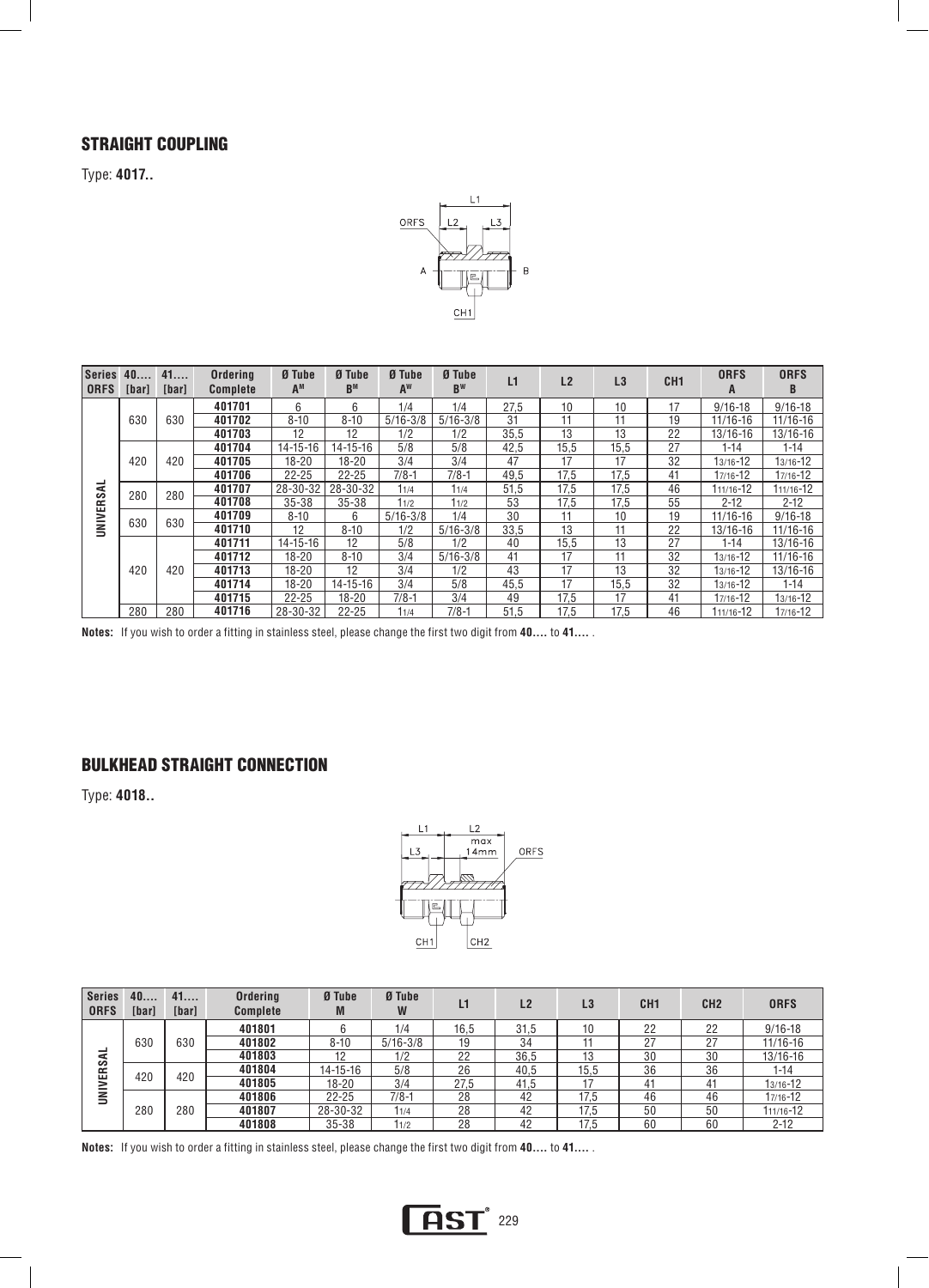## STRAIGHT INTERMEDIATE REDUCTION

Type: **4019..** 



| <b>Series</b><br><b>ORFS</b> | 40<br><b>[bar]</b> | 41<br>[bar] | <b>Ordering</b><br><b>Complete</b> | Ø Tube<br>A <sup>M</sup> | Ø Tube<br>B <sub>M</sub> | Ø Tube<br>A <sup>w</sup> | Ø Tube<br>$B^{W}$ | <b>Form</b>    | L1              | L2              | CH <sub>1</sub> | <b>ORFS</b><br>A | <b>ORFS</b><br>B |
|------------------------------|--------------------|-------------|------------------------------------|--------------------------|--------------------------|--------------------------|-------------------|----------------|-----------------|-----------------|-----------------|------------------|------------------|
|                              | 630                | 630         | 401901                             | $8 - 10$                 | 6                        | $5/16 - 3/8$             | 1/4               | X              | 20              | 10              | 22              | $11/16 - 16$     | $9/16 - 18$      |
|                              |                    |             | 401902                             | 12                       | 6                        | 1/2                      | 1/4               | Y              | 22              | 10              | 24              | 13/16-16         | $9/16 - 18$      |
|                              |                    |             | 401903                             | $14 - 15 - 16$           | 6                        | 5/8                      | 1/4               | Y              | 23              | 10              | 30              | $1 - 14$         | $9/16 - 18$      |
|                              | 420                | 420         | 401904                             | 18-20                    | 6                        | 3/4                      | 1/4               | Υ              | 25              | 10              | 36              | $13/16 - 12$     | $9/16 - 18$      |
|                              |                    |             | 401905                             | $22 - 25$                | 6                        | $7/8-1$                  | 1/4               | Y              | 26              | 10              | 41              | $17/16 - 12$     | $9/16 - 18$      |
|                              | 280                | 280         | 401906                             | 28-30-32                 | 6                        | 11/4                     | 1/4               | Y              | 26,5            | 10              | 50              | 111/16-12        | $9/16 - 18$      |
|                              |                    |             | 401907                             | $35 - 38$                | 6                        | 11/2                     | 1/4               | γ              | 26,5            | 10              | 60              | $2 - 12$         | $9/16 - 18$      |
|                              | 630                | 630         | 401908                             | 12                       | $8 - 10$                 | 1/2                      | $5/16 - 3/8$      | X              | 23              | $\overline{11}$ | 24              | 13/16-16         | 11/16-16         |
|                              |                    |             | 401909                             | $14 - 15 - 16$           | $8 - 10$                 | 5/8                      | $5/16 - 3/8$      | Y              | 24              | 11              | 30              | $1 - 14$         | $11/16 - 16$     |
|                              | 420                | 420         | 401910                             | $18 - 20$                | $8 - 10$                 | 3/4                      | $5/16 - 3/8$      | Y              | 26              | 11              | 36              | $13/16 - 12$     | $11/16 - 16$     |
|                              |                    |             | 401911                             | $22 - 25$                | $8 - 10$                 | $7/8 - 1$                | $5/16 - 3/8$      | $\overline{Y}$ | $\overline{27}$ | $\overline{11}$ | 41              | 17/16-12         | $11/16 - 16$     |
|                              | 280                | 280         | 401912                             | 28-30-32                 | $8 - 10$                 | 11/4                     | $5/16 - 3/8$      | Y              | 27,5            | 11              | 50              | 111/16-12        | $11/16 - 16$     |
| UNIVERSAL                    |                    |             | 401913                             | $35 - 38$                | $8 - 10$                 | 11/2                     | $5/16 - 3/8$      | $\overline{Y}$ | 27,5            | 11              | 60              | $2 - 12$         | $11/16 - 16$     |
|                              |                    |             | 401914                             | 14-15-16                 | 12                       | 5/8                      | 1/2               | Y              | 25,5            | 13              | 30              | $1 - 14$         | 13/16-16         |
|                              | 420                | 420         | 401915                             | $18 - 20$                | 12                       | 3/4                      | 1/2               | Y              | 27,5            | 13              | 36              | $13/16 - 12$     | 13/16-16         |
|                              |                    |             | 401916                             | $22 - 25$                | $\overline{12}$          | $7/8 - 1$                | 1/2               | $\overline{Y}$ | 29              | 13              | 41              | $17/16 - 12$     | 13/16-16         |
|                              | 280                | 280         | 401917                             | 28-30-32                 | $\overline{12}$          | 11/4                     | 1/2               | $\overline{Y}$ | 29,5            | 13              | 50              | $111/16 - 12$    | 13/16-16         |
|                              |                    |             | 401918                             | $35 - 38$                | $\overline{12}$          | 11/2                     | 1/2               | $\overline{Y}$ | 29,5            | $\overline{13}$ | 60              | $2 - 12$         | 13/16-16         |
|                              | 420                | 420         | 401919                             | $18 - 20$                | 14-15-16                 | 3/4                      | 5/8               | X              | 29,5            | 15,5            | 36              | $13/16 - 12$     | $1 - 14$         |
|                              |                    |             | 401920                             | $22 - 25$                | 14-15-16                 | $7/8-1$                  | 5/8               | Y              | 32              | 15,5            | 41              | 17/16-12         | $1 - 14$         |
|                              | 280                | 280         | 401921                             | 28-30-32                 | $14 - 15 - 16$           | 11/4                     | 5/8               | Y              | $\overline{32}$ | 15,5            | 50              | 111/16-12        | $1 - 14$         |
|                              |                    |             | 401922                             | $35 - 38$                | 14-15-16                 | 11/2                     | 5/8               | Υ              | 32              | 15,5            | 60              | $2 - 12$         | $1 - 14$         |
|                              | 420                | 420         | 401923                             | $22 - 25$                | $18 - 20$                | $7/8-1$                  | 3/4               | X              | $\overline{33}$ | 17              | 46              | $17/16 - 12$     | $13/16 - 12$     |
|                              |                    |             | 401924                             | 28-30-32                 | $18 - 20$                | 11/4                     | 3/4               | Y              | 33,5            | 17              | 50              | $111/16 - 12$    | $13/16 - 12$     |
|                              |                    |             | 401925                             | $35 - 38$                | $18 - 20$                | 11/2                     | 3/4               | $\overline{Y}$ | 33,5            | 17              | 60              | $2 - 12$         | $13/16 - 12$     |
|                              | 280                | 280         | 401926                             | 28-30-32                 | $22 - 25$                | 11/4                     | $7/8-1$           | X              | 34              | 17,5            | 50              | $111/16 - 12$    | 17/16-12         |
|                              |                    |             | 401927                             | $35 - 38$                | $22 - 25$                | 11/2                     | $7/8-1$           | Υ              | 34              | 17,5            | 60              | $2 - 12$         | $17/16 - 12$     |
|                              |                    |             | 401928                             | $35 - 38$                | 28-30-32                 | 11/2                     | 11/4              | Y              | 34              | 17,5            | 60              | $2 - 12$         | $111/16 - 12$    |

**Notes:** If you wish to order a fitting in stainless steel, please change the first two digit from **40....** to **41....** .

If you wish to order AISI 316 form Y stainless steel fittings with AISI 304 stainless steel nuts, please change the first two digits from **40....** to **44....** .

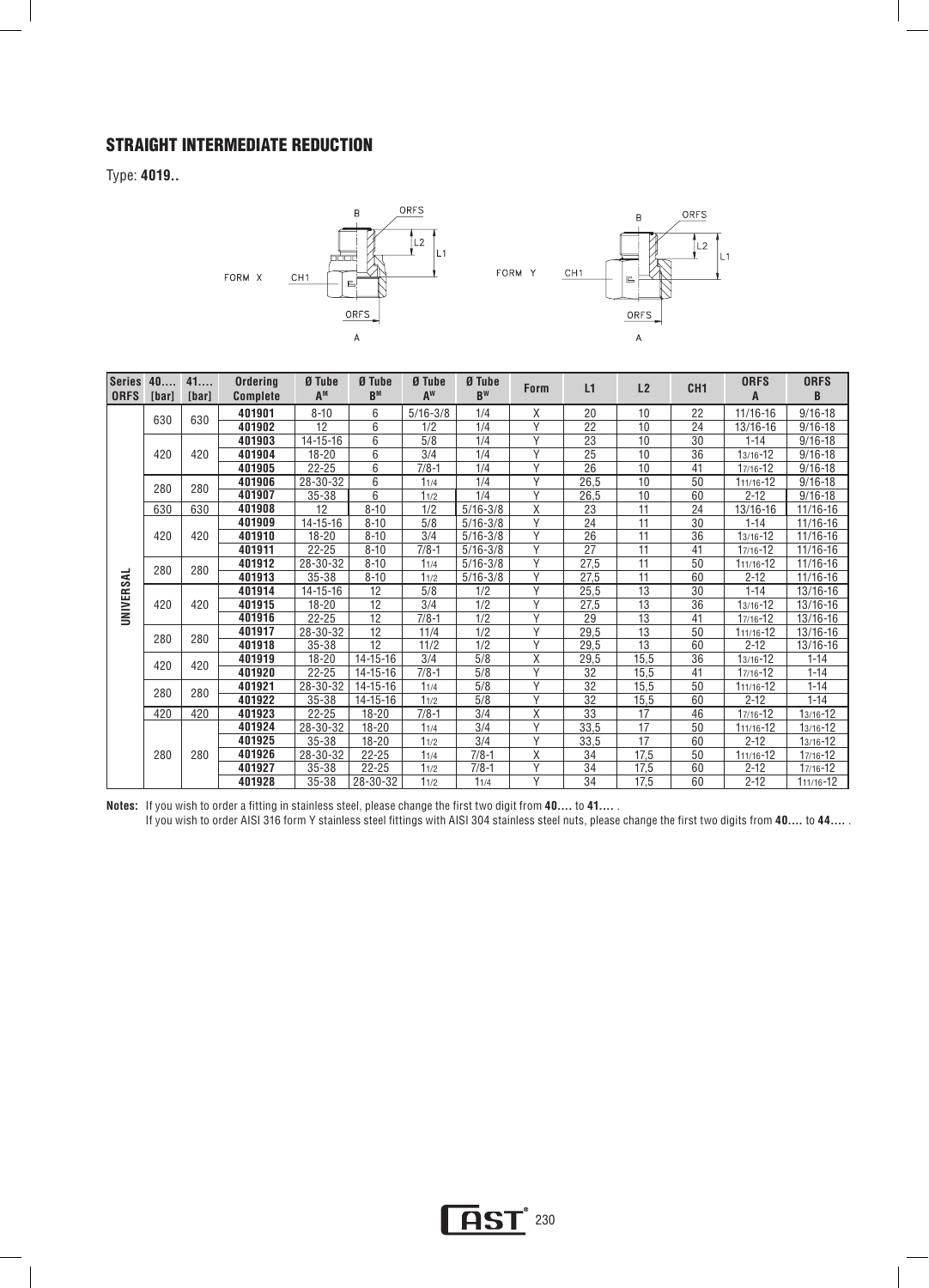## WELDABLE STRAIGHT FEMALE

Type: **4020..**



| <b>Series</b><br><b>ORFS</b> | 40<br><b>[bar]</b> | 41<br>[bar] | <b>Ordering</b><br>metric Pipe | <b>Ordering</b><br><b>Inch Pipe</b>            | Ø Tube<br>M                      | Ø Tube<br>W             | $D1^M$                | $D1^w$                                     | L1                    | L <sub>2</sub>  | CH <sub>1</sub>                    | <b>ORFS</b>          |
|------------------------------|--------------------|-------------|--------------------------------|------------------------------------------------|----------------------------------|-------------------------|-----------------------|--------------------------------------------|-----------------------|-----------------|------------------------------------|----------------------|
|                              |                    |             | 402001                         | 402001.W                                       | $6\phantom{a}$                   | 1/4                     | 6                     | 1/4                                        | 22                    | 10              | 17                                 | $9/16 - 18$          |
|                              | 630                | 630         | 402002                         | 402002.W                                       | $8 - 10$                         | $5/16 - 3/8$            | 10                    | $\overline{3/8}$                           | 23                    | 11              | 19                                 | 11/16-16             |
|                              |                    |             | 402003                         | 402003.W                                       | 12                               | 1/2                     | $\overline{12}$       | 1/2                                        | 24,5                  | $\overline{13}$ | $\overline{22}$                    | 13/16-16             |
|                              |                    |             | 402004                         | 402004.W                                       | $14 - 15 - 16$                   | $\overline{5/8}$        | $\overline{16}$       | 5/8                                        | $\overline{28}$       | 15,5            | 27                                 | $1 - 14$             |
|                              | 420                | 420         | 402005                         | 402005.W                                       | $18 - 20$                        | 3/4                     | 20                    | 3/4                                        | 33,5                  | 17              | 32                                 | $13/16 - 12$         |
|                              |                    |             | 402006                         | 402006.W                                       | $22 - 25$                        | $7/8 - 1$               | 25                    | $\mathbf{1}$                               | 38,5                  | 17,5            | 41                                 | $17/16 - 12$         |
|                              | 280                | 280         | 402007                         | 402007.W                                       | $28 - 30 - 32$                   | 11/4                    | 30                    | 11/4                                       | 38,5                  | 17,5            | 46                                 | 111/16-12            |
|                              |                    |             | 402008                         | 402008.W                                       | $35 - 38$                        | 11/2                    | $\overline{38}$       | 11/2                                       | 38,5                  | 17,5            | $\overline{55}$                    | $2 - 12$             |
|                              |                    |             | 402009                         | 402009.W                                       | $6\,$                            | 1/4                     | 8                     | 5/16                                       | 22                    | 10              | 17                                 | $9/16 - 18$          |
|                              |                    |             | 402010                         | 402010.W                                       | $\,6$                            | $\overline{1/4}$        | 10                    | 3/8                                        | 22                    | 10              | $\overline{17}$                    | $9/16 - 18$          |
|                              | 630                | 630         | 402011                         | 402011.W                                       | 6                                | 1/4                     | $\overline{12}$       | 1/2                                        | $\overline{22}$       | 10              | 19                                 | $9/16 - 18$          |
|                              |                    |             | 402012                         | 402012.W                                       | $8 - 10$                         | $5/16 - 3/8$            | 6                     | 1/4                                        | $\overline{23}$       | 11              | $\overline{19}$                    | $11/16 - 16$         |
|                              |                    |             | 402013                         | 402013.W                                       | $8 - 10$                         | $5/16 - 3/8$            | $\overline{8}$        | $\frac{5}{16}$                             | $\overline{23}$       | $\overline{11}$ | $\overline{19}$                    | 11/16-16             |
|                              |                    |             | 402014                         | 402014.W                                       | $8 - 10$                         | $5/16 - 3/8$            | $\overline{12}$       | 1/2                                        | $\overline{23}$       | $\overline{11}$ | $\overline{19}$                    | $11/16 - 16$         |
|                              |                    |             | 402015                         | ×,                                             | $8 - 10$                         | $5/16 - 3/8$            | $\overline{14}$       | $\overline{\phantom{a}}$                   | 23,5                  | $\overline{11}$ | $\overline{22}$                    | $11/16 - 16$         |
|                              | 420                | 420         | 402016                         |                                                | $8 - 10$                         | $5/16 - 3/8$            | 15                    | $\overline{\phantom{a}}$                   | 23,5                  | $\overline{11}$ | $\overline{22}$                    | $11/16 - 16$         |
|                              |                    |             | 402017                         | 402017.W                                       | $8 - 10$                         | $5/16 - 3/8$            | 16                    | $\overline{5/8}$                           | 23,5                  | $\overline{11}$ | $\overline{22}$                    | $11/16-16$           |
|                              |                    |             | 402018                         | 402018.W                                       | 12                               | 1/2                     | 6                     | 1/4                                        | 24,5                  | 13              | $\overline{22}$                    | $13/16 - 16$         |
|                              | 630                | 630         | 402019                         | 402019.W                                       | $\overline{12}$                  | $\overline{1/2}$        | $\overline{8}$        | $\overline{5/16}$                          | 24,5                  | $\overline{13}$ | $\overline{22}$                    | $13/16 - 16$         |
|                              |                    |             | 402020                         | 402020.W                                       | $\overline{12}$                  | 1/2                     | 10                    | $\overline{3/8}$                           | 24,5                  | $\overline{13}$ | $\overline{22}$                    | 13/16-16             |
|                              |                    |             | 402021                         | $\blacksquare$                                 | $\overline{12}$                  | 1/2                     | 14                    | $\overline{\phantom{a}}$                   | 25                    | 13              | $\overline{22}$                    | $13/16 - 16$         |
|                              |                    |             | 402022                         |                                                | $\overline{12}$                  | $\overline{1/2}$        | $\overline{15}$       | $\overline{\phantom{a}}$                   | $\overline{25}$       | $\overline{13}$ | $\overline{22}$                    | $13/16 - 16$         |
|                              |                    |             | 402023                         | 402023.W                                       | 12                               | $\overline{1/2}$        | 16                    | $\overline{5/8}$                           | $\overline{25}$       | $\overline{13}$ | $\overline{22}$                    | 13/16-16             |
| UNIVERSAL                    |                    |             | 402024                         |                                                | $\overline{12}$                  | $\overline{1/2}$        | $\overline{18}$       | $\overline{\phantom{a}}$                   | $\overline{29}$       | $\overline{13}$ | $\overline{27}$                    | 13/16-16             |
|                              |                    |             | 402025                         | 402025.W                                       | 12                               | 1/2                     | 20                    | 3/4                                        | $\overline{29}$       | 13              | $\overline{27}$                    | 13/16-16             |
|                              |                    |             | 402026                         | 402026.W                                       | 12                               | $\overline{1/2}$        | 22                    | 7/8                                        | 29,5                  | 13              | $\overline{32}$                    | 13/16-16             |
|                              |                    |             | 402027                         | 402027.W                                       | $\overline{12}$                  | $\overline{1/2}$        | $\overline{25}$       | 1                                          | 31                    | $\overline{13}$ | $\overline{32}$                    | 13/16-16             |
|                              |                    |             | 402028<br>402029               | 402028.W<br>402029.W                           | $14 - 15 - 16$                   | $\overline{5/8}$        | 10                    | $\overline{3/8}$                           | 27,5                  | 15,5            | $\overline{27}$                    | $1 - 14$             |
|                              |                    |             | 402030                         |                                                | $14 - 15 - 16$                   | $\overline{5/8}$        | 12                    | 1/2                                        | 27,5                  | 15,5            | $\overline{27}$                    | $1 - 14$             |
|                              |                    |             | 402031                         | $\qquad \qquad \blacksquare$<br>$\blacksquare$ | $14 - 15 - 16$                   | 5/8<br>$\overline{5/8}$ | 14<br>$\overline{15}$ | $\blacksquare$<br>$\overline{\phantom{a}}$ | 28<br>$\overline{28}$ | 15,5<br>15,5    | $\overline{27}$<br>$\overline{27}$ | $1 - 14$             |
|                              |                    |             | 402032                         | ÷.                                             | $14 - 15 - 16$<br>$14 - 15 - 16$ | $\overline{5/8}$        | $\overline{18}$       | $\overline{\phantom{a}}$                   | 31,5                  | 15,5            | 27                                 | $1 - 14$<br>$1 - 14$ |
|                              |                    |             | 402033                         | 402033.W                                       | $14 - 15 - 16$                   | 5/8                     | 20                    | 3/4                                        | 31,5                  | 15,5            | 27                                 | $1 - 14$             |
|                              | 420                | 420         | 402034                         | 402034.W                                       | $18 - 20$                        | 3/4                     | 12                    | 1/2                                        | 29,5                  | 17              | $\overline{32}$                    | $13/16 - 12$         |
|                              |                    |             | 402035                         | ۰                                              | $18 - 20$                        | $\overline{3/4}$        | $\overline{14}$       | $\overline{\phantom{a}}$                   | 30                    | $\overline{17}$ | $\overline{32}$                    | $13/16 - 12$         |
|                              |                    |             | 402036                         | L.                                             | $18 - 20$                        | $\overline{3/4}$        | 15                    | $\Box$                                     | $\overline{30}$       | $\overline{17}$ | $\overline{32}$                    | 13/16-12             |
|                              |                    |             | 402037                         | 402037.W                                       | $18 - 20$                        | 3/4                     | 16                    | 5/8                                        | $\overline{30}$       | $\overline{17}$ | 32                                 | $13/16 - 12$         |
|                              |                    |             | 402038                         |                                                | $18 - 20$                        | $\overline{3/4}$        | $\overline{18}$       | $\overline{\phantom{a}}$                   | 33,5                  | $\overline{17}$ | $\overline{32}$                    | $13/16 - 12$         |
|                              |                    |             | 402039                         | 402039.W                                       | $18 - 20$                        | $\overline{3/4}$        | 22                    | $\overline{7/8}$                           | 33,5                  | $\overline{17}$ | $\overline{32}$                    | $13/16 - 12$         |
|                              |                    |             | 402040                         | 402040.W                                       | $18 - 20$                        | $\overline{3/4}$        | $\overline{25}$       | 1                                          | $\overline{35}$       | $\overline{17}$ | $\overline{32}$                    | $13/16 - 12$         |
|                              |                    |             | 402041                         | 402041.W                                       | $22 - 25$                        | $7/8 - 1$               | $\overline{12}$       | 1/2                                        | $\overline{33}$       | 17,5            | 41                                 | $17/16 - 12$         |
|                              |                    |             | 402042                         |                                                | $22 - 25$                        | $7/8 - 1$               | 14                    | $\blacksquare$                             | 33,5                  | 17,5            | 41                                 | 17/16-12             |
|                              |                    |             | 402043                         |                                                | $22 - 25$                        | $7/8 - 1$               | $\overline{15}$       | $\sim$                                     | 33,5                  | 17,5            | $\overline{41}$                    | 17/16-12             |
|                              |                    |             | 402044                         | 402044.W                                       | $22 - 25$                        | $7/8 - 1$               | 16                    | 5/8                                        | 33,5                  | 17,5            | 41                                 | 17/16-12             |
|                              |                    |             | 402045                         |                                                | $22 - 25$                        | $7/8 - 1$               | 18                    | $\overline{a}$                             | 37                    | 17,5            | 41                                 | 17/16-12             |
|                              |                    |             | 402046                         | 402046.W                                       | $22 - 25$                        | $7/8 - 1$               | $\overline{20}$       | $\overline{3/4}$                           | $\overline{37}$       | 17,5            | 41                                 | 17/16-12             |
|                              |                    |             | 402047                         | 402047.W                                       | $22 - 25$                        | $7/8 - 1$               | $\overline{22}$       | 7/8                                        | $\overline{37}$       | 17,5            | 41                                 | 17/16-12             |
|                              |                    |             | 402048                         |                                                | $22 - 25$                        | $7/8 - 1$               | 28                    | $\Box$                                     | 38,5                  | 17,5            | $\overline{41}$                    | 17/16-12             |
|                              | 280                | 280         | 402049                         | 402049.W                                       | $22 - 25$                        | $7/8-1$                 | $\overline{30}$       | 11/4                                       | 38,5                  | 17,5            | 41                                 | $17/16 - 12$         |
|                              |                    |             | 402050                         | $\blacksquare$                                 | $22 - 25$                        | $7/8-1$                 | $\overline{32}$       | $\blacksquare$                             | 38,5                  | 17,5            | 41                                 | 17/16-12             |

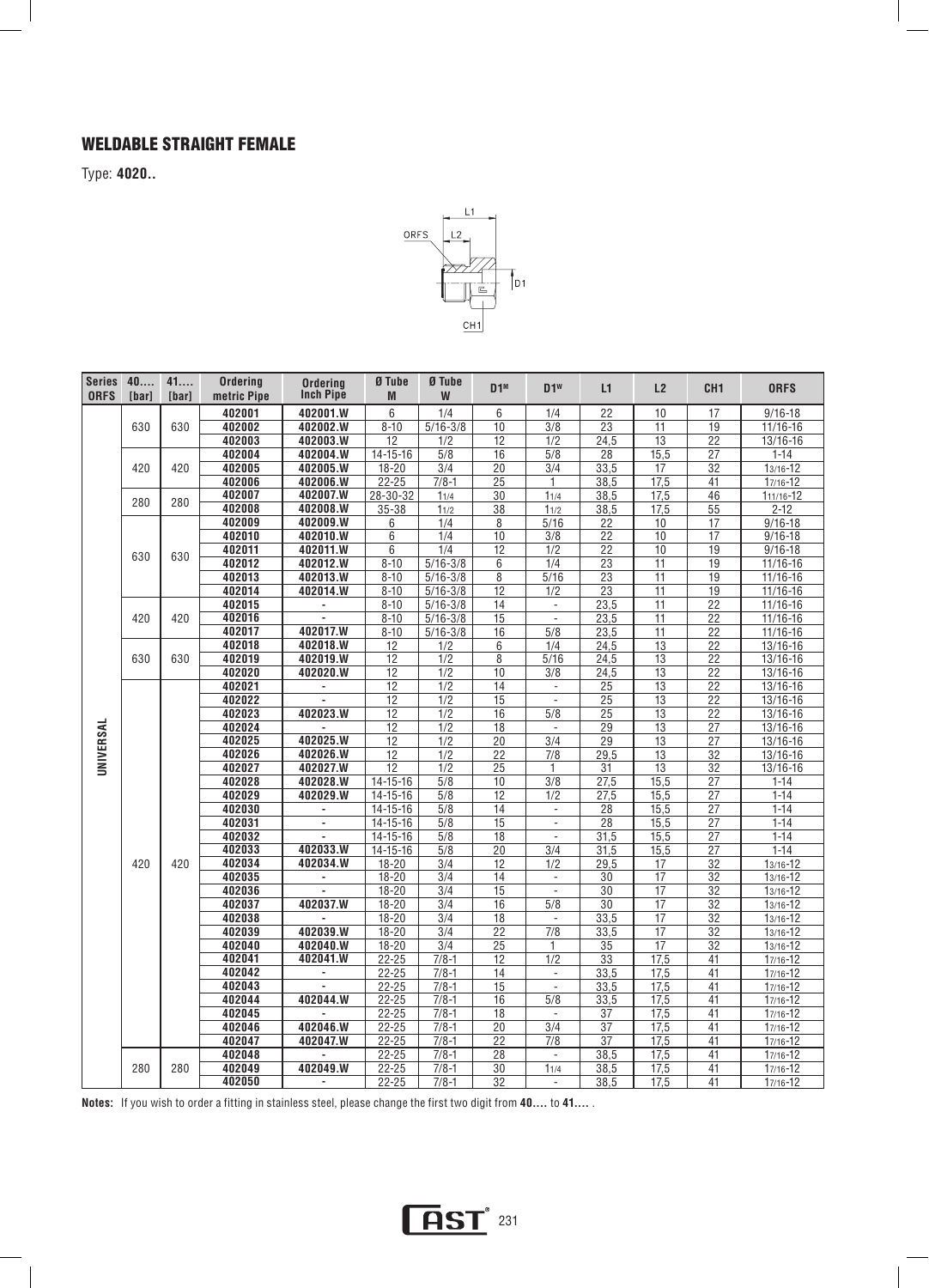#### WELDABLE STRAIGHT FEMALE L

Type: **4020..** 



| <b>Series</b><br><b>ORFS</b> | 40<br>[bar] | 41<br>[bar] | <b>Orderina</b><br>metric Pipe | Ordering<br><b>Inch Pipe</b> | Ø Tube<br>M | Ø Tube<br>W | $D1^M$ | $D1^w$                   | L1   | L2   | CH <sub>1</sub> | <b>ORFS</b> |
|------------------------------|-------------|-------------|--------------------------------|------------------------------|-------------|-------------|--------|--------------------------|------|------|-----------------|-------------|
|                              |             |             | 402051                         | ۰                            | 28-30-32    | 11/4        | 18     |                          | 37   | 17.5 | 46              | 111/16-12   |
|                              |             |             | 402052                         | 402052.W                     | 28-30-32    | 11/4        | 20     | 3/4                      | 37   | 17,5 | 46              | 111/16-12   |
|                              |             |             | 402053                         | 402053.W                     | 28-30-32    | 11/4        | 22     | 7/8                      | 37   | 17,5 | 46              | 111/16-12   |
|                              |             |             | 402054                         | 402054.W                     | 28-30-32    | 11/4        | 25     |                          | 38,5 | 17,5 | 46              | 111/16-12   |
|                              |             |             | 402055                         | ۰.                           | 28-30-32    | 11/4        | 28     | $\overline{\phantom{a}}$ | 38.5 | 17.5 | 46              | 111/16-12   |
| UNIVERSAL                    |             |             | 402056                         | $\sim$                       | 28-30-32    | 11/4        | 32     | $\overline{\phantom{a}}$ | 38,5 | 17,5 | 46              | 111/16-12   |
|                              | 280         | 280         | 402057                         | $\sim$                       | 28-30-32    | 11/4        | 35     | $\overline{\phantom{a}}$ | 38,5 | 17.5 | 50              | 111/16-12   |
|                              |             |             | 402058                         | 402058.W                     | 28-30-32    | 11/4        | 38     | 11/2                     | 38.5 | 17,5 | 50              | 111/16-12   |
|                              |             |             | 402059                         | 402059.W                     | $35 - 38$   | 11/2        | 25     |                          | 38.5 | 17.5 | 55              | $2 - 12$    |
|                              |             |             | 402060                         | ٠                            | $35 - 38$   | 11/2        | 28     | $\overline{\phantom{a}}$ | 38.5 | 17.5 | 55              | $2 - 12$    |
|                              |             |             | 402061                         | 402061.W                     | $35 - 38$   | 11/2        | 30     | 11/4                     | 38.5 | 17.5 | 55              | $2 - 12$    |
|                              |             |             | 402062                         | ۰.                           | $35 - 38$   | 11/2        | 32     | $\overline{\phantom{a}}$ | 38.5 | 17.5 | 55              | $2 - 12$    |
|                              |             |             | 402063                         | ٠                            | $35 - 38$   | 11/2        | 35     | $\overline{\phantom{a}}$ | 38.5 | 17.5 | 55              | $2 - 12$    |

**Notes:** If you wish to order a fitting in stainless steel, please change the first two digit from **40....** to **41....** .

#### WELDING NIPPLE

Type: **4021..** 



| Series<br><b>ORFS</b> | 40<br><b>Ibarl</b> | 41<br><b>Ibarl</b> | <b>Ordering</b><br>metric Pipe | <b>Ordering</b><br><b>Inch Pipe</b> | Ø Tube<br>M    | Ø Tube<br>W  | D <sub>1</sub> | $D2^M$ | $D2^w$ | L1 |
|-----------------------|--------------------|--------------------|--------------------------------|-------------------------------------|----------------|--------------|----------------|--------|--------|----|
|                       |                    |                    | 402101                         | 402101.W                            | 6              | 1/4          | 12.75          | 6      | 1/4    | 25 |
|                       | 630                | 630                | 402102                         | 402102.W                            | $8 - 10$       | $5/16 - 3/8$ | 15.75          | 10     | 3/8    | 26 |
|                       |                    |                    | 402103                         | 402103.W                            | 12             | 1/2          | 18,9           | 12     | 1/2    | 26 |
|                       |                    |                    | 402104                         | 402104.W                            | $14 - 15 - 16$ | 5/8          | 23.45          | 16     | 5/8    | 32 |
|                       | 420                | 420                | 402105                         | 402105.W                            | $18 - 20$      | 3/4          | 27.85          | 20     | 3/4    | 37 |
|                       |                    |                    | 402106                         | 402106.W                            | $22 - 25$      | $7/8-1$      | 34.2           | 25     |        | 42 |
| UNIVERSAL             | 280                | 280                | 402107                         | 402107.W                            | 28-30-32       | 11/4         | 40.55          | 30     | 11/4   | 44 |
|                       |                    |                    | 402108                         | 402108.W                            | $35 - 38$      | 11/2         | 48,5           | 38     | 11/2   | 49 |
|                       | 630                | 630                | 402109                         | 402109.W                            | $8 - 10$       | $5/16 - 3/8$ | 15.75          | 8      | 5/16   | 25 |
|                       |                    |                    | 402110                         | ۰                                   | $14 - 15 - 16$ | 5/8          | 23.45          | 14     | ۰.     | 32 |
|                       | 420                | 420                | 402111                         | ۰                                   | $14 - 15 - 16$ | 5/8          | 23,45          | 15     | ۰.     | 32 |
|                       |                    |                    | 402112                         | ۰                                   | $18 - 20$      | 3/4          | 27,85          | 18     | ۰      | 37 |
|                       |                    |                    | 402113                         | 402113.W                            | $22 - 25$      | $7/8-1$      | 34,2           | 22     | 7/8    | 42 |
|                       |                    |                    | 402114                         | ٠                                   | 28-30-32       | 11/4         | 40,55          | 28     | ۰.     | 44 |
|                       | 280                | 280                | 402115                         | ٠                                   | 28-30-32       | 11/4         | 40,55          | 32     | ۰.     | 44 |
|                       |                    |                    | 402116                         |                                     | $35 - 38$      | 11/2         | 48,5           | 35     | ۰      | 49 |



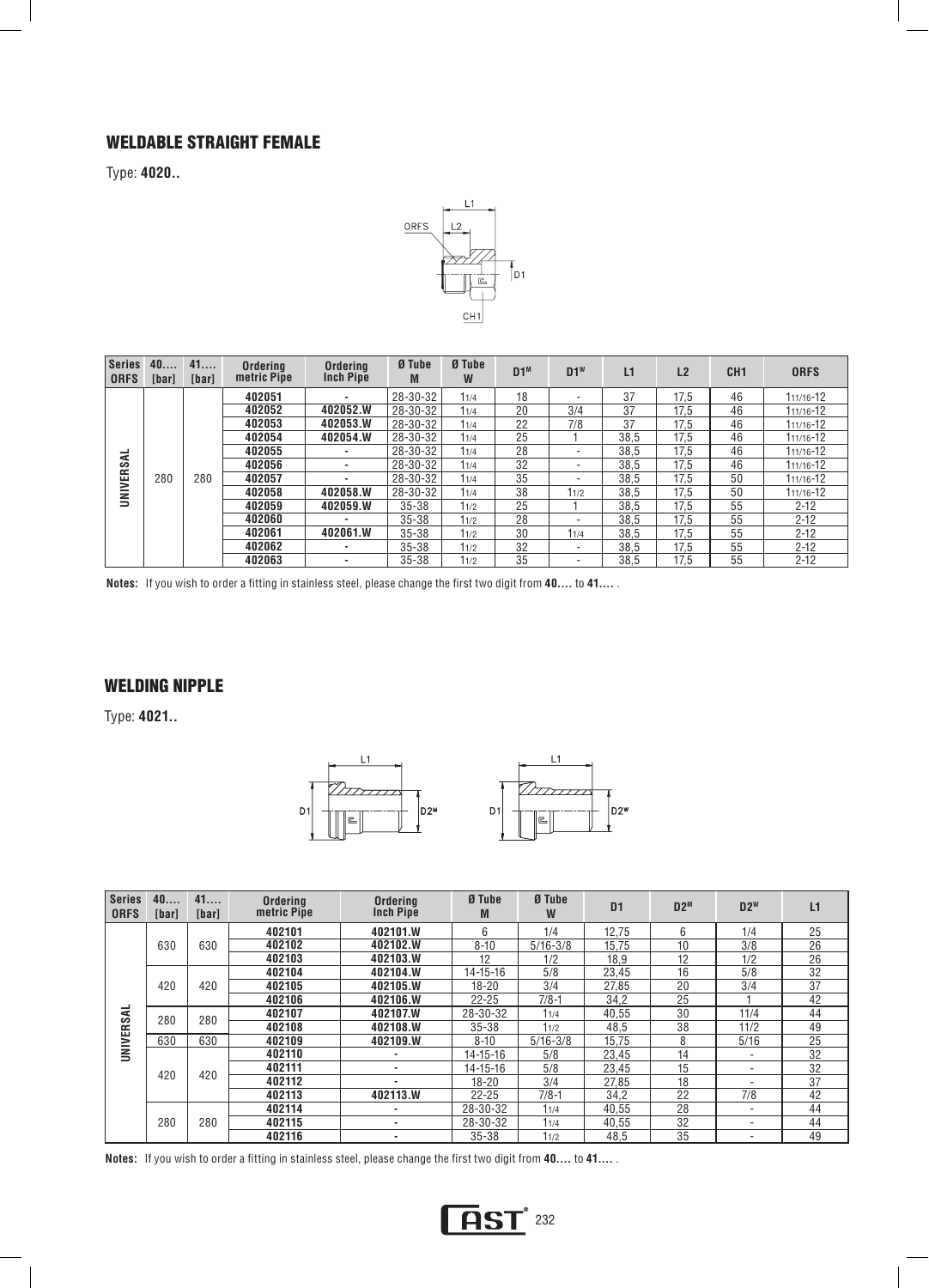#### FEMALE GAUGE COUPLING

Thread BSP Parallel

Type: **4022..** 



| <b>Series</b><br><b>ORFS</b> | 40<br><b>[bar]</b> | 41<br>[bar] | <b>Ordering</b><br><b>Complete</b> | Ø Tube<br>M | Ø Tube<br>W  |     | L1 | L2     | CH <sub>1</sub> | <b>ORFS</b>  |
|------------------------------|--------------------|-------------|------------------------------------|-------------|--------------|-----|----|--------|-----------------|--------------|
|                              |                    |             | 402201                             |             | 1/4          | 1/4 | 10 | $\sim$ | 19              | $9/16 - 18$  |
| ₹                            |                    |             | 402202                             | $8 - 10$    | $5/16 - 3/8$ | 1/4 |    | 28     | 19              | 11/16-16     |
| œ<br>₽<br>₹                  | 400                | 400         | 402203                             |             | 1/2          | 1/4 |    | 30     | 22              | $13/16 - 16$ |
|                              |                    |             | 402204                             |             | 1/4          | 1/2 | 10 | 37     | 30              | $9/16 - 18$  |
|                              |                    |             | 402205                             | $8 - 10$    | $5/16 - 3/8$ | 1/2 |    | 38     | 30              | 11/16-16     |
|                              |                    |             | 402206                             | 19          | 1/2          | 1/2 | 13 | 40     | 30              | 13/16-16     |

**Notes:** If you wish to order a fitting in stainless steel, please change the first two digit from **40....** to **41....** .

#### FEMALE GAUGE COUPLING

Thread Metric Parallel

Type: **4023..** 



| <b>Series</b><br><b>ORFS</b> | 40<br>[bar] | 41<br>[bar] | <b>Ordering</b><br><b>Complete</b> | Ø Tube<br>M    | Ø Tube<br>W  | M      |      | L <sub>2</sub> | CH <sub>1</sub> | <b>ORFS</b> |
|------------------------------|-------------|-------------|------------------------------------|----------------|--------------|--------|------|----------------|-----------------|-------------|
| -<br>2                       |             |             | 402301                             |                | 1/4          | 14x1.5 |      | 29             | 19              | $9/16 - 18$ |
|                              |             |             | 402302                             | $8 - 10$       | $5/16 - 3/8$ | 14x1.5 |      | 30             | 19              | 11/16-18    |
| ERS.<br>₹                    | 400         | 400         | 402303                             |                | 1/2          | 14x1.5 | 13   | 32             | 22              | 13/16-16    |
|                              |             |             | 402304                             | $14 - 15 - 16$ | 5/8          | 14x1.5 | 15,5 | 34.5           | 27              | $1 - 14$    |
|                              |             |             | 402305                             | $18 - 20$      | 3/4          | 14x1,5 |      | 36             | 32              | 13/16-12    |

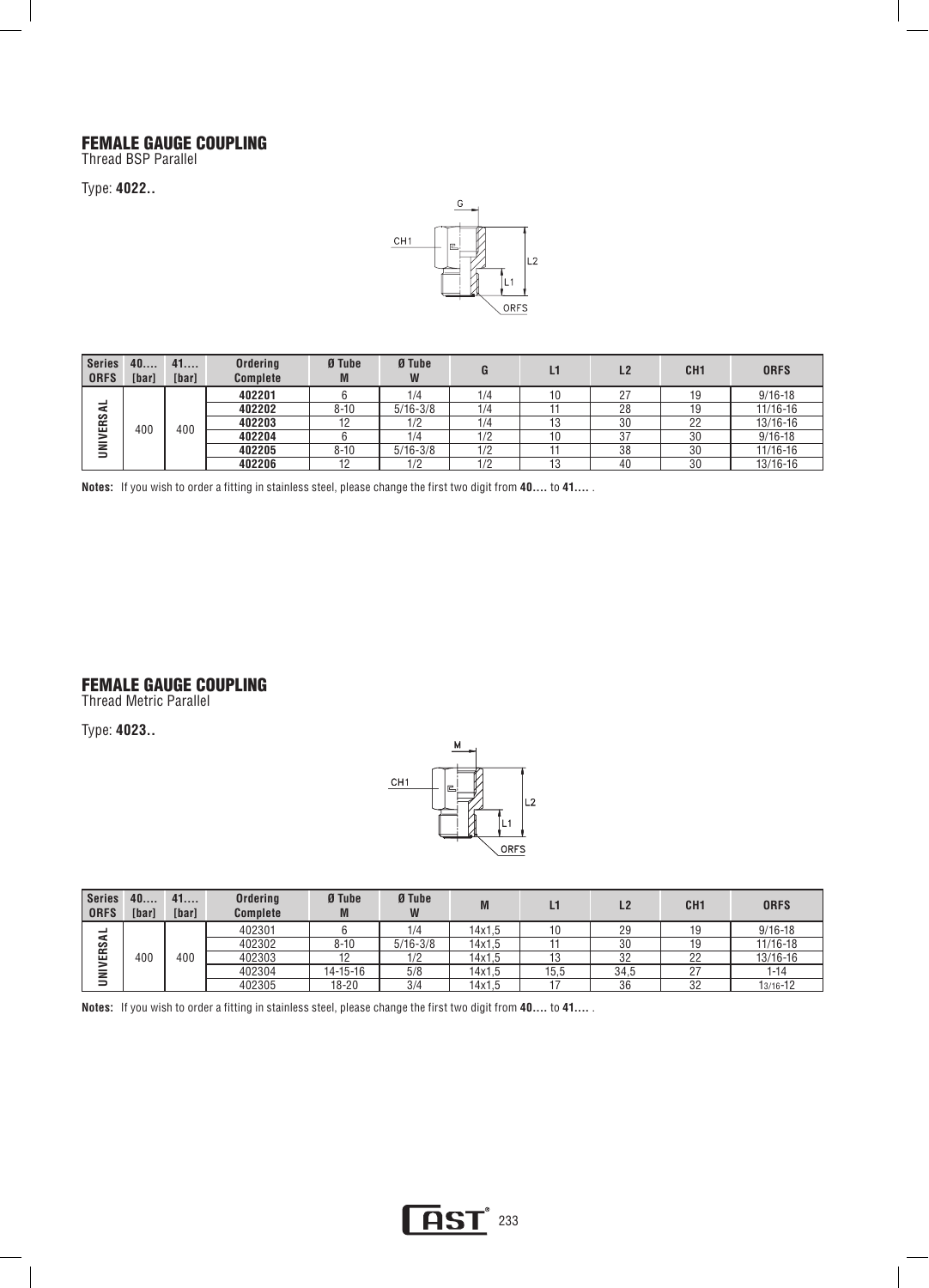#### ADJUSTABLE FEMALE GAUGE COUPLING

Thread BSP Parallel

Type: **4024..**



| <b>Series</b><br><b>ORFS</b> | 40<br><b>[bar]</b> | 41<br>[bar] | <b>Ordering</b><br><b>Complete</b> | Ø Tube<br>M    | Ø Tube<br>W  | <b>Form</b> | G   | L1 | CH1 | CH <sub>2</sub> | <b>ORFS</b>  |
|------------------------------|--------------------|-------------|------------------------------------|----------------|--------------|-------------|-----|----|-----|-----------------|--------------|
|                              |                    |             | 402401                             |                | 1/4          |             | 1/4 | 37 | 19  | 19              | $9/16 - 18$  |
| ₹                            | 630                | 630         | 402402                             | $8 - 10$       | $5/16 - 3/8$ | ∧           | 1/4 | 39 | 19  | 22              | $11/16 - 16$ |
|                              |                    |             | 402403                             | 12             | 1/2          |             | 1/4 | 42 | 22  | 24              | 13/16-16     |
|                              |                    |             | 402404                             | $14 - 15 - 16$ | 5/8          |             | 1/4 | 14 |     | 30              | $1 - 14$     |
|                              | 420                | 420         | 402405                             | $18 - 20$      | 3/4          |             | 1/4 | 14 |     | 36              | $13/16 - 12$ |
| <b>UNIVERS</b>               |                    |             | 402406                             | $22 - 25$      | $7/8-1$      |             | 1/4 | 15 |     | 41              | 17/16-12     |
|                              | 280                | 280         | 402407                             | 28-30-32       | 11/4         |             | 1/4 | 15 |     | 50              | 111/16-12    |
|                              |                    |             | 402408                             | $35 - 38$      | 11/2         |             | 1/4 | 15 |     | 60              | $2 - 12$     |

**Notes:** If you wish to order a fitting in stainless steel, please change the first two digit from **40....** to **41....** .

If you wish to order AISI 316 form Y stainless steel fittings with AISI 304 stainless steel nuts, please change the first two digits from **40....** to **44....** 

#### ADJUSTABLE FEMALE GAUGE COUPLING

Thread Metric Parallel

Type: **4025..** 

.

.



| <b>Series</b><br><b>ORFS</b> | 40<br><b>[bar]</b> | 41<br>[bar] | <b>Ordering</b><br><b>Complete</b> | Ø Tube<br>M    | Ø Tube<br>W  | <b>Form</b> | M    | L1 | CH1                      | CH <sub>2</sub> | <b>ORFS</b>  |
|------------------------------|--------------------|-------------|------------------------------------|----------------|--------------|-------------|------|----|--------------------------|-----------------|--------------|
|                              |                    |             | 402501                             |                | 1/4          |             | 10x1 | 37 | 19                       | 19              | $9/16 - 18$  |
|                              | 630                | 630         | 402502                             | $8 - 10$       | $5/16 - 3/8$ | ∧           | 10x1 | 39 | 19                       | 22              | $11/16 - 16$ |
| –<br>⋖                       |                    |             | 402503                             | 12             | 1/2          |             | 10x1 | 42 | 22                       | 24              | 13/16-16     |
|                              |                    |             | 402504                             | $14 - 15 - 16$ | 5/8          |             | 10x1 | 14 |                          | 30              | $1 - 14$     |
|                              | 420                | 420         | 402505                             | $18 - 20$      | 3/4          |             | 10x1 | 14 |                          | 36              | 13/16-12     |
| <b>UNIVERS</b>               |                    |             | 402506                             | $22 - 25$      | $7/8-1$      |             | 10x1 | 15 |                          | 41              | 17/16-12     |
|                              | 280                | 280         | 402507                             | 28-30-32       | 11/4         |             | 10x1 | 15 | $\overline{\phantom{a}}$ | 50              | 111/16-12    |
|                              |                    |             | 402508                             | $35 - 38$      | 11/2         |             | 10x1 | 15 |                          | 60              | $2 - 12$     |

**Notes:** If you wish to order a fitting in stainless steel, please change the first two digit from **40....** to **41....** .

If you wish to order AISI 316 form Y stainless steel fittings with AISI 304 stainless steel nuts, please change the first two digits from **40....** to **44....** 

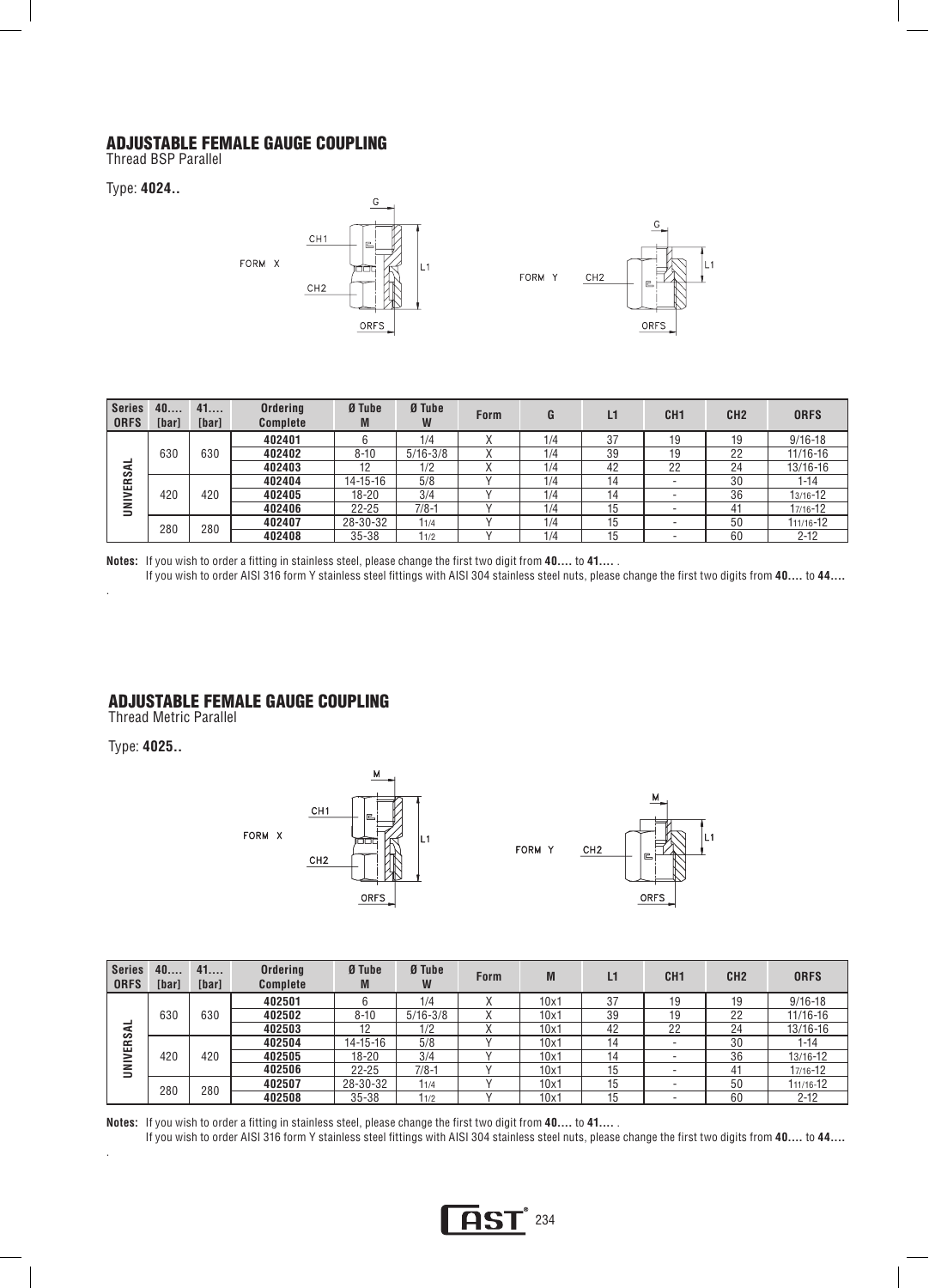## ADAPTER SAE J1453 / DIN 2353

Type: **4026..** 



| <b>Series</b><br><b>ORFS</b> | 40<br>[bar] | 41<br><b>[bar]</b> | <b>Ordering</b><br><b>Complete</b> | Ø Tube<br>M    | Ø Tube<br>W  | Ø Tube<br>$24^\circ$ | m             | L1   | L2   | L3   | CH <sub>1</sub> | <b>ORFS</b>  |
|------------------------------|-------------|--------------------|------------------------------------|----------------|--------------|----------------------|---------------|------|------|------|-----------------|--------------|
|                              |             |                    | 402601                             | 6              | 1/4          | 6L                   | $12\times1.5$ | 10   | 10.5 | 17,5 | 17              | $9/16 - 18$  |
|                              |             |                    | 402602                             | 6              | 1/4          | 8L                   | 14x1.5        | 10   | 10.5 | 17,5 | 17              | $9/16 - 18$  |
|                              | 315         | 315                | 402603                             | $8 - 10$       | $5/16 - 3/8$ | 10L                  | 16x1.5        | 11   | 13   | 20   | 19              | 11/16-16     |
|                              |             |                    | 402604                             | 12             | 1/2          | 12L                  | 18x1.5        | 13   | 13,5 | 20,5 | 22              | 13/16-16     |
|                              |             |                    | 402605                             | $14 - 15 - 16$ | 5/8          | 15L                  | 22x1.5        | 15,5 | 16,5 | 23,5 | 27              | $1 - 14$     |
|                              |             |                    | 402606                             | $18 - 20$      | 3/4          | 18L                  | 26x1.5        | 17   | 17,5 | 25   | 32              | 13/16-12     |
|                              |             |                    | 402607                             | $22 - 25$      | $7/8-1$      | 22L                  | 30x2          | 17,5 | 21   | 28,5 | 41              | $17/16 - 12$ |
|                              | 160         | 160                | 402608                             | 28-30-32       | 11/4         | 28L                  | 36x2          | 17,5 | 23   | 30,5 | 46              | 111/16-12    |
| ₹                            |             |                    | 402609                             | $35 - 38$      | 11/2         | 35L                  | 45x2          | 17,5 | 23,5 | 34   | 55              | $2 - 12$     |
|                              |             |                    | 402610                             | $35 - 38$      | 11/2         | 42L                  | 52x2          | 17,5 | 23   | 34   | 55              | $2 - 12$     |
| <b>UNIVERS</b>               |             |                    | 402611                             | 6              | 1/4          | 6S                   | 14x1.5        | 10   | 12.5 | 19,5 | 17              | $9/16 - 18$  |
|                              | 630         | 630                | 402612                             | 6              | 1/4          | 8S                   | 16x1.5        | 10   | 12.5 | 20   | 17              | $9/16 - 18$  |
|                              |             |                    | 402613                             | $8 - 10$       | $5/16 - 3/8$ | <b>10S</b>           | 18x1.5        | 11   | 13,5 | 21   | 19              | 11/16-16     |
|                              |             |                    | 402614                             | 12             | 1/2          | <b>12S</b>           | 20x1.5        | 13   | 14   | 22   | 22              | 13/16-16     |
|                              | 420         | 420                | 402615                             | $14 - 15 - 16$ | 5/8          | 14S                  | 22x1.5        | 15,5 | 19,5 | 25,5 | 27              | $1 - 14$     |
|                              |             |                    | 402616                             | $14 - 15 - 16$ | 5/8          | <b>16S</b>           | 24x1.5        | 15,5 | 20   | 25,5 | 27              | $1 - 14$     |
|                              | 400         | 400                | 402617                             | $18 - 20$      | 3/4          | <b>20S</b>           | 30x2          | 17   | 18.5 | 29   | 32              | $13/16 - 12$ |
|                              |             |                    | 402618                             | $22 - 25$      | $7/8-1$      | <b>25S</b>           | 36x2          | 17,5 | 20,5 | 32,5 | 41              | 17/16-12     |
|                              | 280         | 280                | 402619                             | 28-30-32       | 11/4         | 30S                  | 42x2          | 17,5 | 23   | 36,5 | 46              | 111/16-12    |
|                              |             |                    | 402620                             | $35 - 38$      | 11/2         | 38S                  | 52x2          | 17.5 | 24   | 40   | 55              | $2 - 12$     |

**Notes:** If you wish to order a fitting in stainless steel, please change the first two digit from **40....** to **41....** .

## ADAPTER SAE J1453 / DIN 2353 with SWIVEL NUT

Type: **4027..** 



| <b>Series</b><br><b>ORFS</b> | 40<br>[bar] | 41<br>[bar] | Ordering<br><b>Complete</b> | Ø Tube<br>M    | Ø Tube<br>W  | Ø Tube<br>$24^\circ$ | m      | L1               | L <sub>2</sub> | CH <sub>1</sub> | CH <sub>2</sub> | <b>ORFS</b>  |
|------------------------------|-------------|-------------|-----------------------------|----------------|--------------|----------------------|--------|------------------|----------------|-----------------|-----------------|--------------|
|                              |             |             | 402701                      | 6              | 1/4          | 6L                   | 12x1.5 | 10 <sup>10</sup> | 24,5           | 17              | 14              | $9/16 - 18$  |
|                              |             |             | 402702                      | 6              | 1/4          | 8L                   | 14x1.5 | 10               | 24,5           | 17              | 17              | $9/16 - 18$  |
|                              |             |             | 402703                      | $8 - 10$       | $5/16 - 3/8$ | 10L                  | 16x1.5 | 11               | 26,5           | 19              | 19              | 11/16-16     |
|                              | 315         | 315         | 402704                      | 12             | 1/2          | 12L                  | 18x1.5 | 13               | 27             | 22              | 22              | 13/16-16     |
|                              |             |             | 402705                      | $14 - 15 - 16$ | 5/8          | 15L                  | 22x1.5 | 15,5             | 31             | 27              | 27              | $1 - 14$     |
|                              |             |             | 402706                      | $18 - 20$      | 3/4          | 18L                  | 26x1.5 | 17               | 33,5           | 32              | 32              | $13/16 - 12$ |
|                              |             |             | 402707                      | $22 - 25$      | $7/8-1$      | 22L                  | 30x2   | 17,5             | 36             | 41              | 36              | 17/16-12     |
|                              | 160         | 160         | 402708                      | 28-30-32       | 11/4         | 28L                  | 36x2   | 17.5             | 39             | 46              | 41              | 111/16-12    |
| UNIVERSAL                    |             |             | 402709                      | $35 - 38$      | 11/2         | 35L                  | 45x2   | 17.5             | 45             | 55              | 50              | $2 - 12$     |
|                              |             |             | 402710                      | $35 - 38$      | 11/2         | 42L                  | 52x2   | 17,5             | 45             | 55              | 60              | $2 - 12$     |
|                              |             |             | 402711                      | 6              | 1/4          | 6S                   | 14x1.5 | 10               | 24,5           | 17              | 17              | $9/16 - 18$  |
|                              | 630         | 630         | 402712                      | 6              | 1/4          | 8S                   | 16x1.5 | 10               | 25             | 17              | 19              | $9/16 - 18$  |
|                              |             |             | 402713                      | $8 - 10$       | $5/16 - 3/8$ | <b>10S</b>           | 18x1.5 | 11               | 27             | 19              | 22              | 11/16-16     |
|                              |             |             | 402714                      | 12             | 1/2          | <b>12S</b>           | 20x1.5 | 13               | 27,5           | 22              | 24              | 13/16-16     |
|                              | 420         | 420         | 402715                      | $14 - 15 - 16$ | 5/8          | 14S                  | 22x1.5 | 15,5             | 32,5           | 27              | 27              | $1 - 14$     |
|                              |             |             | 402716                      | $14 - 15 - 16$ | 5/8          | 16S                  | 24x1.5 | 15,5             | 35             | 27              | 30              | $1 - 14$     |
|                              | 400         | 400         | 402717                      | $18 - 20$      | 3/4          | <b>20S</b>           | 30x2   | 17               | 39             | 32              | 36              | $13/16 - 12$ |
|                              |             |             | 402718                      | $22 - 25$      | $7/8-1$      | <b>25S</b>           | 36x2   | 17,5             | 43             | 41              | 46              | 17/16-12     |
|                              | 280         | 280         | 402719                      | 28-30-32       | 11/4         | 30S                  | 42x2   | 17,5             | 47,5           | 46              | 50              | 111/16-12    |
|                              |             |             | 402720                      | $35 - 38$      | 11/2         | 38S                  | 52x2   | 17,5             | 51             | 55              | 60              | $2 - 12$     |

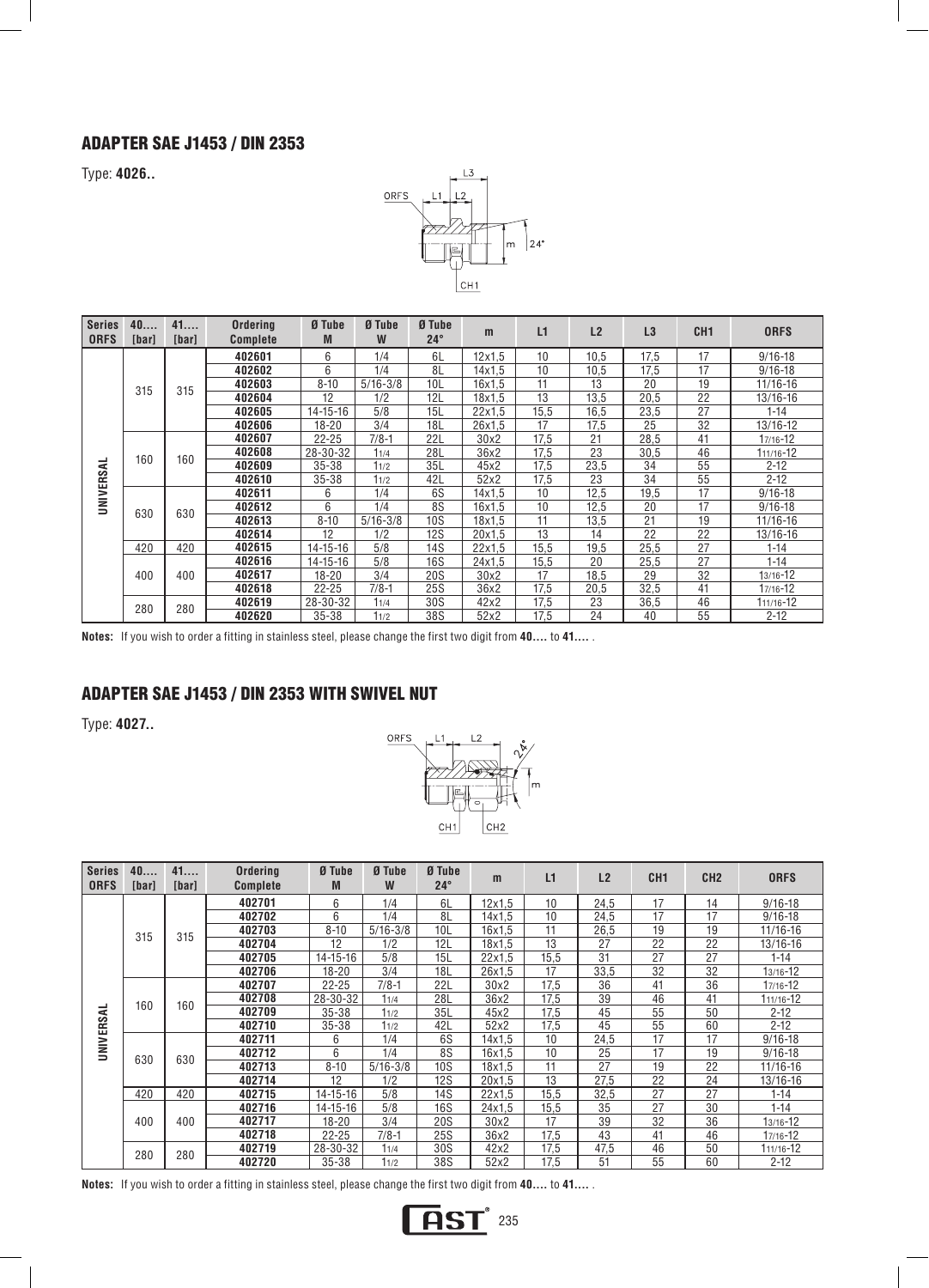#### ADAPTER SAE J1453 / SAE J514

Type: **4028...3**



| <b>Series</b><br><b>ORFS</b> | 40<br>[bar] | 41<br>[bar] | <b>Ordering</b><br><b>Complete</b> | Ø Tube<br>M      | Ø Tube<br>W  | Ø Tube<br>$37^\circ$ -M | Ø Tube<br>$37-W$ | L1   | L2   | L3   | CH <sub>1</sub> | <b>ORFS</b> | <b>JIC 37°</b> |
|------------------------------|-------------|-------------|------------------------------------|------------------|--------------|-------------------------|------------------|------|------|------|-----------------|-------------|----------------|
|                              | 450         | 450         | 402801.3                           | 6                | 1/4          | 6                       | 1/4              | 31.5 | 10   | 13.9 |                 | $9/16 - 18$ | 7/16-20        |
|                              |             |             | 402802.3                           | $8 - 10$         | $5/16 - 3/8$ | 10                      | 3/8              | 34   | 11   | 14   | 19              | 11/16-16    | $9/16 - 18$    |
| –                            | 350         | 350         | 402803.3                           | 12               | 1/2          | 12                      | 1/2              | 39   | 13   | 16.7 | 22              | 13/16-16    | $3/4 - 16$     |
| ERSAI                        |             |             | 402804.3                           | 14-15-16         | 5/8          | $14 - 15 - 16$          | 5/8              | 46.5 | 15.5 | 19,3 | 27              | $1 - 14$    | $7/8 - 14$     |
|                              |             |             | 402805.3                           | 18-20            | 3/4          | 18-20                   | 3/4              | 52   | 17   | 21.9 | 32              | 13/16-12    | 11/16-12       |
| $\geq$                       | 290         | 290         | 402806.3                           | $22 - 25$        | $7/8-1$      | 25                      |                  | 55   | 17.5 | 23,1 | 41              | 17/16-12    | 15/16-12       |
|                              | 240         | 240         | 402807.3                           | $ 28 - 30 - 32 $ | 11/4         | $30 - 32$               | 11/4             | 58.5 | 17.5 | 24.3 | 46              | 111/16-12   | $15/8 - 12$    |
|                              |             |             | 402808.3                           | $35 - 38$        | 11/2         | 38                      | 11/2             | 63   | 17.5 | 27.5 | 55              | $2 - 12$    | $17/8 - 12$    |
|                              | 450         | 450         | 402809.3                           | $8 - 10$         | $5/16 - 3/8$ |                         | 5/16             | 34   |      | 14   | 19              | 11/16-16    | $1/2 - 20$     |

**Notes:** If you wish to order a fitting in stainless steel, please change the first two digit from **40....** to **41....** .

## ADAPTER SAE J1453 / SAE J514 with SWIVEL NUT

Type: **4029..** 



| <b>Series</b><br><b>ORFS</b> | 40<br>[bar] | 41<br>[bar] | <b>Ordering</b><br><b>Complete</b> | Ø Tube<br>M    | Ø Tube<br>W  | Ø Tube<br>$37^\circ$ -M | Ø Tube<br>$37^\circ$ - W | L1   | L <sub>2</sub> | CH <sub>1</sub> | CH <sub>2</sub> | <b>ORFS</b> | JIC $37^\circ$ |
|------------------------------|-------------|-------------|------------------------------------|----------------|--------------|-------------------------|--------------------------|------|----------------|-----------------|-----------------|-------------|----------------|
|                              | 450         | 450         | 402901                             | 6              | 1/4          |                         | 1/4                      | 10   | 25             |                 | 14              | $9/16 - 18$ | $7/16 - 20$    |
|                              |             |             | 402902                             | $8 - 10$       | $5/16 - 3/8$ | 10                      | 3/8                      | 11   | 29             | 19              | 19              | 11/16-16    | $9/16 - 18$    |
| -                            | 350         | 350         | 402903                             | 12             | 1/2          | 12                      | 1/2                      | 13   | 31.5           | 22              | 22              | 13/16-16    | $3/4 - 16$     |
| ERSAI                        |             |             | 402904                             | $14 - 15 - 16$ | 5/8          | $14 - 15 - 16$          | 5/8                      | 15.5 | 37.5           | 27              | 27              | 1-14        | $7/8 - 14$     |
|                              |             |             | 402905                             | 18-20          | 3/4          | 18-20                   | 3/4                      | 17   | 39             | 32              | 32              | 13/16-12    | 11/16-12       |
| <b>MINI</b>                  | 290         | 290         | 402906                             | $22 - 25$      | $7/8-1$      | 25                      |                          | 17.5 | 44.5           | 41              | 41              | 17/16-12    | 15/16-12       |
|                              | 240         | 240         | 402907                             | 28-30-32       | 11/4         | $30 - 32$               | 11/4                     | 17.5 | 45.5           | 46              | 50              | 111/16-12   | 15/8-12        |
|                              |             |             | 402908                             | $35 - 38$      | 11/2         | 38                      | 11/2                     | 17.5 | 55.5           | 55              | 60              | $2 - 12$    | $17/8 - 12$    |
|                              | 450         | 450         | 402909                             | $8 - 10$       | $5/16 - 3/8$ | ጸ                       | 5/16                     |      | 28             | 19              | 17              | 11/16-16    | $1/2 - 20$     |

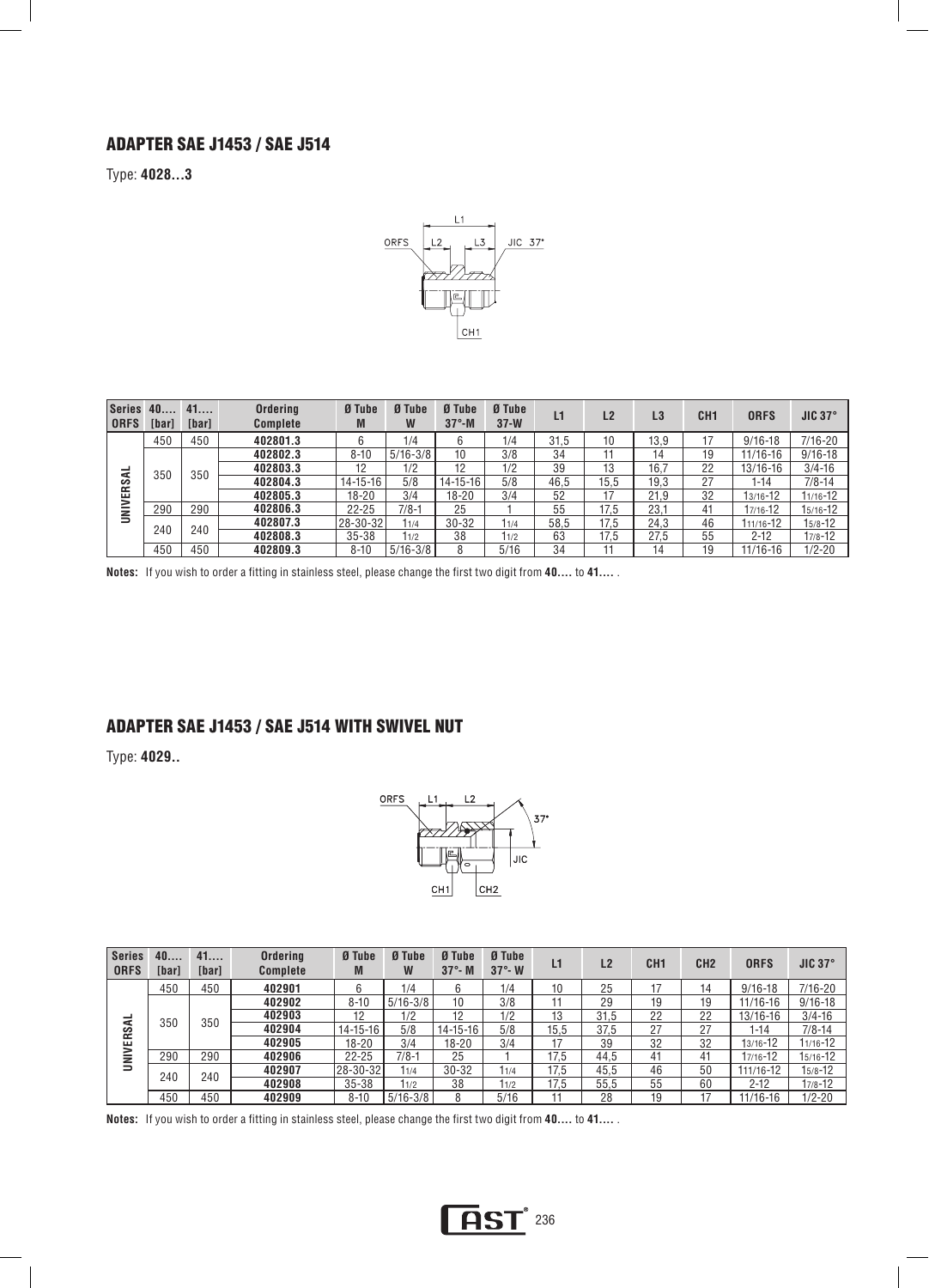## ADAPTER SAE J1453 with SWIVEL NUT / SAE J514

Type: **4030...3**



| <b>Series</b><br><b>ORFS</b> | 40<br>[bar] | 41<br>[bar] | <b>Ordering</b><br><b>Complete</b> | Ø Tube<br>M    | Ø Tube<br>W  | Ø Tube<br>$37^\circ$ -M | Ø Tube<br>$37-W$ | L1   | L <sub>2</sub> | CH <sub>1</sub> | CH <sub>2</sub> | <b>ORFS</b> | JIC 37°     |
|------------------------------|-------------|-------------|------------------------------------|----------------|--------------|-------------------------|------------------|------|----------------|-----------------|-----------------|-------------|-------------|
|                              | 450         | 450         | 403001.3                           |                | 1/4          | 6                       | 1/4              | 23,5 | 13.9           | 17              | 19              | $9/16 - 18$ | 7/16-20     |
|                              |             |             | 403002.3                           | $8 - 10$       | $5/16 - 3/8$ | 10                      | 3/8              | 26.9 | 14             | 19              | 22              | 11/16-16    | $9/16 - 18$ |
| ┙                            | 350         | 350         | 403003.3                           | 12             | 1/2          | 12                      | 1/2              | 30.3 | 16.7           | 22              | 24              | 13/16-16    | $3/4 - 16$  |
|                              |             |             | 403004.3                           | $14 - 15 - 16$ | 5/8          | $14 - 15 - 16$          | 5/8              | 36.7 | 19.3           | 27              | 30              | $1 - 14$    | $7/8 - 14$  |
|                              |             |             | 403005.3                           | 18-20          | 3/4          | 18-20                   | 3/4              | 40.6 | 21.9           | 32              | 36              | 13/16-12    | 11/16-12    |
| UNIVERSA                     | 290         | 290         | 403006.3                           | $22 - 25$      | $7/8-1$      | 25                      |                  | 42.9 | 23.1           | 41              | 46              | 17/16-12    | 15/16-12    |
|                              | 240         | 240         | 403007.3                           | 28-30-32       | 11/4         | $30 - 32$               | 11/4             | 45.2 | 24.3           | 46              | 50              | 111/16-12   | $15/8 - 12$ |
|                              |             |             | 403008.3                           | $35 - 38$      | 11/2         | 38                      | 11/2             | 46.5 | 27.5           | 55              | 60              | $2 - 12$    | $17/8 - 12$ |
|                              | 450         | 450         | 403009.3                           | $8 - 10$       | $5/16 - 3/8$ | 8                       | 5/16             | -27  | 14             | 19              | 22              | 11/16-16    | $1/2 - 20$  |

**Notes:** If you wish to order a fitting in stainless steel, please change the first two digit from **40....** to **41....** .

### ADAPTER SAE J1453 / BS 5200

Type: **4031..** 



| <b>Series</b><br><b>ORFS</b> | 40<br>[bar] | 41<br>[bar] | <b>Ordering</b><br><b>Complete</b> | Ø Tube<br>M    | Ø Tube<br>W  | G    | L1   | L2   | L3 | CH <sub>1</sub> | <b>ORFS</b>  |
|------------------------------|-------------|-------------|------------------------------------|----------------|--------------|------|------|------|----|-----------------|--------------|
|                              |             |             | 403101                             | 6              | 1/4          | 1/8  | 25,5 | 10   | 8  | 17              | $9/16 - 18$  |
|                              | 400         | 400         | 403102                             | $8 - 10$       | $5/16 - 3/8$ | 1/4  | 31   | 11   | 11 | 19              | $11/16 - 16$ |
|                              |             |             | 403103                             | 12             | 1/2          | 3/8  | 34,5 | 13   | 12 | 22              | 13/16-16     |
|                              | 350         | 350         | 403104                             | 14-15-16       | 5/8          | 1/2  | 41   | 15,5 | 14 | 27              | $1 - 14$     |
|                              | 315         | 315         | 403105                             | 18-20          | 3/4          | 3/4  | 46   | 17   | 16 | 32              | $13/16 - 12$ |
|                              | 250         | 250         | 403106                             | $22 - 25$      | $7/8 - 1$    |      | 51   | 17,5 | 19 | 41              | 17/16-12     |
|                              | 200         | 200         | 403107                             | 28-30-32       | 11/4         | 11/4 | 54   | 17,5 | 20 | 46              | 111/16-12    |
|                              | 160         | 160         | 403108                             | $35 - 38$      | 11/2         | 11/2 | 58,5 | 17,5 | 23 | 55              | $2 - 12$     |
|                              |             |             | 403109                             | 6              | 1/4          | 1/4  | 28,5 | 10   | 11 | 17              | $9/16 - 18$  |
|                              | 400         | 400         | 403110                             | 6              | 1/4          | 3/8  | 29,5 | 10   | 12 | 17              | $9/16 - 18$  |
| UNIVERSAL                    |             |             | 403111                             | $8 - 10$       | $5/16 - 3/8$ | 3/8  | 32   | 11   | 12 | 19              | 11/16-16     |
|                              | 350         | 350         | 403112                             | $8 - 10$       | $5/16 - 3/8$ | 1/2  | 34.5 | 11   | 14 | 22              | 11/16-16     |
|                              | 400         | 400         | 403113                             | 12             | 1/2          | 1/4  | 33,5 | 13   | 11 | 22              | $13/16 - 16$ |
|                              | 350         | 350         | 403114                             | 12             | 1/2          | 1/2  | 36,5 | 13   | 14 | 22              | $13/16 - 16$ |
|                              | 315         | 315         | 403115                             | 12             | 1/2          | 3/4  | 40,5 | 13   | 16 | 27              | 13/16-16     |
|                              | 400         | 400         | 403116                             | $14 - 15 - 16$ | 5/8          | 3/8  | 39   | 15,5 | 12 | 27              | $1 - 14$     |
|                              | 350         | 350         | 403117                             | 14-15-16       | 5/8          | 5/8  | 43   | 15,5 | 16 | 27              | $1 - 14$     |
|                              | 315         | 315         | 403118                             | $14 - 15 - 16$ | 5/8          | 3/4  | 43   | 15,5 | 16 | 27              | $1 - 14$     |
|                              | 350         | 350         | 403119                             | $18 - 20$      | 3/4          | 1/2  | 44   | 17   | 14 | 32              | $13/16 - 12$ |
|                              | 250         | 250         | 403120                             | 18-20          | 3/4          |      | 49   | 17   | 19 | 36              | $13/16 - 12$ |
|                              | 315         | 315         | 403121                             | $22 - 25$      | $7/8-1$      | 3/4  | 48   | 17,5 | 16 | 41              | 17/16-12     |
|                              | 200         | 200         | 403122                             | $22 - 25$      | $7/8-1$      | 11/4 | 54   | 17,5 | 20 | 46              | 17/16-12     |

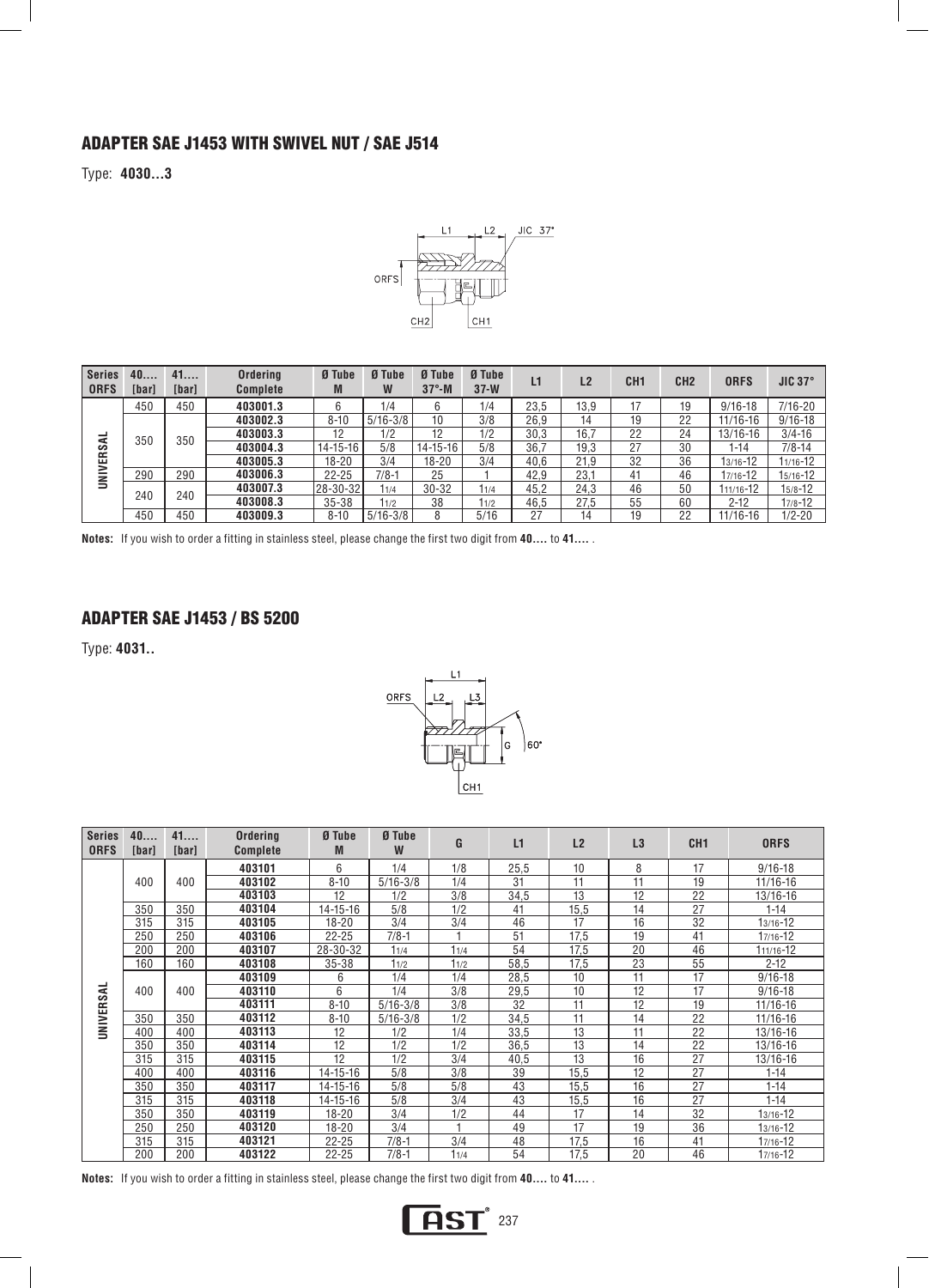## ADAPTER SAE J1453 with SWIVEL NUT / BS 5200

Type*:* **4032..** 



| <b>Series</b><br><b>ORFS</b> | 40<br>[bar] | 41<br>[bar] | <b>Ordering</b><br><b>Complete</b> | Ø Tube<br>M    | Ø Tube<br>W  | G    | L1   | L2 | CH <sub>1</sub> | CH <sub>2</sub> | <b>ORFS</b>  |
|------------------------------|-------------|-------------|------------------------------------|----------------|--------------|------|------|----|-----------------|-----------------|--------------|
|                              |             |             | 403201                             | 6              | 1/4          | 1/8  | 23,5 | 8  | 17              | 19              | $9/16 - 18$  |
|                              | 400         | 400         | 403202                             | $8 - 10$       | $5/16 - 3/8$ | 1/4  | 27   | 11 | 19              | 22              | 11/16-16     |
|                              |             |             | 403203                             | 12             | 1/2          | 3/8  | 30,5 | 12 | 22              | 24              | 13/16-16     |
|                              | 350         | 350         | 403204                             | 14-15-16       | 5/8          | 1/2  | 36,5 | 14 | 27              | 30              | $1 - 14$     |
|                              | 315         | 315         | 403205                             | $18 - 20$      | 3/4          | 3/4  | 40,5 | 16 | 32              | 36              | 13/16-12     |
|                              | 250         | 250         | 403206                             | $22 - 25$      | $7/8-1$      |      | 43   | 19 | 41              | 46              | 17/16-12     |
|                              | 200         | 200         | 403207                             | 28-30-32       | 11/4         | 11/4 | 45   | 20 | 46              | 50              | 111/16-12    |
|                              | 160         | 160         | 403208                             | $35 - 38$      | 11/2         | 11/2 | 46.5 | 23 | 55              | 60              | $2 - 12$     |
|                              |             |             | 403209                             | 6              | 1/4          | 1/4  | 23,5 | 11 | 17              | 19              | $9/16 - 18$  |
|                              | 400         | 400         | 403210                             | 6              | 1/4          | 3/8  | 23,5 | 12 | 17              | 19              | $9/16 - 18$  |
| UNIVERSAL                    |             |             | 403211                             | $8 - 10$       | $5/16 - 3/8$ | 3/8  | 27   | 12 | 19              | 22              | 11/16-16     |
|                              | 350         | 350         | 403212                             | $8 - 10$       | $5/16 - 3/8$ | 1/2  | 27.5 | 14 | 22              | 22              | 11/16-16     |
|                              | 400         | 400         | 403213                             | 12             | 1/2          | 1/4  | 30.5 | 11 | 22              | 24              | 13/16-16     |
|                              | 350         | 350         | 403214                             | 12             | 1/2          | 1/2  | 30.5 | 14 | 22              | 24              | 13/16-16     |
|                              | 315         | 315         | 403215                             | 12             | 1/2          | 3/4  | 32,5 | 16 | 27              | 24              | 13/16-16     |
|                              | 400         | 400         | 403216                             | $14 - 15 - 16$ | 5/8          | 3/8  | 36.5 | 12 | 27              | 30              | $1 - 14$     |
|                              | 350         | 350         | 403217                             | $14 - 15 - 16$ | 5/8          | 5/8  | 36,5 | 16 | 27              | 30              | $1 - 14$     |
|                              | 315         | 315         | 403218                             | $14 - 15 - 16$ | 5/8          | 3/4  | 36.5 | 16 | 27              | 30              | $1 - 14$     |
|                              | 350         | 350         | 403219                             | $18 - 20$      | 3/4          | 1/2  | 40,5 | 14 | 32              | 36              | $13/16 - 12$ |
|                              | 250         | 250         | 403220                             | $18 - 20$      | 3/4          |      | 40.5 | 19 | 36              | 36              | $13/16 - 12$ |
|                              | 315         | 315         | 403221                             | $22 - 25$      | $7/8-1$      | 3/4  | 43   | 16 | 41              | 46              | 17/16-12     |
|                              | 200         | 200         | 403222                             | $22 - 25$      | $7/8-1$      | 11/4 | 45   | 20 | 46              | 46              | 17/16-12     |

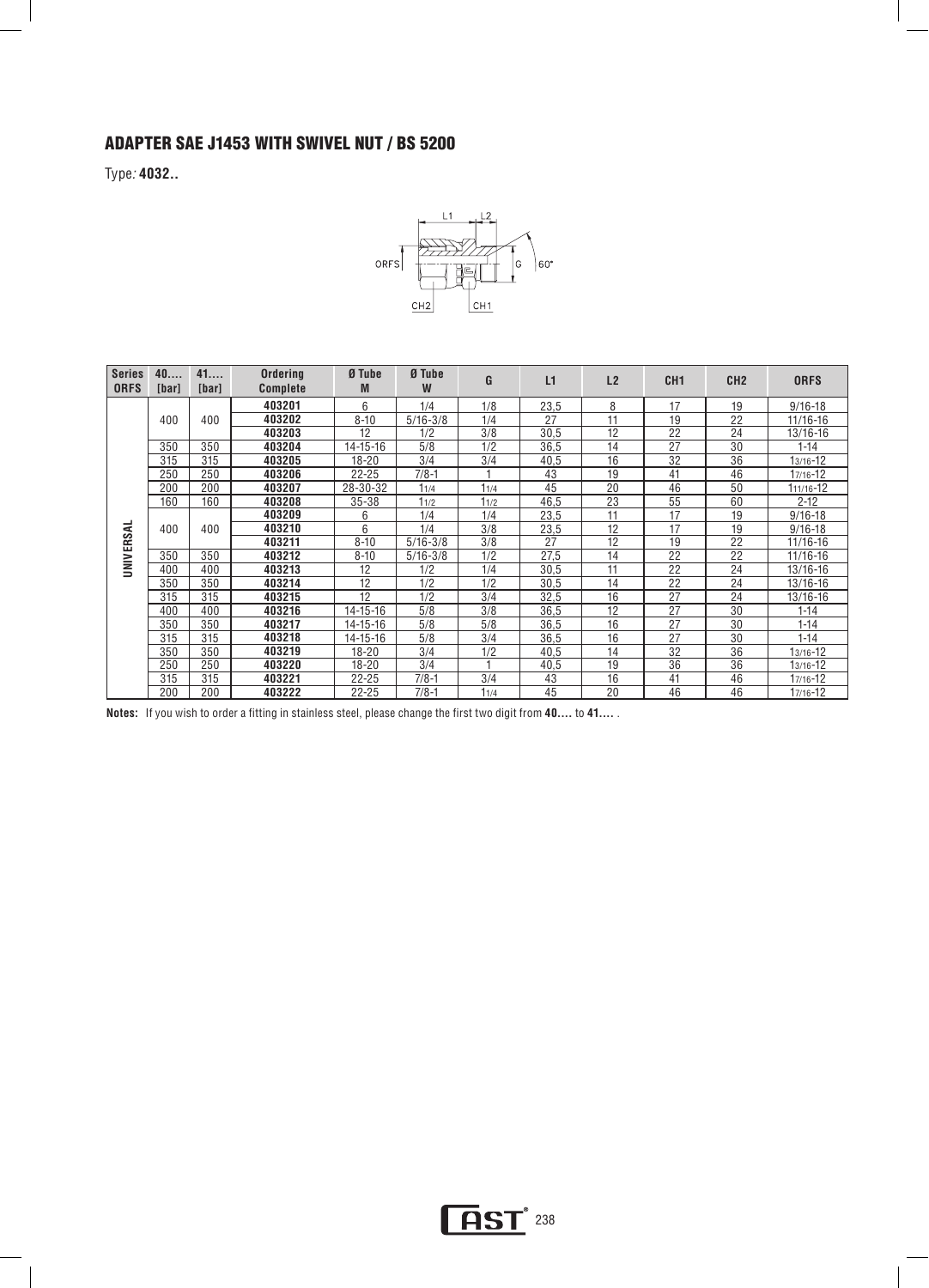#### MALE STUD CRIMPED NUT COUPLING WITH CRIMPED NUT AND ELASTOMERIC SEAL

Thread BSP Parallel

Type: **4033..** 



| <b>Series</b><br><b>ORFS</b> | 40<br>[bar] | 41<br>[bar] | <b>Ordering</b><br><b>Complete</b> | Ø Tube<br>M    | Ø Tube<br>W  | G    | L1   | L2 | CH <sub>1</sub> | CH <sub>2</sub> | <b>ORFS</b>  |
|------------------------------|-------------|-------------|------------------------------------|----------------|--------------|------|------|----|-----------------|-----------------|--------------|
|                              |             |             | 403301                             | 6              | 1/4          | 1/8  | 26.5 |    | 17              | 19              | $9/16 - 18$  |
|                              | 630         | 630         | 403302                             | $8 - 10$       | $5/16 - 3/8$ | 1/4  | 28.5 | 12 | 19              | 22              | 11/16-16     |
|                              |             |             | 403303                             | 12             | 1/2          | 3/8  | 35.5 | 12 | 22              | 24              | 13/16-16     |
|                              |             |             | 403304                             | $14 - 15 - 16$ | 5/8          | 1/2  | 38   | 14 | 27              | 30              | $1 - 14$     |
| -                            | 420         | 420         | 403305                             | $18 - 20$      | 3/4          | 3/4  | 41.5 | 16 | 32              | 36              | 13/16-12     |
|                              |             |             | 403306                             | $22 - 25$      | $7/8 - 1$    |      | 49   | 18 | 41              | 46              | 17/16-12     |
| UNIVERSA                     | 280         | 280         | 403307                             | 28-30-32       | 11/4         | 11/4 | 49   | 20 | 50              | 50              | 111/16-12    |
|                              |             |             | 403308                             | $35 - 38$      | 11/2         | 11/2 | 49   | 22 | 55              | 60              | $2 - 12$     |
|                              |             |             | 403309                             | 6              | 1/4          | 1/4  | 26.5 | 12 | 19              | 19              | $9/16 - 18$  |
|                              | 630         | 630         | 403310                             | $8 - 10$       | $5/16 - 3/8$ | 3/8  | 32.5 | 12 | 22              | 22              | $11/16 - 16$ |
|                              |             |             | 403311                             | 12             | 1/2          | 1/2  | 34   | 14 | 27              | 24              | 13/16-16     |
|                              | 420         | 420         | 403312                             | $18 - 20$      | 3/4          | 11/4 | 48   | 20 | 50              | 36              | 13/16-12     |

**Notes:** If you wish to order a fitting in stainless steel, please change the first two digit from **40....** to **41....** . Articles available on scheduled orders only.

## MALE NUT COUPLING WITH CRIMPED NUT AND ELASTOMERIC SEAL

Thread Metric Parallel

Type: **4034..** 



| <b>Series</b><br><b>ORFS</b> | 40<br><b>Ibarl</b> | 41<br><b>Ibarl</b> | <b>Ordering</b><br><b>Complete</b> | Ø Tube<br>M    | Ø Tube<br>W  | G             | L1   | L2 | CH <sub>1</sub> | CH <sub>2</sub> | <b>ORFS</b>  |
|------------------------------|--------------------|--------------------|------------------------------------|----------------|--------------|---------------|------|----|-----------------|-----------------|--------------|
|                              |                    |                    | 403401                             | 6              | 1/4          | $12\times1.5$ | 26,5 | 12 | 17              | 19              | $9/16 - 18$  |
|                              | 630                | 630                | 403402                             | $8 - 10$       | $5/16 - 3/8$ | 14x1.5        | 28.5 | 12 | 19              | 22              | 11/16-16     |
|                              |                    |                    | 403403                             | 12             | 1/2          | 18x1.5        | 35.5 | 12 | 24              | 24              | 13/16-16     |
|                              |                    |                    | 403404                             | $14 - 15 - 16$ | 5/8          | 22x1.5        | 38   | 14 | 27              | 30              | 1-14         |
|                              | 420                | 420                | 403405                             | $18 - 20$      | 3/4          | 27x2          | 41.5 | 16 | 32              | 36              | 13/16-12     |
| UNIVERSAL                    |                    |                    | 403406                             | $22 - 25$      | $7/8 - 1$    | 33x2          | 49   | 18 | 41              | 46              | 17/16-12     |
|                              | 280                | 280                | 403407                             | 28-30-32       | 11/4         | 42x2          | 49   | 20 | 50              | 50              | 111/16-12    |
|                              |                    |                    | 403408                             | $35 - 38$      | 11/2         | 48x2          | 49   | 22 | 55              | 60              | $2 - 12$     |
|                              | 350                | 350                | 403409                             | 6              | 1/4          | 10x1          | 26.5 | 8  | 17              | 19              | $9/16 - 18$  |
|                              | 630                | 630                | 403410                             | $8 - 10$       | $5/16 - 3/8$ | 16x1.5        | 28.5 | 12 | 22              | 22              | 11/16-16     |
|                              |                    |                    | 403411                             | 12             | 1/2          | 16x1.5        | 31.5 | 12 | 22              | 24              | 13/16-16     |
|                              |                    |                    | 403412                             | $14 - 15 - 16$ | 5/8          | 18x1.5        | 38   | 12 | 27              | 30              | $1 - 14$     |
|                              | 420                | 420                | 403413                             | $18 - 20$      | 3/4          | 22x1.5        | 41.5 | 14 | 32              | 36              | $13/16 - 12$ |
|                              |                    |                    | 403414                             | $22 - 25$      | $7/8-1$      | 27x2          | 49   | 16 | 41              | 46              | 17/16-12     |

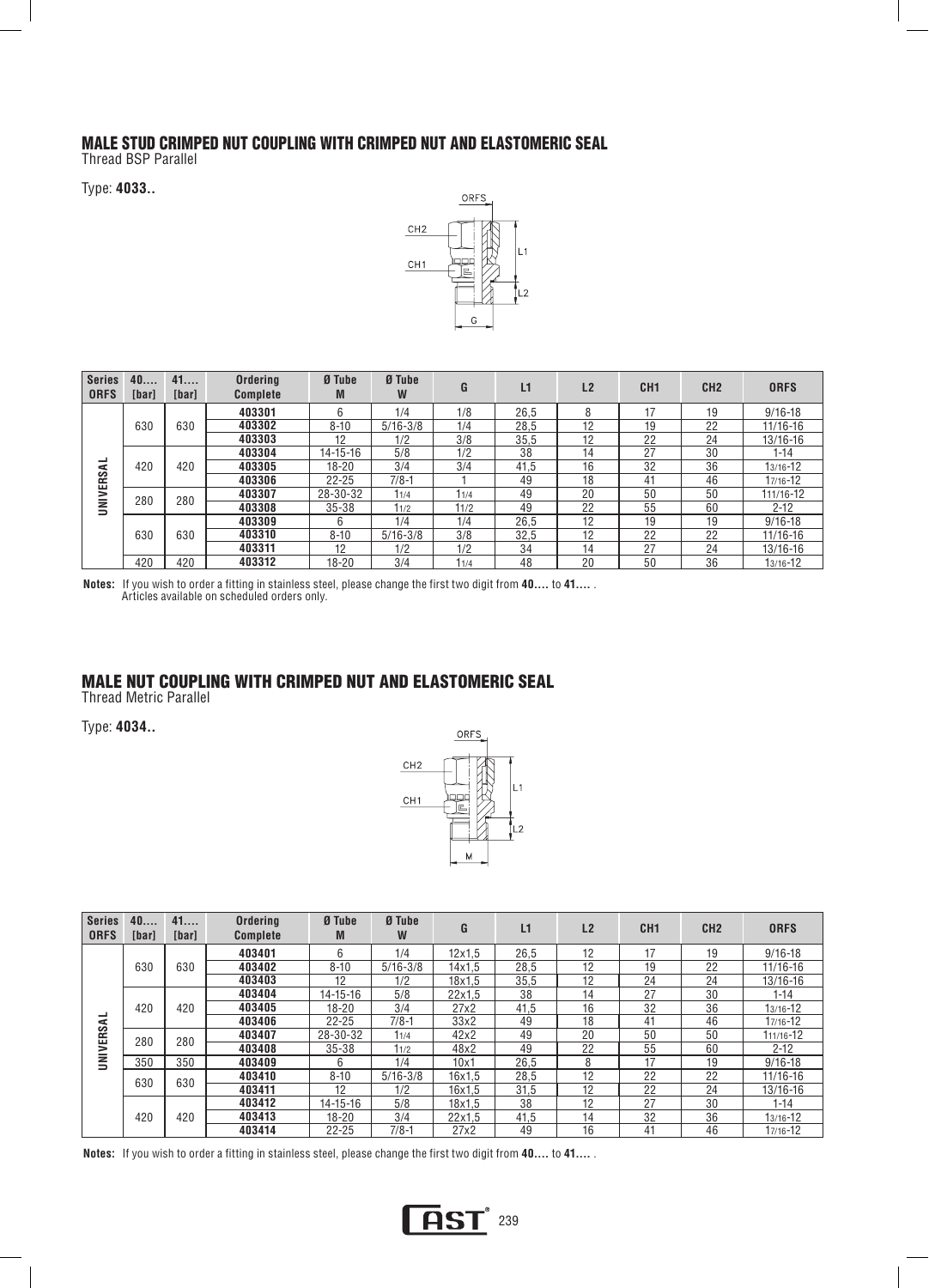# MALE STUD COUPLING WITH CRIMPED NUT AND O-RING

Thread UNF/UN-2A

Type: **4035..** 



| <b>Series</b><br><b>ORFS</b> | 40<br><b>[bar]</b> | 41<br>[bar] | <b>Ordering</b><br><b>Complete</b> | Ø Tube<br>M    | Ø Tube<br>W    | W            | L1         | L2       | CH <sub>1</sub> | CH <sub>2</sub> | <b>ORFS</b> |          |    |    |          |
|------------------------------|--------------------|-------------|------------------------------------|----------------|----------------|--------------|------------|----------|-----------------|-----------------|-------------|----------|----|----|----------|
|                              |                    |             | 403501                             | 6              | 1/4            | $7/16 - 20$  | 26,5       | 11       | 17              | 19              | $9/16 - 18$ |          |    |    |          |
|                              | 630                | 630         | 403502                             | $8 - 10$       | $5/16 - 3/8$   | $9/16 - 18$  | 28.5       | 12       | 19              | 22              | 11/16-16    |          |    |    |          |
|                              |                    |             | 403503                             | 12             | 1/2            | $3/4 - 16$   | 35.5       | 14       | 22              | 24              | 13/16-16    |          |    |    |          |
|                              |                    |             | 403504                             | $14 - 15 - 16$ | 5/8            | $7/8 - 14$   | 38         | 16       | 27              | 30              | $1 - 14$    |          |    |    |          |
|                              | 420                | 420         | 403505                             | $18 - 20$      | 3/4            | 11/16-12     | 41.5       | 18.5     | 32              | 36              | 13/16-12    |          |    |    |          |
| ᆜ                            |                    |             | 403506                             | $22 - 25$      | $7/8-1$        | $15/16 - 12$ | 49         | 18.5     | 41              | 46              | 17/16-12    |          |    |    |          |
| <b>UNIVERSA</b>              | 280                | 280         | 403507                             | 28-30-32       | 11/4           | $15/8 - 12$  | 49         | 18.5     | 46              | 50              | 111/16-12   |          |    |    |          |
|                              |                    |             | 403508                             | $35 - 38$      | 11/2           | $17/8 - 12$  | 49         | 18.5     | 55              | 60              | $2 - 12$    |          |    |    |          |
|                              |                    |             | 403509                             | $8 - 10$       | $5/16 - 3/8$   | $7/16 - 20$  | 28.5       | 11       | 19              | 22              | 11/16-16    |          |    |    |          |
|                              | 630                | 630         |                                    |                |                |              | 403510     | $8 - 10$ | $5/16 - 3/8$    | $3/4 - 16$      | 32.5        | 14       | 22 | 22 | 11/16-16 |
|                              |                    |             | 403511                             | 12             | 1/2            | $7/8 - 14$   | 34         | 16       | 27              | 24              | 13/16-16    |          |    |    |          |
|                              |                    |             |                                    | 403512         | $14 - 15 - 16$ | 5/8          | $3/4 - 16$ | 38       | 14              | 27              | 30          | $1 - 14$ |    |    |          |
|                              | 420                | 420         | 403513                             | $14 - 15 - 16$ | 5/8            | $11/16 - 12$ | 39         | 18,5     | 32              | 30              | $1 - 14$    |          |    |    |          |
|                              |                    |             | 403514                             | $18 - 20$      | 3/4            | $7/8 - 14$   | 41,5       | 16       | 32              | 36              | 13/16-12    |          |    |    |          |
|                              |                    |             | 403515                             | $18 - 20$      | 3/4            | 15/16-12     | 48         | 18.5     | 41              | 36              | 13/16-12    |          |    |    |          |

**Notes:** If you wish to order a fitting in stainless steel, please change the first two digit from **40....** to **41....** .

## MALE STUD COUPLING WITH O-RING CRIMPED NUT AND WASHER

Thread BSP Parallel

Type: **4036..** 



| <b>Series</b><br><b>ORFS</b> | 40<br><b>[bar]</b> | 41<br>[bar] | <b>Ordering</b><br><b>Complete</b> | Ø Tube<br>M | Ø Tube<br>W  | G    | L1   | L <sub>2</sub> | CH <sub>1</sub> | CH <sub>2</sub> | <b>ORFS</b>  |
|------------------------------|--------------------|-------------|------------------------------------|-------------|--------------|------|------|----------------|-----------------|-----------------|--------------|
|                              | 350                | 350         | 403601                             | 6           | 1/4          | 1/8  | 27.8 | 6.7            |                 | 19              | $9/16 - 18$  |
|                              | 400                | 400         | 403602                             | $8 - 10$    | $5/16 - 3/8$ | 1/4  | 30.3 | 10,2           | 19              | 22              | $11/16 - 16$ |
|                              | 350                | 350         | 403603                             | 12          | 1/2          | 3/8  | 37.3 | 10.2           | 22              | 24              | 13/16-16     |
|                              | 315                | 315         | 403604                             | 14-15-16    | 5/8          | 1/2  | 39.8 | 12.2           | 27              | 30              | $1 - 14$     |
| ⋖                            |                    |             | 403605                             | $18 - 20$   | 3/4          | 3/4  | 43.3 | 12.7           | 32              | 36              | 13/16-12     |
|                              | 280                | 280         | 403606                             | $22 - 25$   | $7/8-1$      |      | 51.6 | 15.4           | 41              | 46              | 17/16-12     |
|                              |                    |             | 403607                             | 28-30-32    | 11/4         | 11/4 | 51.5 | 16             | 50              | 50              | 111/16-12    |
| <b>UNIVERS</b>               | 250                | 250         | 403608                             | $35 - 38$   | 11/2         | 11/2 | 51.5 | 16             | 55              | 60              | $2 - 12$     |
|                              | 400                | 400         | 403609                             | 6           | 1/4          | 1/4  | 28,3 | 10,2           | 19              | 19              | $9/16 - 18$  |
|                              | 350                | 350         | 403610                             | $8 - 10$    | $5/16 - 3/8$ | 3/8  | 34.3 | 10.2           | 22              | 22              | $11/16 - 16$ |
|                              | 315                | 315         | 403611                             | 12          | 1/2          | 1/2  | 35,8 | 12,2           | 27              | 24              | 13/16-16     |
|                              | 200                | 200         | 403612                             | $18 - 20$   | 3/4          | 11/4 | 50,5 | 16             | 50              | 36              | 13/16-12     |

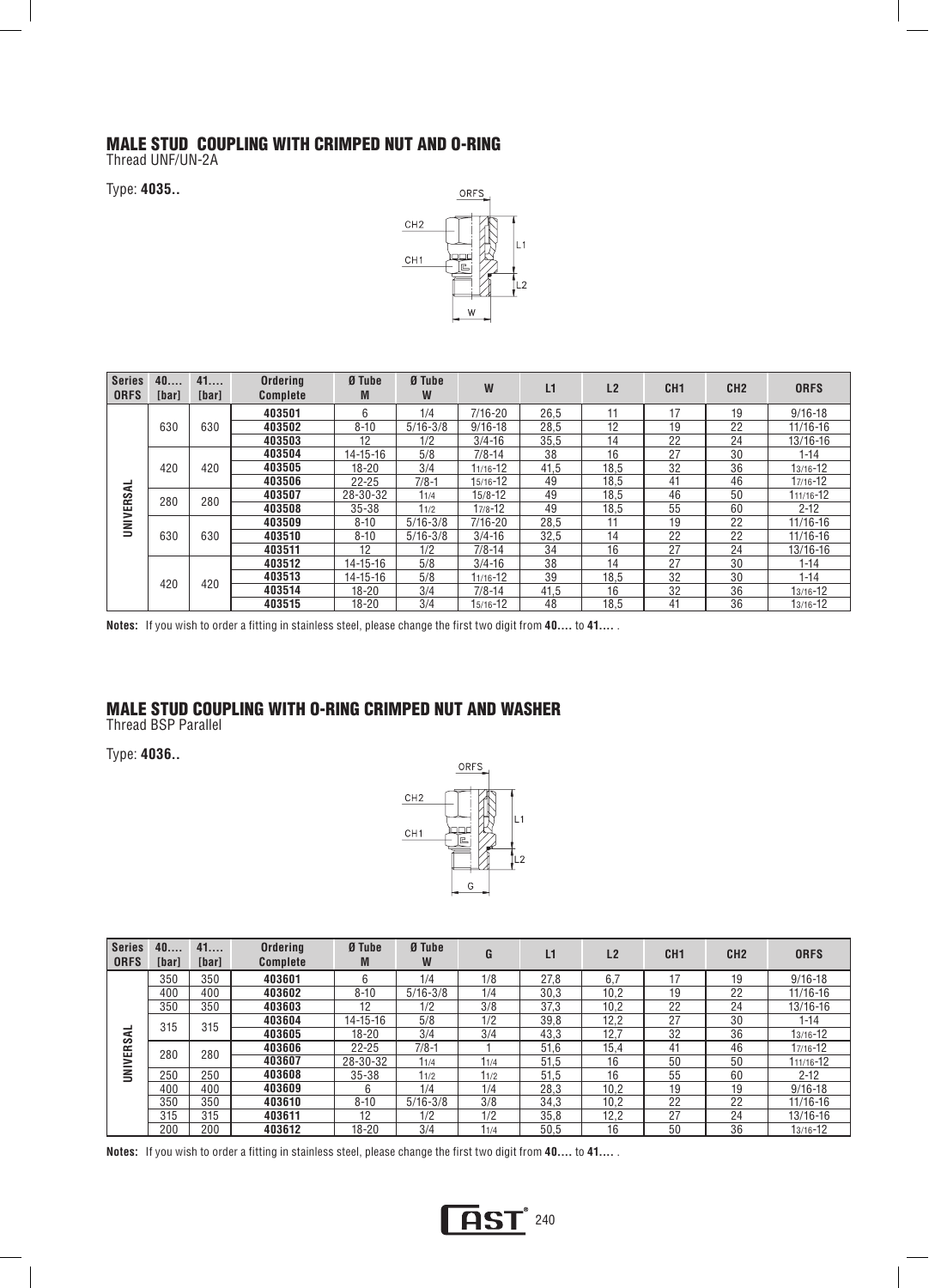#### MALE STUD COUPLING WITH CRIMPED NUT O-RING AND WASHER

Thread Metric Parallel

Type: **4037..** 



| <b>Series</b><br><b>ORFS</b> | 40<br>[bar] | 41<br>[bar] | <b>Ordering</b><br><b>Complete</b> | Ø Tube<br>M    | Ø Tube<br>W  | M            | L1     | L2     | CH <sub>1</sub> | CH <sub>2</sub> | <b>ORFS</b>  |              |
|------------------------------|-------------|-------------|------------------------------------|----------------|--------------|--------------|--------|--------|-----------------|-----------------|--------------|--------------|
|                              |             |             | 403701                             | 6              | 1/4          | 12x1.5       | 27.9   | 9.6    | 17              | 19              | $9/16 - 18$  |              |
|                              | 400         | 400         | 403702                             | $8 - 10$       | $5/16 - 3/8$ | 14x1.5       | 28.9   | 9.6    | 19              | 22              | $11/16 - 16$ |              |
|                              |             |             | 403703                             | 12             | 1/2          | 18x1.5       | 36.9   | 12,6   | 24              | 24              | 13/16-16     |              |
|                              | 315         | 315         | 403704                             | $14 - 15 - 16$ | 5/8          | 22x1.5       | 39,4   | 13.6   | 27              | 30              | $1 - 14$     |              |
|                              |             |             | 403705                             | $18 - 20$      | 3/4          | 27x2         | 43,5   | 16.5   | 32              | 36              | $13/16 - 12$ |              |
| -<br>⋖                       | 280         |             | 280                                | 403706         | $22 - 25$    | $7/8 - 1$    | 33x2   | 51     | 16.5            | 41              | 46           | 17/16-12     |
|                              |             |             | 403707                             | 28-30-32       | 11/4         | 42x2         | 51     | 17     | 50              | 50              | 111/16-12    |              |
| <b>UNIVES/</b>               | 250         | 250         | 403708                             | $35 - 38$      | 11/2         | 48x2         | 51     | 19.5   | 55              | 60              | $2 - 12$     |              |
|                              |             | 400         | 403709                             | 6              | 1/4          | 10x1         | 27.5   | 7.5    | 17              | 19              | $9/16 - 18$  |              |
|                              | 400         |             |                                    | 403710         | $8 - 10$     | $5/16 - 3/8$ | 16x1.5 | 29.9   | 11.1            | 22              | 22           | $11/16 - 16$ |
|                              |             |             |                                    |                | 403711       | 12           | 1/2    | 16x1.5 | 32.9            | 11.1            | 22           | 24           |
|                              |             |             | 403712                             | $14 - 15 - 16$ | 5/8          | 18x1.5       | 39,4   | 12.6   | 27              | 30              | 1-14         |              |
|                              | 315         | 315         | 403713                             | $18 - 20$      | 3/4          | 22x1.5       | 42.9   | 13.6   | 32              | 36              | $13/16 - 12$ |              |
|                              |             |             | 403714                             | $22 - 25$      | $7/8-1$      | 27x2         | 51     | 16.5   | 41              | 46              | 17/16-12     |              |

**Notes:** If you wish to order a fitting in stainless steel, please change the first two digit from **40....** to **41....** .

#### STRAIGHT WITH DOUBLE CRIMPED NUT COUPLING

Type: **4038..** 



| <b>Series</b><br><b>ORFS</b> | 40<br>[bar] | 41<br>[bar] | <b>Ordering</b><br><b>Complete</b> | Ø Tube<br>M    | Ø Tube<br>W  | L1   | CH <sub>1</sub> | CH <sub>2</sub> | <b>ORFS</b>  |
|------------------------------|-------------|-------------|------------------------------------|----------------|--------------|------|-----------------|-----------------|--------------|
|                              |             |             | 403801                             |                | 1/4          | 39,5 |                 | 19              | $9/16 - 18$  |
|                              | 630         | 630         | 403802                             | $8 - 10$       | $5/16 - 3/8$ | 45   | 19              | 22              | $11/16 - 16$ |
| ⋖                            |             |             | 403803                             | 10             | 1/2          | 51.5 | 22              | 24              | 13/16-16     |
| <b>NIVERS</b>                |             |             | 403804                             | $14 - 15 - 16$ | 5/8          | 61,5 | 27              | 30              | $1 - 14$     |
|                              | 420         | 420         | 403805                             | 18-20          | 3/4          | 68   | 32              | 36              | 13/16-12     |
| ∍                            |             |             | 403806                             | $22 - 25$      | $7/8-1$      | 71.5 | 41              | 46              | 17/16-12     |
|                              | 280         | 280         | 403807                             | 28-30-32       | 11/4         | 73,5 | 46              | 50              | 111/16-12    |
|                              |             |             | 403808                             | $35 - 38$      | 11/2         | 75   | 55              | 60              | $2 - 12$     |

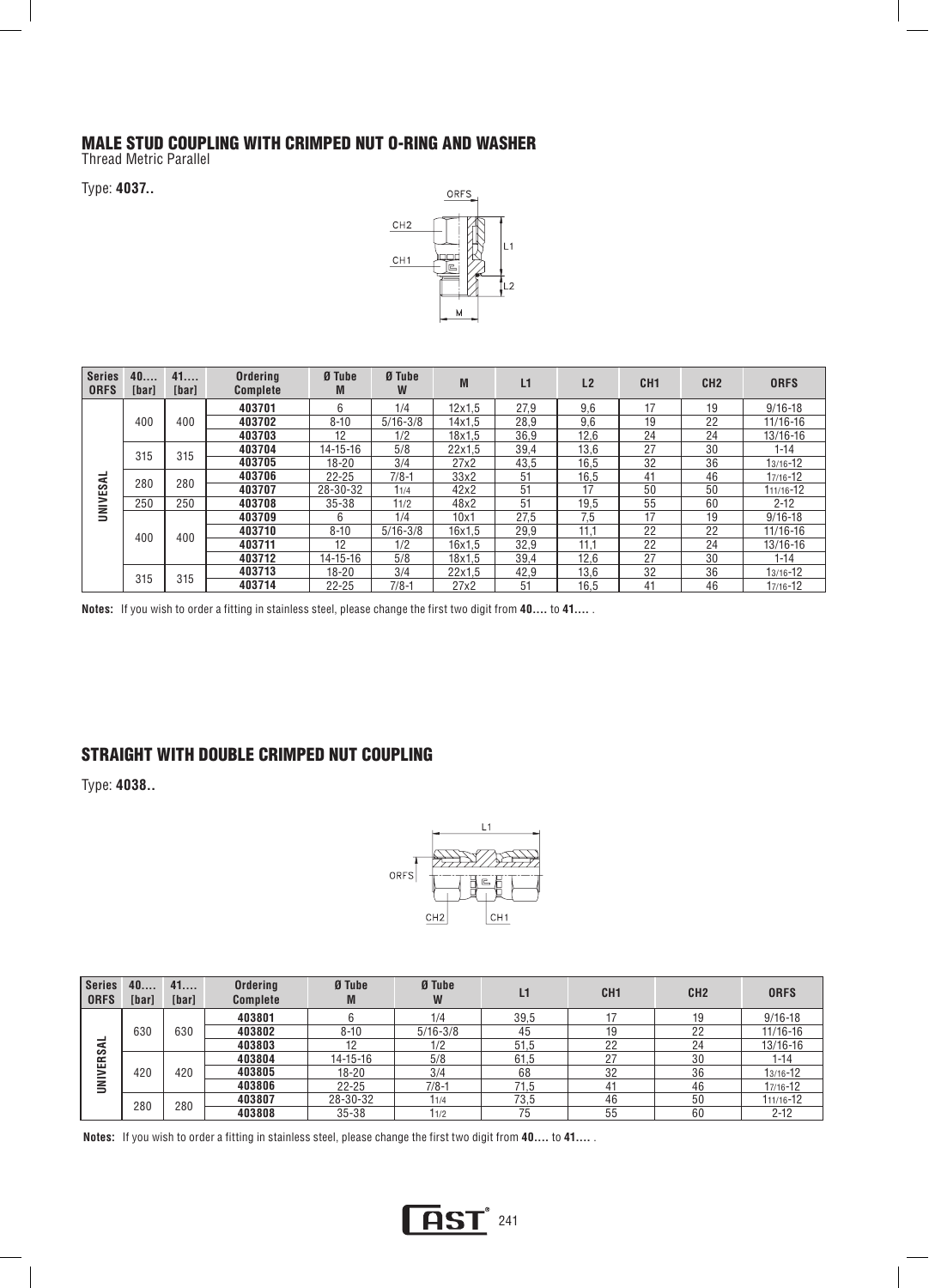## MALE STUD ELBOW

Thread NPTF

Type: **4039..** 



## MALE STUD ELBOW 45°

Thread NPTF

Type: **4040..** 



| <b>Series</b><br><b>ORFS</b> | 40<br>[bar] | 41<br>[bar] | <b>Ordering</b><br><b>Complete</b> | Ø Tube<br>M    | Ø Tube<br>W  | P      | L1       | L2   | L3              | CH <sub>1</sub> | <b>ORFS</b>   |      |    |          |
|------------------------------|-------------|-------------|------------------------------------|----------------|--------------|--------|----------|------|-----------------|-----------------|---------------|------|----|----------|
|                              | 420         | 420         | 403901                             | 6              | 1/4          | 1/8    | 21,5     | 20   | 10              | 14              | $9/16 - 18$   |      |    |          |
|                              | 630         | 630         | 403902                             | $8 - 10$       | $5/16 - 3/8$ | 1/4    | 25       | 31   | 14,5            | 19              | 11/16-16      |      |    |          |
|                              |             |             | 403903                             | 12             | 1/2          | 3/8    | 28       | 31   | 14,5            | 19              | 13/16-16      |      |    |          |
|                              |             |             | 403904                             | $14 - 15 - 16$ | 5/8          | 1/2    | 33,5     | 37,5 | 19              | 27              | $1 - 14$      |      |    |          |
|                              | 420         | 420         | 403905                             | 18-20          | 3/4          | 3/4    | 37,5     | 40   | 19              | 30              | $13/16 - 12$  |      |    |          |
|                              |             |             | 403906                             | $22 - 25$      | $7/8 - 1$    |        | 41,5     | 50   | 24              | 36              | $17/16 - 12$  |      |    |          |
|                              | 280         | 280         | 403907                             | 28-30-32       | 11/4         | 11/4   | 44,5     | 60   | 25              | 41              | $111/16 - 12$ |      |    |          |
|                              |             |             | 403908                             | $35 - 38$      | 11/2         | 11/2   | 49       | 67   | $\overline{26}$ | 48              | $2 - 12$      |      |    |          |
|                              |             |             | 403909                             | 6              | 1/4          | 1/4    | 21,5     | 28   | 14,5            | 14              | $9/16 - 18$   |      |    |          |
|                              | 630         | 630         | 403910                             | 6              | 1/4          | 3/8    | 23,5     | 31   | 14,5            | 19              | $9/16 - 18$   |      |    |          |
| UNIVERSAL                    |             |             | 403911                             | $8 - 10$       | $5/16 - 3/8$ | 3/8    | 25       | 31   | 14,5            | 19              | 11/16-16      |      |    |          |
|                              |             |             | 403912                             | $8 - 10$       | $5/16 - 3/8$ | 1/2    | 28       | 37,5 | 19              | 22              | 11/16-16      |      |    |          |
|                              |             |             | 403913                             | 12             | 1/2          | 1/4    | 28       | 31   | 14,5            | 19              | 13/16-16      |      |    |          |
|                              |             |             | 403914                             | 12             | 1/2          | 1/2    | 30       | 37,5 | 19              | 22              | 13/16-16      |      |    |          |
|                              |             |             | 403915                             | 12             | 1/2          | 3/4    | 31,5     | 40   | 19              | 27              | 13/16-16      |      |    |          |
|                              |             | 420         |                                    |                |              | 403916 | 14-15-16 | 5/8  | 3/8             | 33,5            | 33            | 14,5 | 27 | $1 - 14$ |
|                              | 420         |             | 403917                             | $14 - 15 - 16$ | 5/8          | 3/4    | 33,5     | 40   | 19              | 27              | $1 - 14$      |      |    |          |
|                              |             |             | 403918                             | $18 - 20$      | 3/4          | 1/2    | 37,5     | 40   | 19              | 30              | $13/16 - 12$  |      |    |          |
|                              |             |             | 403919                             | $18 - 20$      | 3/4          |        | 38       | 50   | 24              | 33              | $13/16 - 12$  |      |    |          |
|                              |             |             | 403920                             | $22 - 25$      | $7/8 - 1$    | 3/4    | 41,5     | 45.5 | 19              | 36              | $17/16 - 12$  |      |    |          |
|                              | 280         | 280         | 403921                             | 28-30-32       | 11/4         |        | 44,5     | 51   | 24              | 41              | 111/16-12     |      |    |          |
|                              |             |             | 403922                             | $35 - 38$      | 11/2         | 11/4   | 49       | 66   | 25              | 48              | $2 - 12$      |      |    |          |

**Notes:** If you wish to order a fitting in stainless steel, please change the first two digit from **40....** to **41....** .

| <b>Series</b><br><b>ORFS</b> | 40<br><b>[bar]</b> | 41<br>[bar] | <b>Ordering</b><br><b>Complete</b> | Ø Tube<br>M | Ø Tube<br>W  | P      | L1       | L2   | L3   | CH <sub>1</sub> | <b>ORFS</b>  |      |    |          |
|------------------------------|--------------------|-------------|------------------------------------|-------------|--------------|--------|----------|------|------|-----------------|--------------|------|----|----------|
|                              | 420                | 420         | 404001                             | 6           | 1/4          | 1/8    | 16       | 16.5 | 10   | 14              | $9/16 - 18$  |      |    |          |
|                              | 630                | 630         | 404002                             | $8 - 10$    | $5/16 - 3/8$ | 1/4    | 19       | 24   | 14,5 | 19              | 11/16-16     |      |    |          |
|                              |                    |             | 404003                             | 12          | 1/2          | 3/8    | 20,5     | 24   | 14,5 | 19              | 13/16-16     |      |    |          |
|                              |                    |             | 404004                             | 14-15-16    | 5/8          | 1/2    | 23,5     | 30.5 | 19   | 27              | $1 - 14$     |      |    |          |
|                              | 420                | 420         | 404005                             | $18 - 20$   | 3/4          | 3/4    | 26       | 30.5 | 19   | 30              | $13/16 - 12$ |      |    |          |
|                              |                    |             | 404006                             | $22 - 25$   | $7/8-1$      |        | 30       | 38   | 24   | 36              | 17/16-12     |      |    |          |
|                              | 280                | 280         | 404007                             | 28-30-32    | 11/4         | 11/4   | 32       | 42   | 25   | 41              | 111/16-12    |      |    |          |
|                              |                    |             | 404008                             | $35 - 38$   | 11/2         | 11/2   | 37       | 45   | 26   | 48              | $2 - 12$     |      |    |          |
|                              |                    |             | 404009                             | 6           | 1/4          | 1/4    | 16       | 22   | 14,5 | 14              | $9/16 - 18$  |      |    |          |
| UNIVERSAL                    | 630                | 630         | 404010                             | 6           | 1/4          | 3/8    | 17,5     | 24   | 14,5 | 19              | $9/16 - 18$  |      |    |          |
|                              |                    |             | 404011                             | $8 - 10$    | $5/16 - 3/8$ | 3/8    | 19       | 24   | 14,5 | 19              | 11/16-16     |      |    |          |
|                              |                    |             | 404012                             | $8 - 10$    | $5/16 - 3/8$ | 1/2    | 20       | 29,5 | 19   | 22              | 11/16-16     |      |    |          |
|                              |                    |             | 404013                             | 12          | 1/2          | 1/4    | 20,5     | 24   | 14,5 | 19              | 13/16-16     |      |    |          |
|                              |                    |             | 404014                             | 12          | 1/2          | 1/2    | 21       | 29,5 | 19   | 22              | 13/16-16     |      |    |          |
|                              |                    |             | 404015                             | 12          | 1/2          | 3/4    | 21,5     | 30,5 | 19   | 27              | 13/16-16     |      |    |          |
|                              |                    | 420         |                                    |             |              | 404016 | 14-15-16 | 5/8  | 3/8  | 23,5            | 27           | 14,5 | 27 | $1 - 14$ |
|                              | 420                |             | 404017                             | 14-15-16    | 5/8          | 3/4    | 23,5     | 30.5 | 19   | 27              | $1 - 14$     |      |    |          |
|                              |                    |             | 404018                             | $18 - 20$   | 3/4          | 1/2    | 26       | 30,5 | 19   | 30              | 13/16-12     |      |    |          |
|                              |                    |             | 404019                             | $18 - 20$   | 3/4          |        | 29,5     | 38   | 24   | 33              | 13/16-12     |      |    |          |
|                              |                    |             | 404020                             | $22 - 25$   | $7/8-1$      | 3/4    | 30       | 33   | 19   | 36              | $17/16 - 12$ |      |    |          |
|                              | 280                | 280         | 404021                             | 28-30-32    | 11/4         |        | 32       | 41   | 24   | 41              | 111/16-12    |      |    |          |
|                              |                    |             | 404022                             | $35 - 38$   | 11/2         | 11/4   | 37       | 44   | 25   | 48              | $2 - 12$     |      |    |          |

**Notes:** If you wish to order a fitting in stainless steel, please change the first two digit from **40....** to **41....** .

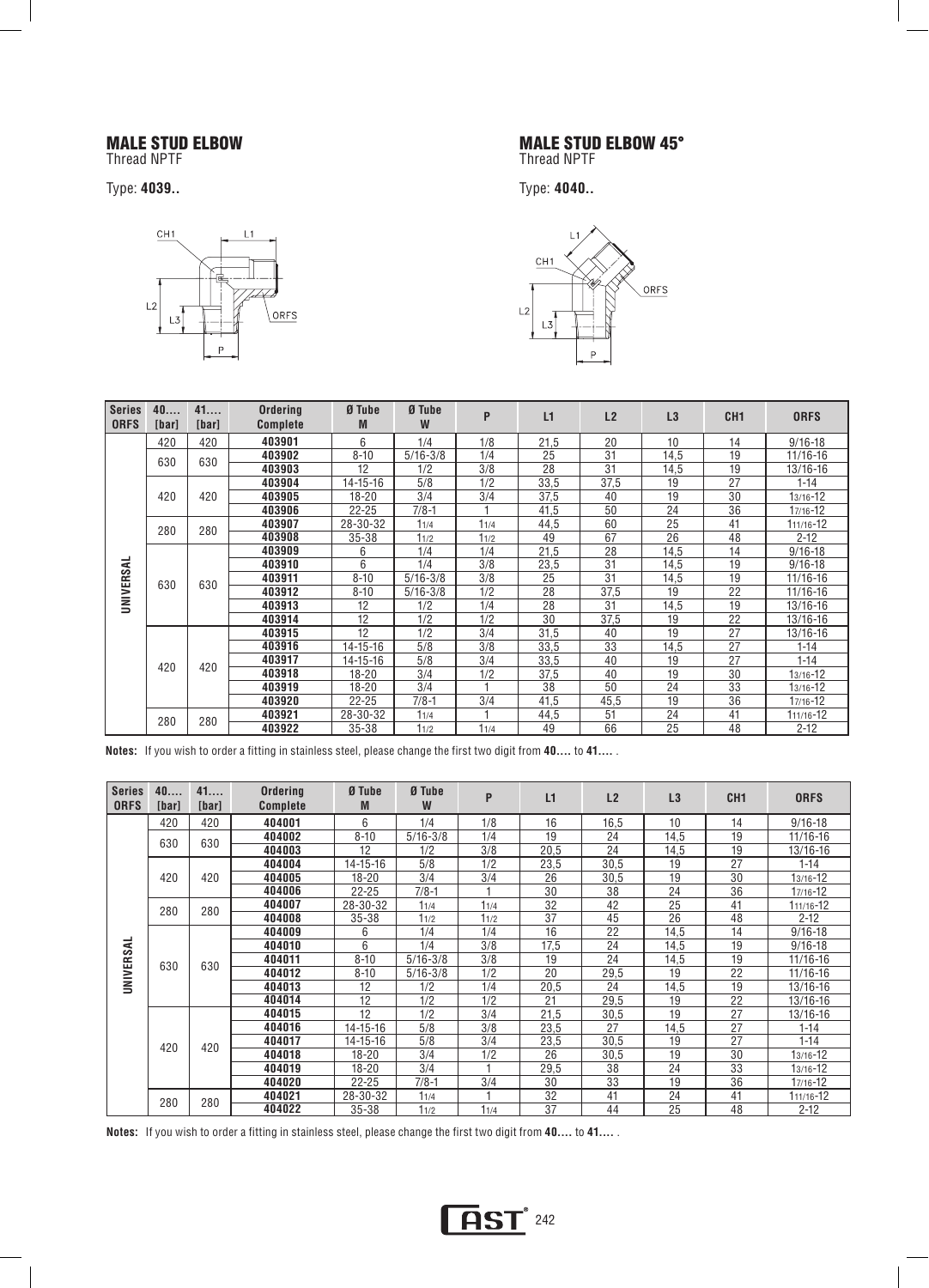### MALE WELDABLE ELBOW

Type: **4041..** 



| <b>Series</b><br><b>ORFS</b> | 40<br>[bar] | 41<br>[bar] | <b>Ordering</b><br><b>Complete</b> | Ø Tube<br>M    | Ø Tube<br>W  | D <sub>1</sub> | L1   | L <sub>2</sub> | CH <sub>1</sub> | <b>ORFS</b> |    |          |
|------------------------------|-------------|-------------|------------------------------------|----------------|--------------|----------------|------|----------------|-----------------|-------------|----|----------|
|                              |             |             | 404101                             | 6              | 1/4          | 6              | 21,5 | 20             | 14              | $9/16 - 18$ |    |          |
|                              | 630         | 630         | 404102                             | $8 - 10$       | $5/16 - 3/8$ | 10             | 25   | 25             | 19              | 11/16-16    |    |          |
|                              |             |             | 404103                             | 12             | 1/2          | 12             | 28   | 25             | 19              | 13/16-16    |    |          |
|                              |             |             | 404104                             | $14 - 15 - 16$ | 5/8          | 16             | 33.5 | 33.5           | 27              | $1 - 14$    |    |          |
|                              | 420         | 420         | 404105                             | $18 - 20$      | 3/4          | 20             | 37.5 | 37.5           | 30              | 13/16-12    |    |          |
|                              |             |             | 404106                             | $22 - 25$      | $7/8-1$      | 25             | 41,5 | 42             | 36              | 17/16-12    |    |          |
| ᆜ                            | 280         | 280         | 404107                             | 28-30-32       | 11/4         | 30             | 44.5 | 45             | 41              | 111/16-12   |    |          |
|                              |             |             | 404108                             | 35-38          | 11/2         | 38             | 49   | 49             | 48              | $2 - 12$    |    |          |
| UNIVERSA                     | 630         | 630         | 404109                             | $8 - 10$       | $5/16 - 3/8$ | 8              | 25   | 25             | 19              | 11/16-16    |    |          |
|                              |             |             | 404110                             | $14 - 15 - 16$ | 5/8          | 14             | 33.5 | 33.5           | 27              | $1 - 14$    |    |          |
|                              | 420         | 420         |                                    |                | 404111       | $14 - 15 - 16$ | 5/8  | 15             | 33.5            | 33.5        | 27 | $1 - 14$ |
|                              |             |             | 404112                             | 18-20          | 3/4          | 18             | 37.5 | 37.5           | 30              | 13/16-12    |    |          |
|                              |             |             | 404113                             | $22 - 25$      | $7/8-1$      | 22             | 41,5 | 42             | 36              | 17/16-12    |    |          |
|                              |             |             | 404114                             | 28-30-32       | 11/4         | 28             | 44.5 | 45             | 41              | 111/16-12   |    |          |
|                              | 280         | 280         | 404115                             | 28-30-32       | 11/4         | 32             | 44.5 | 45             | 41              | 111/16-12   |    |          |
|                              |             |             | 404116                             | $35 - 38$      | 11/2         | 35             | 49   | 49             | 48              | $2 - 12$    |    |          |

**Notes:** If you wish to order a fitting in stainless steel, please change the first two digit from **40....** to **41....** .

## FEMALE WELDABLE ELBOW

Type: **4042..** 



| <b>Series</b><br><b>ORFS</b> | 40<br><b>Ibarl</b> | 41<br>[bar] | <b>Ordering</b><br><b>Complete</b> | Ø Tube<br>M    | Ø Tube<br>W  | D <sub>1</sub> | L1   | L2   | CH <sub>1</sub> | <b>ORFS</b>  |           |
|------------------------------|--------------------|-------------|------------------------------------|----------------|--------------|----------------|------|------|-----------------|--------------|-----------|
|                              |                    |             | 404201                             | 6              | 1/4          | 6              | 21.5 | 20   | 14              | $9/16 - 18$  |           |
|                              | 630                | 630         | 404202                             | $8 - 10$       | $5/16 - 3/8$ | 10             | 25   | 23   | 19              | $11/16 - 16$ |           |
|                              |                    |             | 404203                             | 12             | 1/2          | 12             | 28   | 25   | 19              | 13/16-16     |           |
|                              |                    |             | 404204                             | $14 - 15 - 16$ | 5/8          | 16             | 33.5 | 30   | 27              | $1 - 14$     |           |
|                              | 420                | 420         | 404205                             | $18 - 20$      | 3/4          | 20             | 37.5 | 32   | 30              | 13/16-12     |           |
|                              |                    |             | 404206                             | $22 - 25$      | $7/8 - 1$    | 25             | 41,5 | 36   | 36              | 17/16-12     |           |
| UNIVERSAL                    | 280                |             | 280                                | 404207         | 28-30-32     | 11/4           | 30   | 44,5 | 42              | 41           | 111/16-12 |
|                              |                    |             | 404208                             | $35 - 38$      | 11/2         | 38             | 49   | 44   | 48              | $2 - 12$     |           |
|                              | 630                | 630         | 404209                             | $8 - 10$       | $5/16 - 3/8$ | 8              | 25   | 23   | 19              | $11/16 - 16$ |           |
|                              |                    |             | 404210                             | $14 - 15 - 16$ | 5/8          | 14             | 33,5 | 30   | 27              | $1 - 14$     |           |
|                              | 420                | 420         | 404211                             | $14 - 15 - 16$ | 5/8          | 15             | 33,5 | 30   | 27              | $1 - 14$     |           |
|                              |                    |             |                                    |                | 404212       | $18 - 20$      | 3/4  | 18   | 37,5            | 32           | 30        |
|                              |                    |             | 404213                             | $22 - 25$      | $7/8-1$      | 22             | 41,5 | 36   | 36              | $17/16 - 12$ |           |
|                              |                    |             | 404214                             | 28-30-32       | 11/4         | 28             | 44,5 | 42   | 41              | 111/16-12    |           |
|                              | 280                | 280         | 404215                             | 28-30-32       | 11/4         | 32             | 44,5 | 42   | 41              | 111/16-12    |           |
|                              |                    |             | 404216                             | 35-38          | 11/2         | 35             | 49   | 44   | 48              | $2 - 12$     |           |

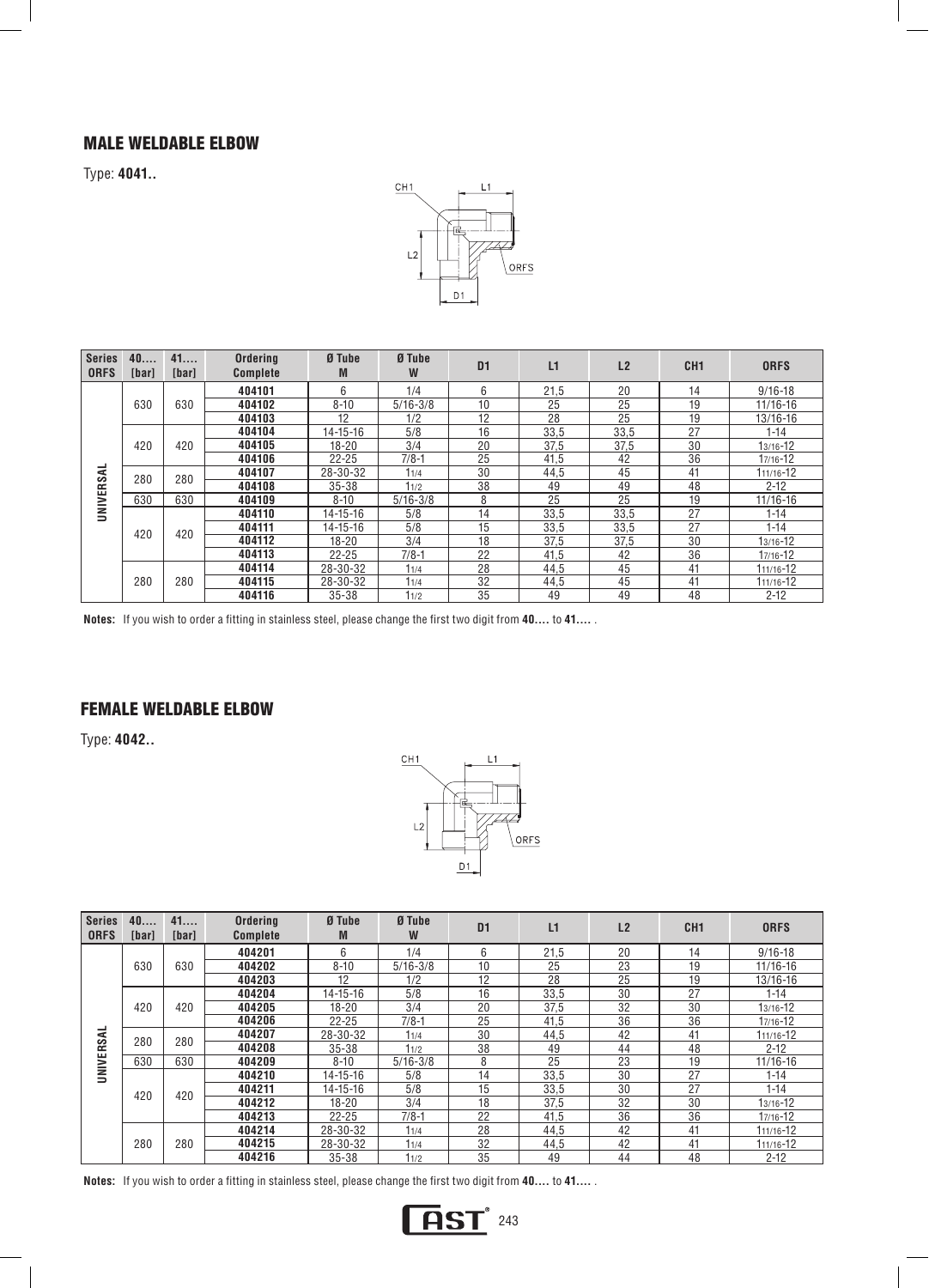#### EQUAL ELBOW

Type: **4043..** 



| <b>Series</b><br><b>ORFS</b> | 40<br><b>Ibarl</b> | 41<br><b>Ibarl</b> | <b>Ordering</b><br><b>Complete</b> | Ø Tube<br>A <sup>M</sup> | Ø Tube<br>B <sub>M</sub> | Ø Tube<br>AW | Ø Tube<br><b>B</b> <sub>w</sub> | L2   | L3   | CH <sub>1</sub> | <b>ORFS</b><br>A | <b>ORFS</b><br>B |           |
|------------------------------|--------------------|--------------------|------------------------------------|--------------------------|--------------------------|--------------|---------------------------------|------|------|-----------------|------------------|------------------|-----------|
|                              |                    |                    | 404301                             | 6                        | 6                        | 1/4          | 1/4                             | 21,5 | 21.5 | 14              | $9/16 - 18$      | $9/16 - 18$      |           |
|                              | 630                | 630                | 404302                             | $8 - 10$                 | $8 - 10$                 | $5/16 - 3/8$ | $5/16 - 3/8$                    | 25   | 25   | 19              | 11/16-16         | 11/16-16         |           |
|                              |                    |                    | 404303                             | 12                       | 12                       | 1/2          | 1/2                             | 28   | 28   | 19              | 13/16-16         | 13/16-16         |           |
|                              |                    |                    | 404304                             | 14-15-16                 | 14-15-16                 | 5/8          | 5/8                             | 33,5 | 33,5 | 27              | $1 - 14$         | $1 - 14$         |           |
|                              | 420                | 420                | 404305                             | $18 - 20$                | $18 - 20$                | 3/4          | 3/4                             | 37,5 | 37.5 | 30              | 13/16-12         | $13/16 - 12$     |           |
|                              |                    |                    | 404306                             | $22 - 25$                | $22 - 25$                | $7/8-1$      | $7/8 - 1$                       | 41,5 | 41.5 | 36              | 17/16-12         | 17/16-12         |           |
| UNIVERSAL                    | 280                |                    | 280                                | 404307                   | 28-30-32                 | 28-30-32     | 11/4                            | 11/4 | 44.5 | 44.5            | 41               | 111/16-12        | 111/16-12 |
|                              |                    |                    | 404308                             | $35 - 38$                | $35 - 38$                | 11/2         | 11/2                            | 49   | 49   | 48              | $2 - 12$         | $2 - 12$         |           |
|                              | 630                | 630                | 404309                             | $8 - 10$                 | 6                        | $5/16 - 3/8$ | 1/4                             | 25   | 23.5 | 19              | $11/16 - 16$     | $9/16 - 18$      |           |
|                              |                    |                    | 404310                             | 12                       | $8 - 10$                 | 1/2          | $3/8 - 5/16$                    | 28   | 25   | 19              | 13/16-16         | 11/16-16         |           |
|                              |                    |                    | 404311                             | $14 - 15 - 16$           | 12                       | 5/8          | 1/2                             | 33.5 | 31.5 | 27              | $1 - 14$         | 13/16-16         |           |
|                              |                    |                    | 404312                             | $18 - 20$                | $8 - 10$                 | 3/4          | $5/16 - 3/8$                    | 37.5 | 32.5 | 30              | $13/16 - 12$     | 11/16-16         |           |
|                              | 420                | 420                | 404313                             | $18 - 20$                | 12                       | 3/4          | 1/2                             | 37,5 | 34,5 | 30              | $13/16 - 12$     | 13/16-16         |           |
|                              |                    |                    | 404314                             | $18 - 20$                | $14 - 15 - 16$           | 3/4          | 5/8                             | 37.5 | 36,5 | 30              | $13/16 - 12$     | $1 - 14$         |           |
|                              |                    |                    | 404315                             | $22 - 25$                | $18 - 20$                | $7/8-1$      | 3/4                             | 41.5 | 41   | 36              | 17/16-12         | 13/16-12         |           |
|                              | 280                | 280                | 404316                             | 28-30-32                 | $22 - 25$                | 11/4         | $7/8-1$                         | 44.5 | 44.5 | 41              | 111/16-12        | 17/16-12         |           |

**Notes:** If you wish to order a fitting in stainless steel, please change the first two digit from **40....** to **41....** .

### EQUAL 45° ELBOW

Type: **4044..** 



| <b>Series</b><br><b>ORFS</b> | 40<br><b>[bar]</b> | 41<br>[bar] | Ordering<br><b>Complete</b> | Ø Tube<br>M    | Ø Tube<br>W  |      | CH <sub>1</sub> | <b>ORFS</b>  |
|------------------------------|--------------------|-------------|-----------------------------|----------------|--------------|------|-----------------|--------------|
|                              |                    |             | 404401                      |                | 1/4          |      | 14              | $9/16 - 18$  |
|                              | 630                | 630         | 404402                      | $8 - 10$       | $5/16 - 3/8$ | 19   | 19              | $11/16 - 16$ |
| –<br>⋖                       |                    |             | 404403                      | 12             | 1/2          | 20,5 | 19              | 13/16-16     |
| ERS.                         |                    |             | 404404                      | $14 - 15 - 16$ | 5/8          | 23,5 | 27              | $1 - 14$     |
| $\bar{\mathbf{z}}$           | 420                | 420         | 404405                      | 18-20          | 3/4          | 26   | 30              | 13/16-12     |
| $\overline{\phantom{0}}$     |                    |             | 404406                      | $22 - 25$      | $7/8 - 1$    | 30   | 36              | 17/16-12     |
|                              | 280                | 280         | 404407                      | 28-30-32       | 11/4         | 32   | 41              | 111/16-12    |
|                              |                    |             | 404408                      | $35 - 38$      | 11/2         | 37   | 48              | $2 - 12$     |

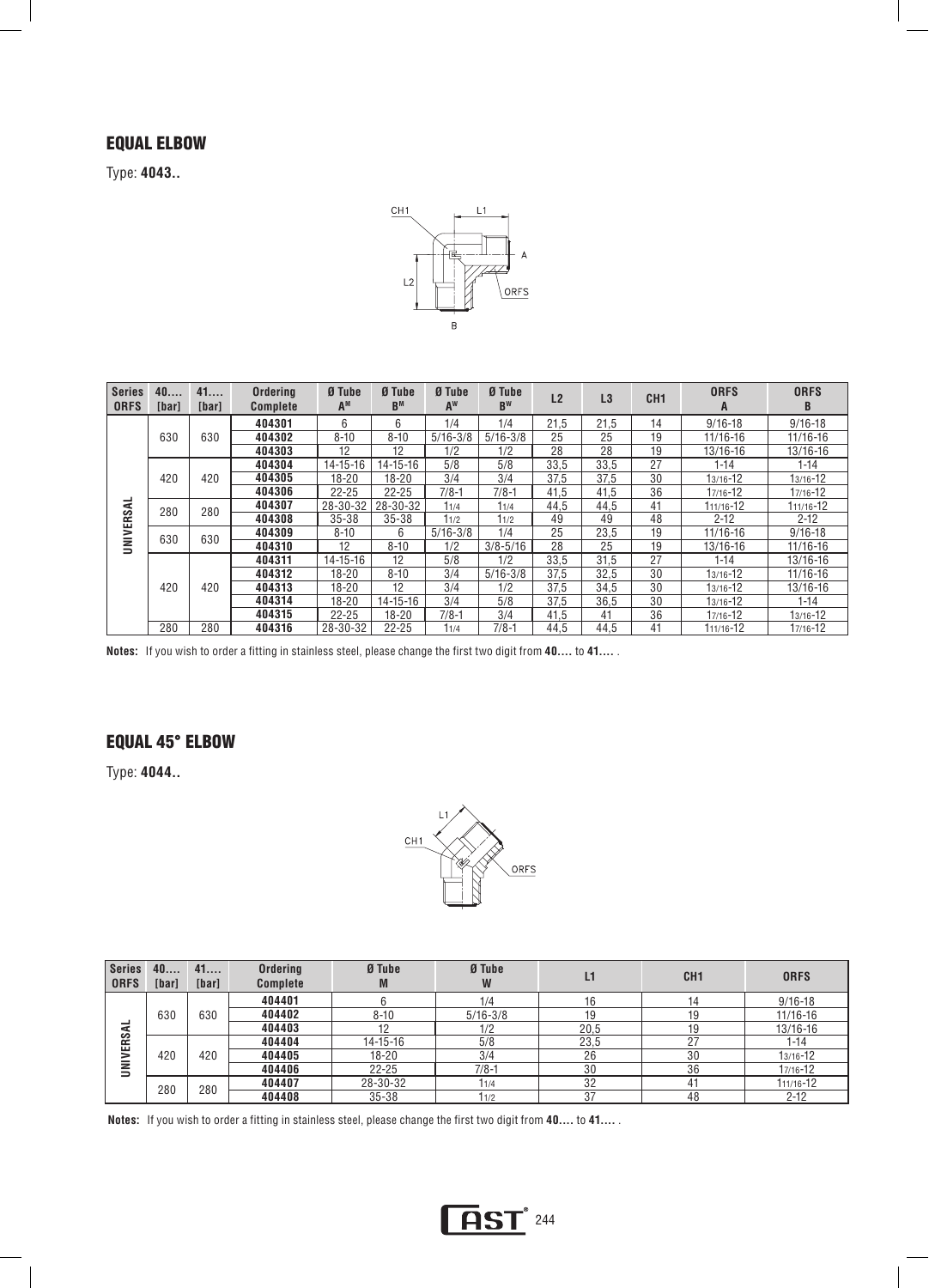#### 45° BULKHEAD ELBOW

Type: **4045..** 



| <b>Series</b><br><b>ORFS</b> | 40<br>[bar] | 41<br>[bar] | <b>Ordering</b><br><b>Complete</b> | Ø Tube<br>M    | Ø Tube<br>W  | L1   | L2   | L3   | CH <sub>1</sub> | CH <sub>2</sub> | <b>ORFS</b>  |
|------------------------------|-------------|-------------|------------------------------------|----------------|--------------|------|------|------|-----------------|-----------------|--------------|
|                              |             |             | 404501                             |                | 1/4          | 16   | 44   | 31,5 |                 | 22              | $9/16 - 18$  |
|                              | 630         | 630         | 404502                             | $8 - 10$       | $5/16 - 3/8$ | 19   | 48.5 | 34   | 19              | 27              | $11/16 - 16$ |
| ⋖                            |             |             | 404503                             | 12             | 1/2          | 20,5 | 51   | 36.5 | 19              | 30              | $13/16 - 16$ |
| ERS.                         |             |             | 404504                             | $14 - 15 - 16$ | 5/8          | 23,5 | 56,5 | 40,5 | 27              | 36              | $1 - 14$     |
|                              | 420         | 420         | 404505                             | $18 - 20$      | 3/4          | 26   | 60.5 | 41.5 | 30              | 41              | 13/16-12     |
| UNIVI                        |             |             | 404506                             | $22 - 25$      | $7/8-1$      | 30   | 65   | 42   | 36              | 46              | 17/16-12     |
|                              | 280         | 280         | 404507                             | 28-30-32       | 11/4         | 32   | 67   | 42   | 41              | 50              | 111/16-12    |
|                              |             |             | 404508                             | $35 - 38$      | 11/2         | 37   | 67   | 42   | 48              | 60              | $2 - 12$     |

**Notes:** If you wish to order a fitting in stainless steel, please change the first two digit from **40....** to **41....** .

#### BULKHEAD ELBOW

Type: **4046..** 



| <b>Series</b><br><b>ORFS</b> | 40<br><b>Tharl</b> | 41<br>[bar] | <b>Ordering</b><br><b>Complete</b> | Ø Tube<br>M    | Ø Tube<br>W  | L1   | L2   | L <sub>3</sub> | CH <sub>1</sub> | CH <sub>2</sub> | <b>ORFS</b> |          |
|------------------------------|--------------------|-------------|------------------------------------|----------------|--------------|------|------|----------------|-----------------|-----------------|-------------|----------|
|                              |                    |             | 404601                             |                | 1/4          | 21.5 | 47   | 31.5           | 14              | 22              | $9/16 - 18$ |          |
|                              | 630                | 630         | 404602                             | $8 - 10$       | $5/16 - 3/8$ | 25   | 52   | 34             | 19              | 27              | 11/16-16    |          |
| –<br>⋖                       |                    |             | 404603                             | 12             | 1/2          | 28   | 55,5 | 36,5           | 19              | 30              | 13/16-16    |          |
|                              | ERS.               |             | 404604                             | $14 - 15 - 16$ | 5/8          | 33,5 | 63   | 40.5           | 27              | 36              | $1 - 14$    |          |
| $\geqq$                      | 420                | 420         |                                    | 404605         | 18-20        | 3/4  | 37,5 | 67             | 41.5            | 30              | 41          | 13/16-12 |
| ∍                            |                    |             | 404606                             | $22 - 25$      | $7/8-1$      | 41.5 |      | 42             | 36              | 46              | 17/16-12    |          |
|                              | 280                | 280         | 404607                             | 28-30-32       | 11/4         | 44.5 | 75.5 | 42             | 41              | 50              | 111/16-12   |          |
|                              |                    |             | 404608                             | $35 - 38$      | 11/2         | 49   | 79,5 | 42             | 48              | 60              | $2 - 12$    |          |

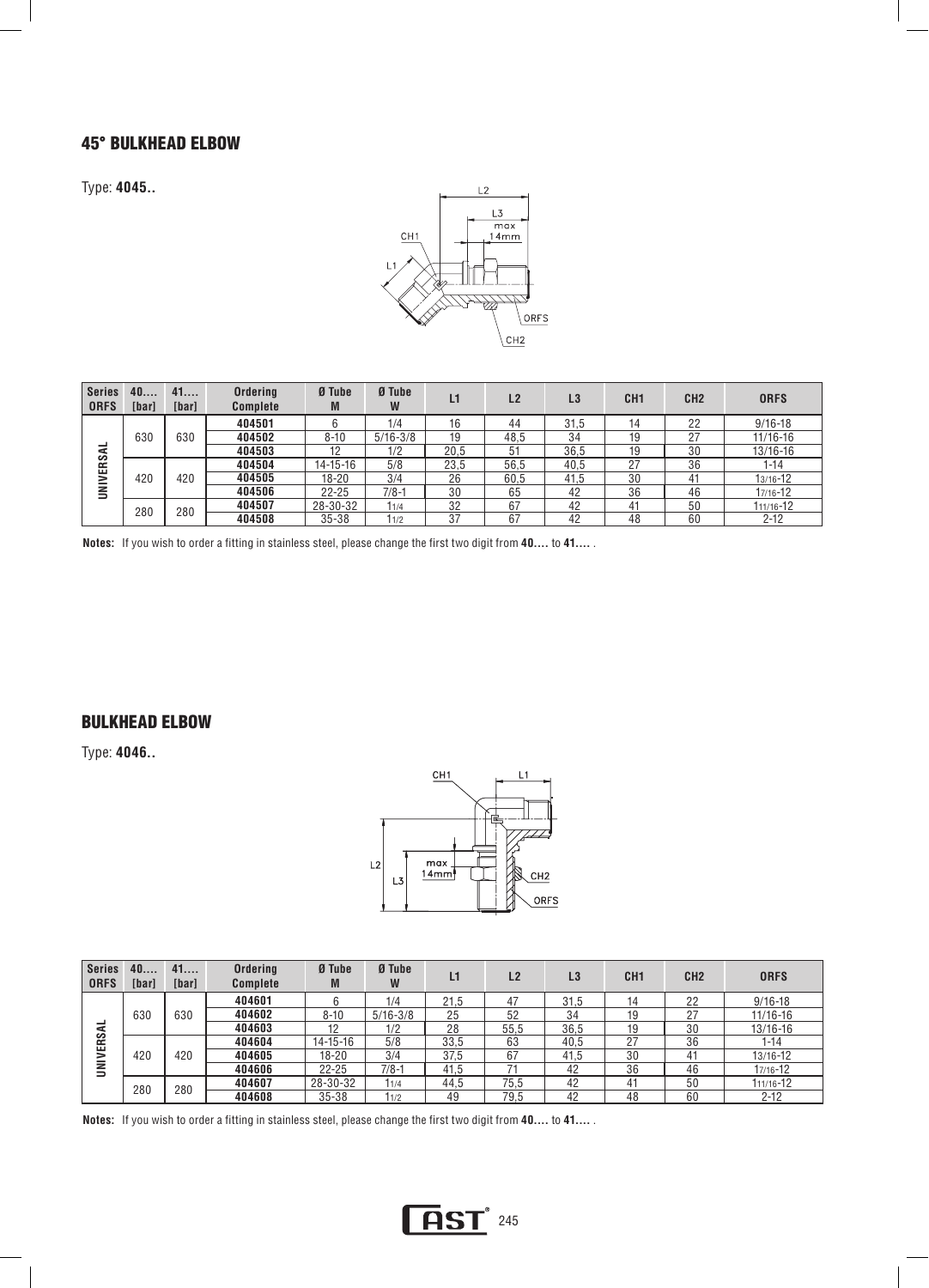## EQUAL TEE

Type: **4049..** 



| Series<br><b>ORFS</b> | 40<br>[bar] | 41<br>[bar] | <b>Ordering</b><br><b>Complete</b> | Ø Tube<br>M    | Ø Tube<br>W  | L1   | CH <sub>1</sub> | <b>ORFS</b>  |
|-----------------------|-------------|-------------|------------------------------------|----------------|--------------|------|-----------------|--------------|
|                       |             |             | 404901                             |                | 1/4          | 21,5 | 14              | $9/16 - 18$  |
|                       | 630         | 630         | 404902                             | $8 - 10$       | $5/16 - 3/8$ | 25   | 19              | $11/16 - 16$ |
| -<br>⋖                |             |             | 404903                             | 12             | 1/2          | 28   | 19              | 13/16-16     |
| ERS.                  |             |             | 404904                             | $14 - 15 - 16$ | 5/8          | 33,5 | 07              | 1-14         |
|                       | 420         | 420         | 404905                             | 18-20          | 3/4          | 37,5 | 30              | 13/16-12     |
| UNINI                 |             |             | 404906                             | $22 - 25$      | $7/8-1$      | 41.5 | 36              | 17/16-12     |
|                       | 280         | 280         | 404907                             | 28-30-32       | 11/4         | 44.5 |                 | 111/16-12    |
|                       |             |             | 404908                             | $35 - 38$      | 11/2         | 49   | 48              | $2 - 12$     |

**Notes:** If you wish to order a fitting in stainless steel, please change the first two digit from **40....** to **41....** .

#### EQUAL CROSS

Type: **4050..** 



| Series<br><b>ORFS</b> | 40<br>[bar] | 41<br>[bar] | <b>Ordering</b><br><b>Complete</b> | Ø Tube<br>M    | Ø Tube<br>W  |      | CH <sub>1</sub> | <b>ORFS</b>  |
|-----------------------|-------------|-------------|------------------------------------|----------------|--------------|------|-----------------|--------------|
|                       |             |             | 405001                             |                | 1/4          | 21,5 | 14              | $9/16 - 18$  |
| ⋖                     | 630         | 630         | 405002                             | $8 - 10$       | $5/16 - 3/8$ | 25   | 19              | $11/16 - 16$ |
|                       |             |             | 405003                             | 12             | 1/2          | 28   | 19              | 13/16-16     |
| ERS.                  |             |             | 405004                             | $14 - 15 - 16$ | 5/8          | 33,5 | 27              | 1-14         |
|                       | 420         | 420         | 405005                             | $18 - 20$      | 3/4          | 37,5 | 30              | 13/16-12     |
| UNIVI                 |             |             | 405006                             | $22 - 25$      | $7/8-1$      | 41,5 | 36              | 17/16-12     |
|                       | 280         | 280         | 405007                             | 28-30-32       | 11/4         | 44,5 | 41              | 111/16-12    |
|                       |             |             | 405008                             | $35 - 38$      | 11/2         | 49   | 48              | $2 - 12$     |

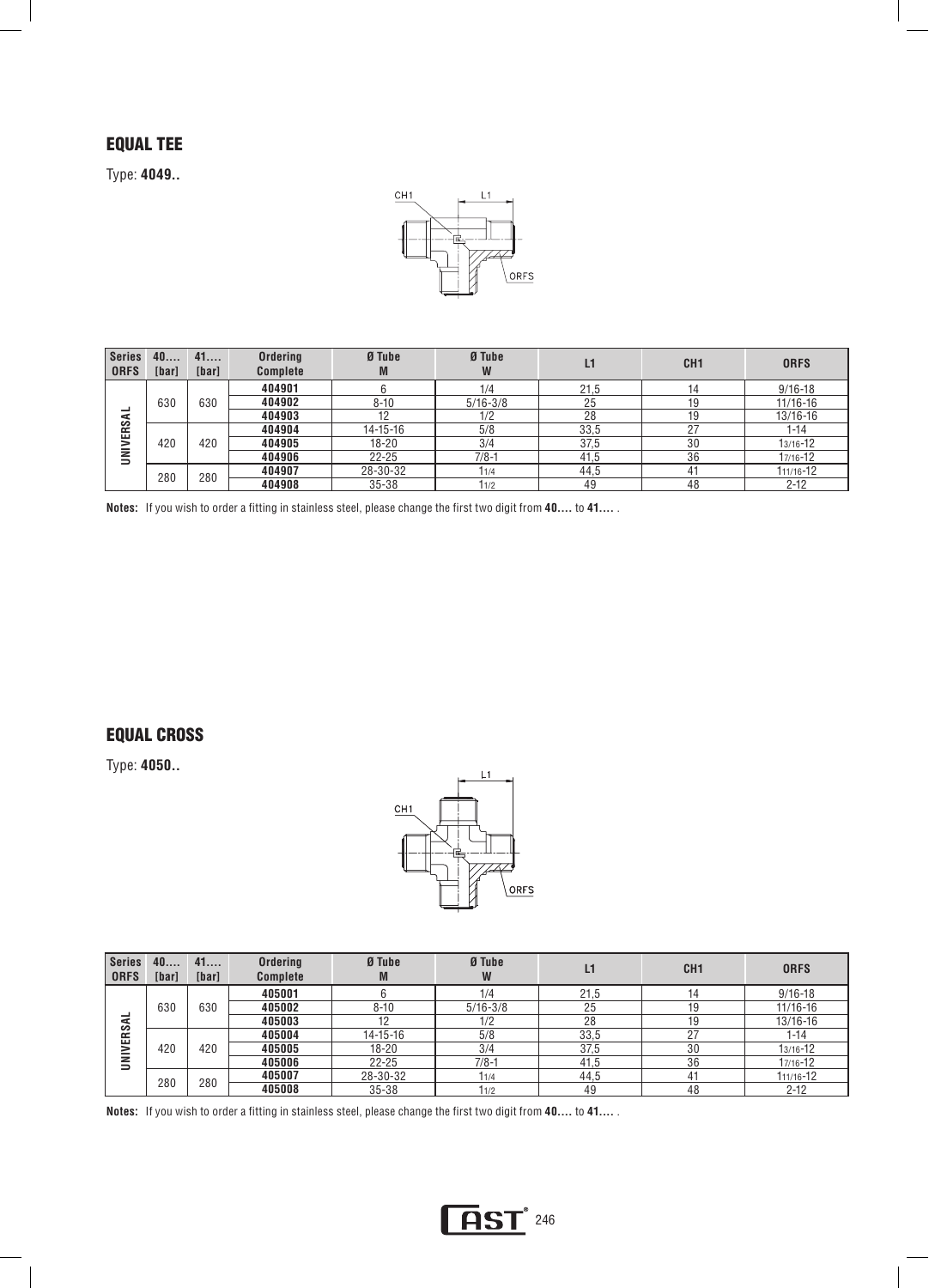#### ADJUSTABLE MALE STUD ELBOW WITH O-RING AND WASHER

Thread BSP Parallel - Thread Metric Parallel

Type: **4051..**  Type: **4052..** 



| <b>Series</b><br><b>ORFS</b> | 40<br><b>[bar]</b>                     | 41<br>[bar] | Ordering<br><b>Complete</b> | Ø Tube<br>M    | Ø Tube<br>W  | G    | L1   | L2              | CH <sub>1</sub> | CH <sub>2</sub> | <b>ORFS</b>  |
|------------------------------|----------------------------------------|-------------|-----------------------------|----------------|--------------|------|------|-----------------|-----------------|-----------------|--------------|
|                              | 350                                    | 350         | 405101                      | 6              | 1/4          | 1/8  | 21,5 | 30              | 14              | 14              | $9/16 - 18$  |
|                              | 315                                    | 315         | 405102                      | $8 - 10$       | $5/16 - 3/8$ | 1/4  | 25   | 37              | 19              | 19              | 11/16-16     |
|                              |                                        |             | 405103                      | 12             | 1/2          | 3/8  | 28   | 38              | 19              | 22              | 13/16-16     |
|                              | 250                                    | 250         | 405104                      | 14-15-16       | 5/8          | 1/2  | 33,5 | 48              | 27              | 27              | $1 - 14$     |
|                              |                                        |             | 405105                      | 18-20          | 3/4          | 3/4  | 37,5 | 51.5            | 30              | 36              | $13/16 - 12$ |
|                              | 200                                    | 200         | 405106                      | $22 - 25$      | $7/8 - 1$    |      | 41,5 | 58,5            | 36              | 41              | $17/16 - 12$ |
|                              |                                        |             | 405107                      | 28-30-32       | 11/4         | 11/4 | 44,5 | 60,5            | 41              | 50              | 111/16-12    |
|                              | 160                                    | 160         | 405108                      | $35 - 38$      | 11/2         | 11/2 | 49   | 64              | 48              | 55              | $2 - 12$     |
|                              | 315                                    | 315         | 405109                      | 6              | 1/4          | 1/4  | 21,5 | 35              | 14              | 19              | $9/16 - 18$  |
|                              |                                        |             | 405110                      | 6              | 1/4          | 3/8  | 23,5 | 38              | 19              | 22              | $9/16 - 18$  |
| UNIVERSAL                    | 250<br>250<br>315<br>315<br>250<br>250 |             | 405111                      | $8 - 10$       | $5/16 - 3/8$ | 3/8  | 25   | 38              | 19              | 22              | 11/16-16     |
|                              |                                        |             | 405112                      | $8 - 10$       | $5/16 - 3/8$ | 1/2  | 28   | 48              | 22              | 27              | $11/16 - 16$ |
|                              |                                        |             | 405113                      | 12             | 1/2          | 1/4  | 28   | $\overline{37}$ | 19              | 19              | 13/16-16     |
|                              |                                        |             | 405114                      | 12             | 1/2          | 1/2  | 30   | 48              | 22              | 27              | 13/16-16     |
|                              |                                        |             | 405115                      | 12             | 1/2          | 3/4  | 31,5 | 51,5            | 27              | $\overline{36}$ | 13/16-16     |
|                              | 315                                    | 315         | 405116                      | $14 - 15 - 16$ | 5/8          | 1/4  | 33,5 | 42,5            | 27              | 19              | $1 - 14$     |
|                              | 250                                    | 250         | 405117                      | $14 - 15 - 16$ | 5/8          | 3/8  | 33,5 | 42,5            | 27              | 22              | $1 - 14$     |
|                              |                                        |             | 405118                      | 14-15-16       | 5/8          | 3/4  | 33,5 | 51,5            | 27              | $\overline{36}$ | $1 - 14$     |
|                              | 200                                    | 200         | 405119                      | $14 - 15 - 16$ | 5/8          |      | 37   | 58,5            | 33              | 41              | $1 - 14$     |
|                              | 315                                    | 315         | 405120                      | 18-20          | 3/4          | 1/4  | 37,5 | 43,5            | 30              | 19              | $13/16 - 12$ |
|                              | 250                                    | 250         | 405121                      | 18-20          | 3/4          | 1/2  | 37,5 | 49              | 30              | 27              | $13/16 - 12$ |
|                              | 200                                    | 200         | 405122                      | 18-20          | 3/4          |      | 38   | 58,5            | $\overline{33}$ | 41              | $13/16 - 12$ |
|                              | 315                                    | 315         | 405123                      | $22 - 25$      | $7/8 - 1$    | 1/4  | 41,5 | 52              | 36              | 19              | $17/16 - 12$ |
|                              | 250                                    | 250         | 405124                      | $22 - 25$      | $7/8 - 1$    | 3/4  | 41,5 | 57,5            | 36              | 36              | $17/16 - 12$ |
|                              | 200                                    | 200         | 405125                      | $22 - 25$      | $7/8 - 1$    | 11/4 | 44,5 | 60,5            | 41              | 50              | $17/16 - 12$ |
|                              |                                        |             | 405126                      | 28-30-32       | 11/4         |      | 44,5 | 60,5            | 41              | 41              | 111/16-12    |
|                              | 160                                    | 160         | 405127                      | 28-30-32       | 11/4         | 11/2 | 48,5 | 64              | 48              | 55              | 111/16-12    |

**Notes:** If you wish to order a fitting in stainless steel, please change the first two digit from **40....** to **41....** .

| <b>Series</b><br><b>ORFS</b> | 40<br>[bar] | 41<br>[bar] | <b>Ordering</b><br><b>Complete</b> | Ø Tube<br>M    | Ø Tube<br>W  | M      | L1   | L2   | CH <sub>1</sub> | CH <sub>2</sub> | <b>ORFS</b>  |
|------------------------------|-------------|-------------|------------------------------------|----------------|--------------|--------|------|------|-----------------|-----------------|--------------|
|                              |             |             | 405201                             | 6              | 1/4          | 12x1.5 | 21.5 | 33   | 14              | 17              | $9/16 - 18$  |
|                              | 315         | 315         | 405202                             | $8 - 10$       | $5/16 - 3/8$ | 14x1.5 | 25   | 35.5 | 19              | 19              | $11/16 - 16$ |
|                              |             |             | 405203                             | 12             | 1/2          | 18x1.5 | 28   | 41   | 19              | 24              | 13/16-16     |
|                              | 250         | 250         | 405204                             | $14 - 15 - 16$ | 5/8          | 22x1.5 | 33,5 | 49   | 27              | 27              | $1 - 14$     |
|                              |             |             | 405205                             | 18-20          | 3/4          | 27x2   | 37,5 | 55,5 | 30              | 32              | 13/16-12     |
|                              |             |             | 405206                             | $22 - 25$      | $7/8 - 1$    | 33x2   | 41,5 | 59,5 | 36              | 41              | 17/16-12     |
|                              | 160         | 160         | 405207                             | 28-30-32       | 11/4         | 42x2   | 44,5 | 63   | 41              | 50              | 111/16-12    |
|                              |             |             | 405208                             | $35 - 38$      | 11/2         | 48x2   | 49   | 68.5 | 48              | 55              | $2 - 12$     |
| UNIVERSAL                    | 315         |             | 405209                             | 6              | 1/4          | 10x1   | 21.5 | 30   | 14              | 14              | $9/16 - 18$  |
|                              |             | 315         | 405210                             | $8 - 10$       | $5/16 - 3/8$ | 16x1.5 | 25   | 37.5 | 19<br>22        | 11/16-16        |              |
|                              |             |             | 405211                             | 12             | 1/2          | 16x1.5 | 28   | 37.5 | 19              | 22              | 13/16-16     |
|                              | 250         | 250         | 405212                             | 12             | 1/2          | 22x1.5 | 31,5 | 49   | 27              | 27              | 13/16-16     |
|                              | 315         | 315         | 405213                             | $14 - 15 - 16$ | 5/8          | 18x1.5 | 33,5 | 47,5 | 27              | 24              | $1 - 14$     |
|                              | 250         | 250         | 405214                             | $14 - 15 - 16$ | 5/8          | 27x2   | 33,5 | 55,5 | 27              | 32              | $1 - 14$     |
|                              |             |             | 405215                             | 18-20          | 3/4          | 22x1.5 | 37,5 | 49,5 | 30              | 27              | $13/16 - 12$ |
|                              | 160         | 160         | 405216                             | 18-20          | 3/4          | 33x2   | 38   | 59.5 | 33              | 41              | 13/16-12     |
|                              | 250         | 250         | 405217                             | $22 - 25$      | $7/8-1$      | 27x2   | 41.5 | 59.5 | 36              | 32              | 17/16-12     |
|                              | 160         | 160         | 405218                             | $22 - 25$      | $7/8 - 1$    | 42x2   | 44,5 | 63   | 41              | 50              | 17/16-12     |
|                              |             |             | 405219                             | 28-30-32       | 11/4         | 48x2   | 48,5 | 68,5 | 48              | 55              | 111/16-12    |

**Notes:** If you wish to order a fitting in stainless steel, please change the first two digit from **40....** to **41....** .

# **AST** 247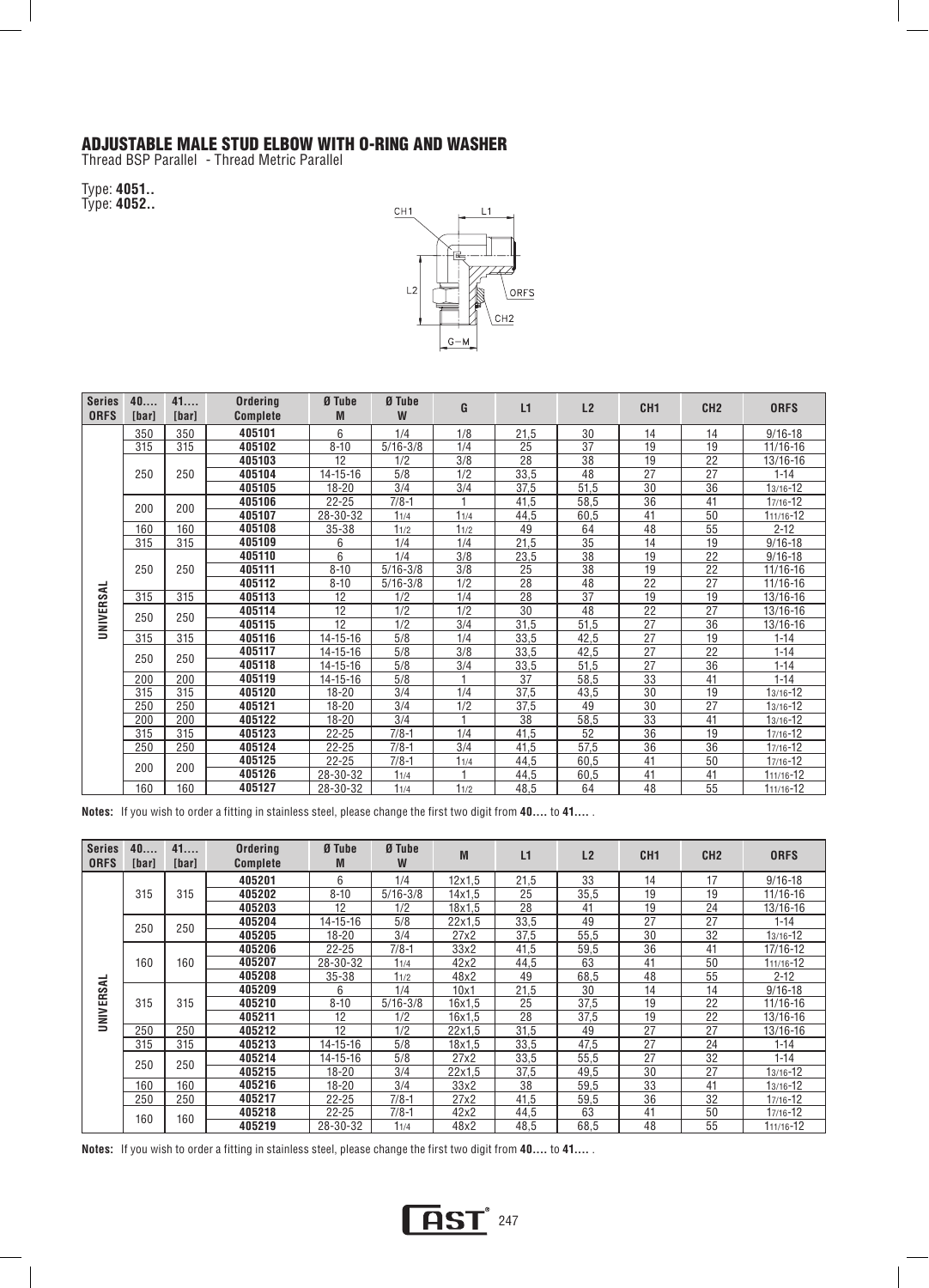#### ADJUSTABLE MALE STUD ELBOW WITH O-RING

Thread UNF/UN-2A

Type: **4053..** 



| <b>Series</b><br><b>ORFS</b> | 40<br>[bar] | 41<br>[bar] | <b>Ordering</b><br><b>Complete</b> | Ø Tube<br>M    | Ø Tube<br>W  | W            | L1              | L2                | CH <sub>1</sub>                                                               | CH <sub>2</sub> | <b>ORFS</b>   |    |    |          |
|------------------------------|-------------|-------------|------------------------------------|----------------|--------------|--------------|-----------------|-------------------|-------------------------------------------------------------------------------|-----------------|---------------|----|----|----------|
|                              |             |             | 405301                             | 6              | 1/4          | $7/16 - 20$  | 21,5            | 32,5              | 14                                                                            | 14              | $9/16 - 18$   |    |    |          |
|                              |             |             | 405302                             | $8 - 10$       | $5/16 - 3/8$ | $9/16 - 18$  | 25              | 37                | 19                                                                            | 17              | 11/16-16      |    |    |          |
|                              | 420         | 420         | 405303                             | 12             | 1/2          | $3/4 - 16$   | 28              | 40,5              | 19                                                                            | 22              | 13/16-16      |    |    |          |
|                              |             |             | 405304                             | $14 - 15 - 16$ | 5/8          | $7/8 - 14$   | 33,5            | 50                | 27                                                                            | 27              | $1 - 14$      |    |    |          |
|                              |             |             | 405305                             | $18 - 20$      | 3/4          | $11/16 - 12$ | 37,5            | 55                | 30                                                                            | 32              | $13/16 - 12$  |    |    |          |
|                              | 380         | 380         | 405306                             | $22 - 25$      | $7/8-1$      | $15/16 - 12$ | 41,5            | 59,5              | $\overline{36}$                                                               | 41              | 17/16-12      |    |    |          |
|                              |             |             | 405307                             | 28-30-32       | 11/4         | $15/8 - 12$  | 44,5            | 62                | 41                                                                            | 50              | 111/16-12     |    |    |          |
|                              | 280         | 280         | 405308                             | $35 - 38$      | 11/2         | $17/8 - 12$  | 49              | 66                | 48                                                                            | 55              | $2 - 12$      |    |    |          |
|                              |             |             | 405309                             | 6              | 1/4          | $9/16 - 18$  | 21,5            | 34,5              | 14                                                                            | $\overline{17}$ | $9/16 - 18$   |    |    |          |
|                              |             |             | 405310                             | 6              | 1/4          | $3/4 - 16$   | 23,5            | 40,5              | 19                                                                            | $\overline{22}$ | $9/16 - 18$   |    |    |          |
|                              |             |             | 405311                             | $8 - 10$       | $5/16 - 3/8$ | 7/16-20      | 25              | 35                | 19                                                                            | 14              | 11/16-16      |    |    |          |
|                              |             |             | 405312                             | $8 - 10$       | $5/16 - 3/8$ | $3/4 - 16$   | $\overline{25}$ | 40,5              | 19                                                                            | $\overline{22}$ | 11/16-16      |    |    |          |
|                              |             |             | 405313                             | $8 - 10$       | $5/16 - 3/8$ | $7/8 - 14$   | 28              | 50                |                                                                               | 27              | 11/16-16      |    |    |          |
| UNIVERSAL                    |             |             | 405314                             | $8 - 10$       | $5/16 - 3/8$ | 11/16-12     | 29,5            | $\overline{55}$   |                                                                               |                 | 11/16-16      |    |    |          |
|                              | 420         | 420         | 405315                             | 12             | 1/2          | $9/16 - 18$  | 28              | 37                | $\overline{22}$<br>27<br>$\overline{32}$<br>17<br>19<br>$\overline{22}$<br>27 | 13/16-16        |               |    |    |          |
|                              |             |             | 405316                             | 12             | 1/2          | $7/8 - 14$   | 30              | 50                |                                                                               |                 | 13/16-16      |    |    |          |
|                              |             |             | 405317                             | 12             | 1/2          | 11/16-12     | 31,5            | 55                | 27                                                                            | 32              | 13/16-16      |    |    |          |
|                              |             |             | 405318                             | $14 - 15 - 16$ | 5/8          | $3/4 - 16$   | 33,5            | 46                | 27                                                                            | 22              | $1 - 14$      |    |    |          |
|                              |             |             |                                    |                |              | 405319       | $14 - 15 - 16$  | 5/8               | 11/16-12                                                                      | 33,5            | 55            | 27 | 32 | $1 - 14$ |
|                              |             |             |                                    |                |              |              | 405320          | $18 - 20$         | 3/4                                                                           | $3/4 - 16$      | 37,5          | 47 | 30 | 22       |
|                              |             |             | 405321                             | $18 - 20$      | 3/4          | $7/8 - 14$   | 37,5            | 51                | 30                                                                            | 27              | $13/16 - 12$  |    |    |          |
|                              | 380         | 380         | 405322                             | $18 - 20$      | 3/4          | $15/16 - 12$ | 38              | $\overline{59,5}$ | 33                                                                            | 41              | $13/16 - 12$  |    |    |          |
|                              | 420         | 420         | 405323                             | $22 - 25$      | $7/8 - 1$    | $11/16 - 12$ | 41,5            | 59                | 36                                                                            | 32              | 17/16-12      |    |    |          |
|                              |             |             | 405324                             | $22 - 25$      | $7/8 - 1$    | $15/8 - 12$  | 44,5            | 62                | 41                                                                            | 50              | 17/16-12      |    |    |          |
|                              | 280         | 280         | 405325                             | 28-30-32       | 11/4         | $15/16 - 12$ | 44,5            | 62                | 41                                                                            | 41              | 111/16-12     |    |    |          |
|                              |             |             | 405326                             | 28-30-32       | 11/4         | $17/8 - 12$  | 48,5            | 66                | 48                                                                            | 55              | $111/16 - 12$ |    |    |          |
|                              |             |             | 405327                             | $35 - 38$      | 11/2         | $15/8 - 12$  | 49              | 66                | 48                                                                            | 50              | $2 - 12$      |    |    |          |

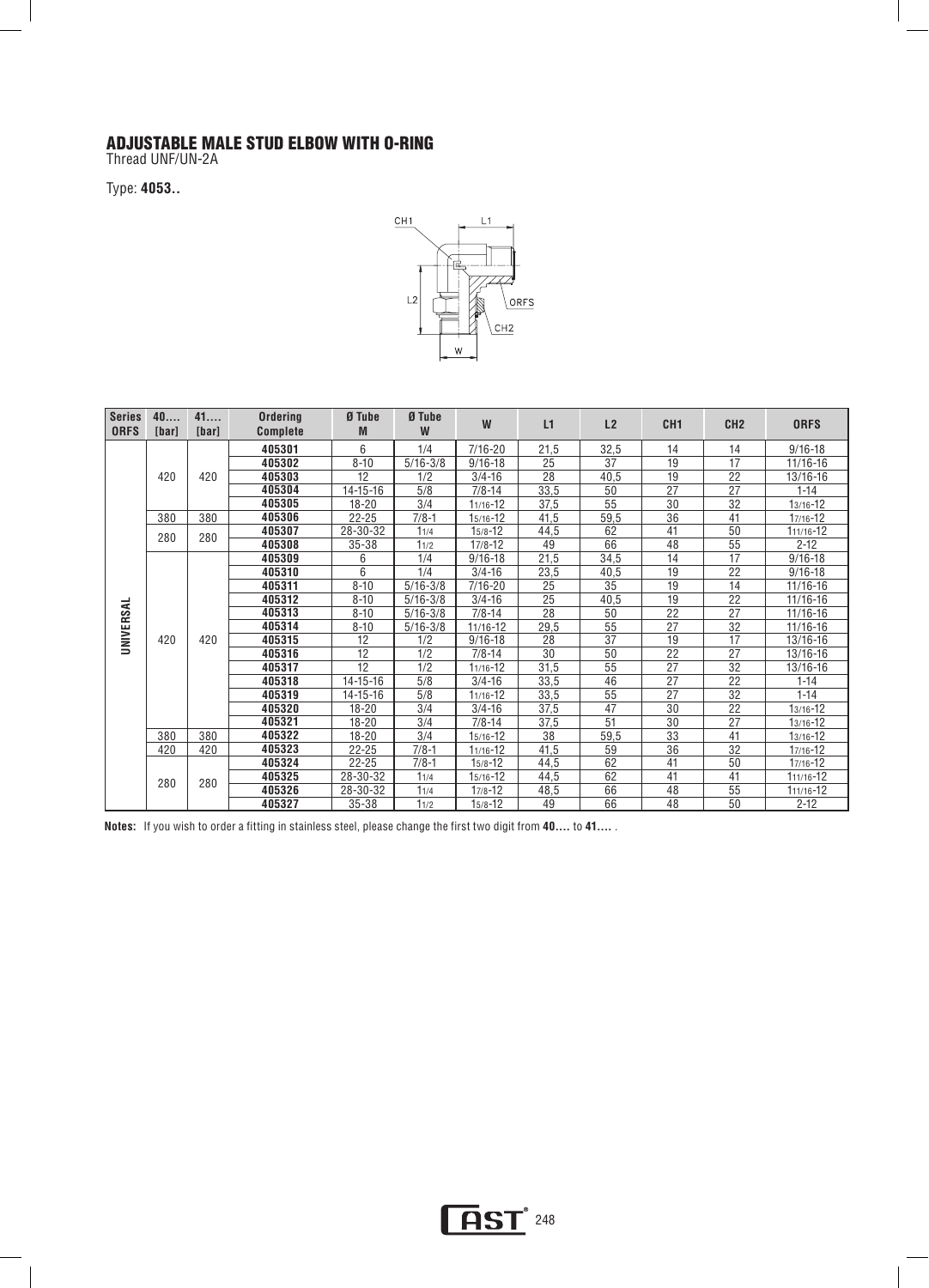#### 45° ADJUSTABLE MALE STUD ELBOW WITH O-RING AND WASHER

Thread BSP Parallel

Type: **4054..** 



| <b>Series</b><br><b>ORFS</b> | 40<br><b>[bar]</b> | 41<br>[bar] | Ordering<br><b>Complete</b> | Ø Tube<br>M    | Ø Tube<br>W            | G    | L1   | L2   | CH <sub>1</sub> | CH <sub>2</sub> | <b>ORFS</b>   |
|------------------------------|--------------------|-------------|-----------------------------|----------------|------------------------|------|------|------|-----------------|-----------------|---------------|
|                              | 350                | 350         | 405401                      | 6              | 1/4                    | 1/8  | 16   | 27,5 | 14              | 14              | $9/16 - 18$   |
|                              | 315                | 315         | 405402                      | $8 - 10$       | $\frac{1}{5/16 - 3/8}$ | 1/4  | 19   | 32,5 | 19              | 19              | 11/16-16      |
|                              |                    |             | 405403                      | 12             | 1/2                    | 3/8  | 20,5 | 33,5 | 19              | $\overline{22}$ | 13/16-16      |
|                              | 250                | 250         | 405404                      | $14 - 15 - 16$ | 5/8                    | 1/2  | 23,5 | 43   | 27              | 27              | $1 - 14$      |
|                              |                    |             | 405405                      | $18 - 20$      | 3/4                    | 3/4  | 26   | 46,5 | 30              | 36              | $13/16 - 12$  |
|                              | 200                | 200         | 405406                      | $22 - 25$      | $7/8-1$                | 1    | 30   | 51   | 36              | 41              | $17/16 - 12$  |
|                              |                    |             | 405407                      | 28-30-32       | 11/4                   | 11/4 | 32   | 52,5 | 41              | 50              | 111/16-12     |
|                              | 160                | 160         | 405408                      | $35 - 38$      | 11/2                   | 11/2 | 37   | 52,5 | 48              | 55              | $2 - 12$      |
|                              | 315                | 315         | 405409                      | 6              | 1/4                    | 1/4  | 16   | 31,5 | 14              | 19              | $9/16 - 18$   |
|                              |                    |             | 405410                      | 6              | 1/4                    | 3/8  | 17,5 | 33,5 | 19              | 22              | $9/16 - 18$   |
| UNIVERSAL                    | 250<br>315<br>250  | 250         | 405411                      | $8 - 10$       | $\frac{1}{5/16 - 3/8}$ | 3/8  | 19   | 33,5 | 19              | 22              | 11/16-16      |
|                              |                    |             | 405412                      | $8 - 10$       | $5/16 - 3/8$           | 1/2  | 20   | 43   | 22              | 27              | 11/16-16      |
|                              |                    | 315         | 405413                      | 12             | 1/2                    | 1/4  | 20,5 | 32,5 | 19              | 19              | 13/16-16      |
|                              |                    | 250         | 405414                      | 12             | 1/2                    | 1/2  | 21   | 43   | $\overline{22}$ | $\overline{27}$ | 13/16-16      |
|                              |                    |             | 405415                      | 12             | 1/2                    | 3/4  | 21,5 | 46,5 | 27              | 36              | $13/16 - 16$  |
|                              | 315                | 315         | 405416                      | 14-15-16       | 5/8                    | 1/4  | 23,5 | 36   | $\overline{27}$ | 19              | $1 - 14$      |
|                              | 250                | 250         | 405417                      | $14 - 15 - 16$ | 5/8                    | 3/8  | 23,5 | 37   | 27              | 22              | $1 - 14$      |
|                              |                    |             | 405418                      | $14 - 15 - 16$ | 5/8                    | 3/4  | 23,5 | 46,5 | 27              | 36              | $1 - 14$      |
|                              | 200                | 200         | 405419                      | $14 - 15 - 16$ | 5/8                    |      | 28,5 | 51   | 33              | 41              | $1 - 14$      |
|                              | 315                | 315         | 405420                      | $18 - 20$      | 3/4                    | 1/4  | 26   | 40,5 | 30              | 19              | $13/16 - 12$  |
|                              | 250                | 250         | 405421                      | $18 - 20$      | 3/4                    | 1/2  | 26   | 44,5 | 30              | 27              | $13/16 - 12$  |
|                              | 200                | 200         | 405422                      | $18 - 20$      | 3/4                    |      | 29,5 | 51   | 33              | 41              | $13/16 - 12$  |
|                              | 315                | 315         | 405423                      | $22 - 25$      | $7/8 - 1$              | 1/4  | 30   | 41   | 36              | 19              | $17/16 - 12$  |
|                              | 250                | 250         | 405424                      | $22 - 25$      | $7/8-1$                | 3/4  | 30   | 47   | 36              | 36              | $17/16 - 12$  |
|                              | 200                | 200         | 405425                      | $22 - 25$      | $7/8 - 1$              | 11/4 | 32   | 52,5 | 41              | 50              | $17/16 - 12$  |
|                              |                    |             | 405426                      | 28-30-32       | 11/4                   |      | 32   | 52,5 | 41              | 41              | $111/16 - 12$ |
|                              | 160                | 160         | 405427                      | 28-30-32       | 11/4                   | 11/2 | 35,5 | 52,5 | 48              | 55              | 111/16-12     |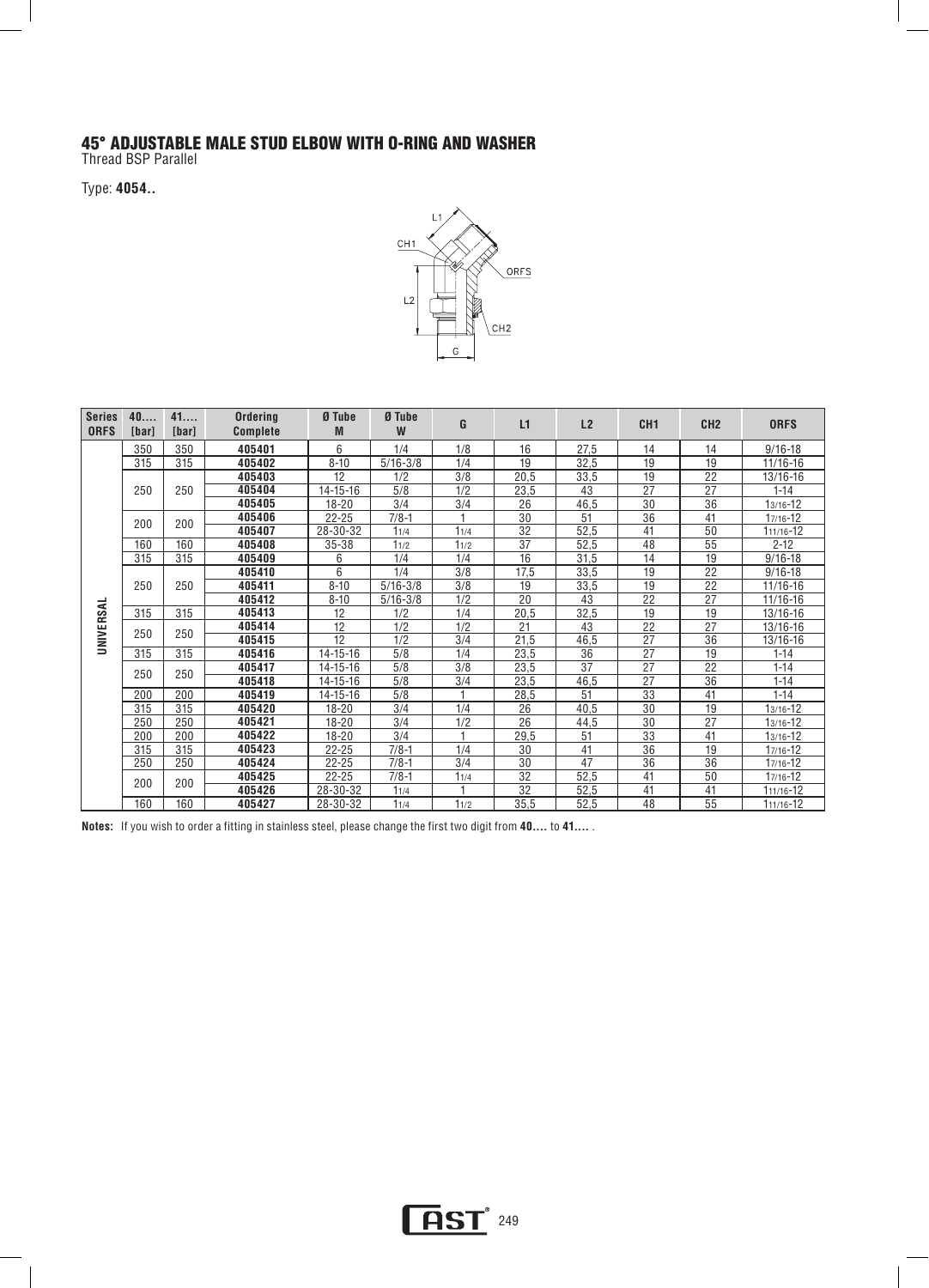#### 45° ADJUSTABLE MALE STUD ELBOW WITH O-RING

Thread UNF/UN-2A

Type: **4056..** 



| <b>Series</b><br><b>ORFS</b> | 40<br><b>[bar]</b> | 41<br>[bar] | <b>Ordering</b><br><b>Complete</b> | Ø Tube<br>M    | Ø Tube<br>W  | W              | L1   | L2         | CH <sub>1</sub>                                                                      | CH <sub>2</sub> | <b>ORFS</b>   |    |              |
|------------------------------|--------------------|-------------|------------------------------------|----------------|--------------|----------------|------|------------|--------------------------------------------------------------------------------------|-----------------|---------------|----|--------------|
|                              |                    |             | 405601                             | 6              | 1/4          | $7/16 - 20$    | 16   | 30         | 14                                                                                   | 14              | $9/16 - 18$   |    |              |
|                              |                    |             | 405602                             | $8 - 10$       | $5/16 - 3/8$ | $9/16 - 18$    | 19   | 33         | 19                                                                                   | 17              | 11/16-16      |    |              |
|                              | 420                | 420         | 405603                             | 12             | 1/2          | $3/4 - 16$     | 20,5 | 36,5       | 19                                                                                   | 22              | 13/16-16      |    |              |
|                              |                    |             | 405604                             | $14 - 15 - 16$ | 5/8          | $7/8 - 14$     | 23,5 | 45         | 27                                                                                   | 27              | $1 - 14$      |    |              |
|                              |                    |             | 405605                             | $18 - 20$      | 3/4          | $11/16 - 12$   | 26   | 50         | 30                                                                                   | 32              | $13/16 - 12$  |    |              |
|                              | 380                | 380         | 405606                             | $22 - 25$      | $7/8 - 1$    | $15/16 - 12$   | 30   | 52,5       | 36                                                                                   | 41              | 17/16-12      |    |              |
|                              | 280                | 280         | 405607                             | 28-30-32       | 11/4         | $15/8 - 12$    | 32   | 53,5       | 41                                                                                   | 50              | 111/16-12     |    |              |
|                              |                    |             | 405608                             | $35 - 38$      | 11/2         | $17/8 - 12$    | 37   | 53,5       | 48                                                                                   | 55              | $2 - 12$      |    |              |
|                              |                    |             | 405609                             | 6              | 1/4          | $9/16 - 18$    | 16   | 33         | 14                                                                                   | 17              | $9/16 - 18$   |    |              |
|                              |                    |             | 405610                             | 6              | 1/4          | $3/4 - 16$     | 17,5 | 36,5       | 19                                                                                   | 22              | $9/16 - 18$   |    |              |
|                              |                    |             | 405611                             | $8 - 10$       | $5/16 - 3/8$ | 7/16-20        | 19   | 31         | 19                                                                                   | 14              | 11/16-16      |    |              |
|                              |                    |             | 405612                             | $8 - 10$       | $5/16 - 3/8$ | $3/4 - 16$     | 19   | 36,5       | 19                                                                                   | 22              | 11/16-16      |    |              |
|                              |                    |             | 405613                             | $8 - 10$       | $5/16 - 3/8$ | $7/8 - 14$     | 20   | 45         | 22                                                                                   | 27              | 11/16-16      |    |              |
| UNIVERSAL                    |                    |             | 405614                             | $8 - 10$       | $5/16 - 3/8$ | $11/16 - 12$   | 19,5 | 50         |                                                                                      |                 | 11/16-16      |    |              |
|                              | 420                | 420         | 405615                             | 12             | 1/2          | $9/16 - 18$    | 20,5 | 32,5       | $\overline{27}$<br>$\overline{32}$<br>19<br>17<br>$\overline{22}$<br>$\overline{27}$ | 13/16-16        |               |    |              |
|                              |                    |             | 405616                             | 12             | 1/2          | $7/8 - 14$     | 21   | 45         |                                                                                      | 13/16-16        |               |    |              |
|                              |                    |             | 405617                             | 12             | 1/2          | $11/16 - 12$   | 21,5 | 50         | $\overline{27}$                                                                      | 32              | 13/16-16      |    |              |
|                              |                    |             | 405618                             | $14 - 15 - 16$ | 5/8          | $3/4 - 16$     | 23,5 | 40,5       | $\overline{27}$                                                                      | 22              | $1 - 14$      |    |              |
|                              |                    |             |                                    |                | 405619       | $14 - 15 - 16$ | 5/8  | 11/16-12   | 23,5                                                                                 | 50              | 27            | 32 | $1 - 14$     |
|                              |                    |             |                                    |                | 405620       | $18 - 20$      | 3/4  | $3/4 - 16$ | 26                                                                                   | 40,5            | 30            | 22 | $13/16 - 12$ |
|                              |                    |             | 405621                             | $18 - 20$      | 3/4          | $7/8 - 14$     | 26   | 46         | 30                                                                                   | 27              | $13/16 - 12$  |    |              |
|                              | 380                | 380         | 405622                             | $18 - 20$      | 3/4          | $15/16 - 12$   | 29,5 | 52,5       | $\overline{33}$                                                                      | 41              | $13/16 - 12$  |    |              |
|                              | 420                | 420         | 405623                             | $22 - 25$      | $7/8 - 1$    | $11/16 - 12$   | 30   | 51,5       | 36                                                                                   | $\overline{32}$ | 17/16-12      |    |              |
|                              |                    |             | 405624                             | $22 - 25$      | $7/8 - 1$    | $15/8 - 12$    | 32   | 53,5       | 41                                                                                   | 50              | 17/16-12      |    |              |
|                              | 280                | 280         | 405625                             | 28-30-32       | 11/4         | $15/16 - 12$   | 32   | 53,5       | 41                                                                                   | 41              | 111/16-12     |    |              |
|                              |                    |             | 405626                             | 28-30-32       | 11/4         | $17/8 - 12$    | 35,5 | 53,5       | 48                                                                                   | 55              | $111/16 - 12$ |    |              |
|                              |                    |             | 405627                             | $35 - 38$      | 11/2         | $15/8 - 12$    | 37   | 53,5       | 48                                                                                   | 50              | $2 - 12$      |    |              |

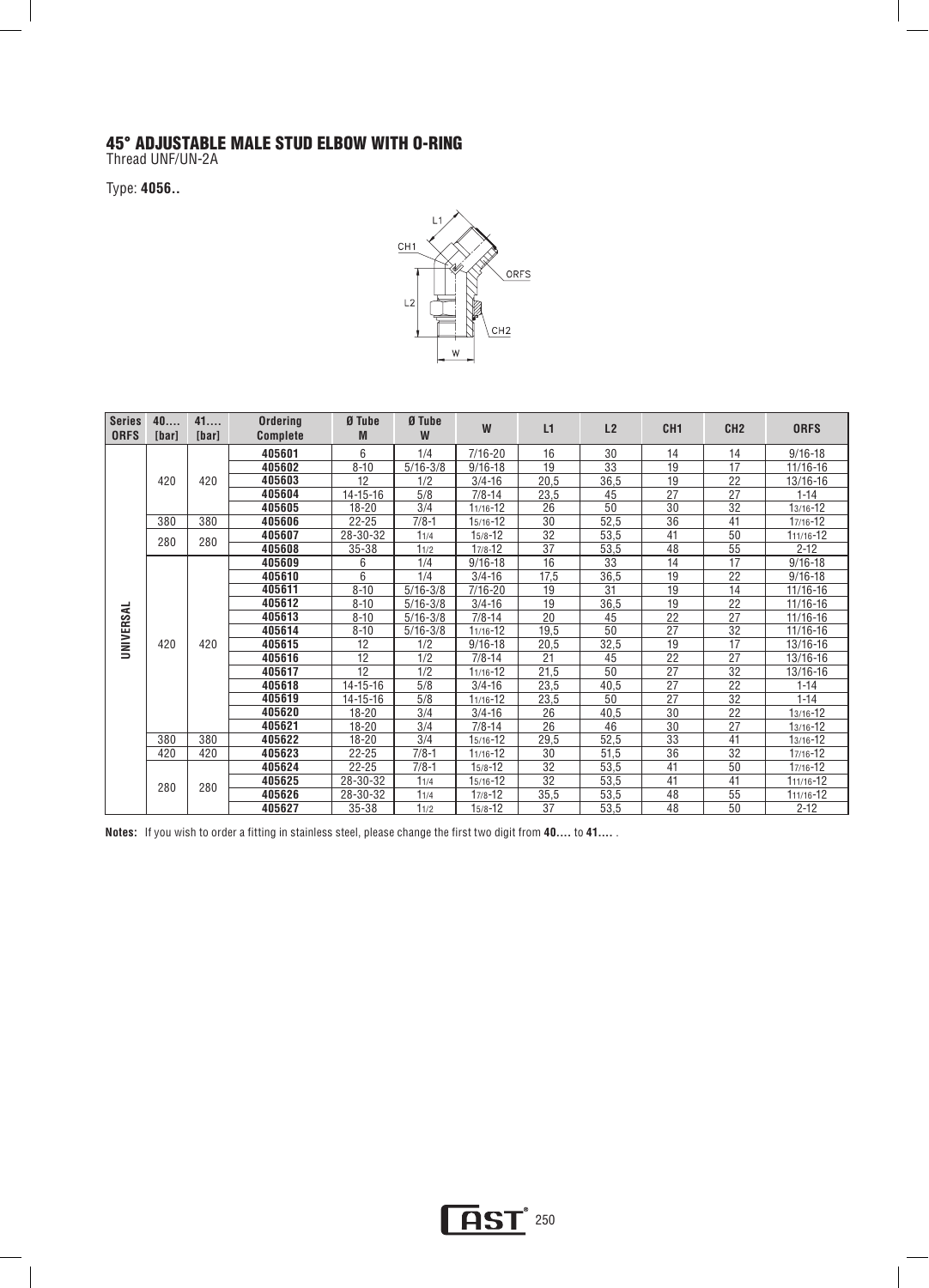#### ADJUSTABLE MALE STUD BARREL TEE WITH O-RING AND WASHER

Thread BSP Parallel

Type: **4057..** 



| <b>Series</b><br><b>ORFS</b> | 40<br>[bar]       | 41<br>[bar] | Ordering<br>Complete | Ø Tube<br>M    | Ø Tube<br>W                     | G    | L1   | L2              | CH <sub>1</sub> | CH <sub>2</sub> | <b>ORFS</b>   |
|------------------------------|-------------------|-------------|----------------------|----------------|---------------------------------|------|------|-----------------|-----------------|-----------------|---------------|
|                              | 350               | 350         | 405701               | 6              | 1/4                             | 1/8  | 21,5 | 30              | 14              | 14              | $9/16 - 18$   |
|                              | 315               | 315         | 405702               | $8 - 10$       | $\overline{5/16} - \frac{3}{8}$ | 1/4  | 25   | 37              | 19              | 19              | 11/16-16      |
|                              |                   |             | 405703               | 12             | 1/2                             | 3/8  | 28   | 38              | 19              | 22              | 13/16-16      |
|                              | 250               | 250         | 405704               | $14 - 15 - 16$ | 5/8                             | 1/2  | 33,5 | 48              | 27              | 27              | $1 - 14$      |
|                              |                   |             | 405705               | $18 - 20$      | 3/4                             | 3/4  | 37,5 | 51,5            | 30              | 36              | $13/16 - 12$  |
|                              | 200               | 200         | 405706               | $22 - 25$      | $7/8 - 1$                       |      | 41,5 | 58,5            | 33              | 41              | $17/16 - 12$  |
|                              |                   |             | 405707               | 28-30-32       | 11/4                            | 11/4 | 44,5 | 60,5            | 41              | 50              | $111/16 - 12$ |
|                              | 160               | 160         | 405708               | $35 - 38$      | 11/2                            | 11/2 | 49   | 64              | 48              | 55              | $2 - 12$      |
|                              | 315               | 315         | 405709               | 6              | 1/4                             | 1/4  | 21,5 | 35              | 14              | 19              | $9/16 - 18$   |
| UNIVERSAL                    |                   |             | 405710               | 6              | 1/4                             | 3/8  | 23,5 | 38              | 19              | 22              | $9/16 - 18$   |
|                              | 250<br>315<br>250 | 250         | 405711               | $8 - 10$       | $5/16 - 3/8$                    | 3/8  | 25   | 38              | 19              | $\overline{22}$ | 11/16-16      |
|                              |                   |             | 405712               | $8 - 10$       | $5/16 - 3/8$                    | 1/2  | 28   | 48              | 22              | 27              | 11/16-16      |
|                              |                   | 315         | 405713               | 12             | 1/2                             | 1/4  | 28   | $\overline{37}$ | 19              | 19              | 13/16-16      |
|                              |                   | 250         | 405714               | 12             | 1/2                             | 1/2  | 30   | 48              | 22              | $\overline{27}$ | 13/16-16      |
|                              |                   |             | 405715               | 12             | 1/2                             | 3/4  | 31,5 | 51,5            | $\overline{27}$ | $\overline{36}$ | 13/16-16      |
|                              | 315               | 315         | 405716               | 14-15-16       | 5/8                             | 1/4  | 33,5 | 42,5            | 27              | 19              | $1 - 14$      |
|                              | 250               | 250         | 405717               | $14 - 15 - 16$ | 5/8                             | 3/8  | 33,5 | 42,5            | 27              | 22              | $1 - 14$      |
|                              |                   |             | 405718               | $14 - 15 - 16$ | 5/8                             | 3/4  | 33,5 | 51,5            | 27              | 36              | $1 - 14$      |
|                              | 200               | 200         | 405719               | $14 - 15 - 16$ | 5/8                             |      | 37   | 58,5            | 33              | 41              | $1 - 14$      |
|                              | 315               | 315         | 405720               | $18 - 20$      | 3/4                             | 1/4  | 37,5 | 43,5            | 30              | 19              | $13/16 - 12$  |
|                              | 250               | 250         | 405721               | $18 - 20$      | 3/4                             | 1/2  | 37,5 | 49              | 30              | 27              | $13/16 - 12$  |
|                              | 200               | 200         | 405722               | $18 - 20$      | 3/4                             |      | 38   | 58,5            | 33              | 41              | $13/16 - 12$  |
|                              | 315               | 315         | 405723               | $22 - 25$      | $7/8 - 1$                       | 1/4  | 41,5 | 52              | 36              | 19              | $17/16 - 12$  |
|                              | 250               | 250         | 405724               | $22 - 25$      | $7/8 - 1$                       | 3/4  | 41,5 | 57.5            | 36              | 36              | $17/16 - 12$  |
|                              | 200               | 200         | 405725               | $22 - 25$      | $7/8-1$                         | 11/4 | 44,5 | 60,5            | 41              | 50              | $17/16 - 12$  |
|                              |                   |             | 405726               | 28-30-32       | 11/4                            |      | 44,5 | 60,5            | 41              | 41              | $111/16 - 12$ |
|                              | 160               | 160         | 405727               | 28-30-32       | 11/4                            | 11/2 | 48,5 | 64              | 48              | 55              | 111/16-12     |

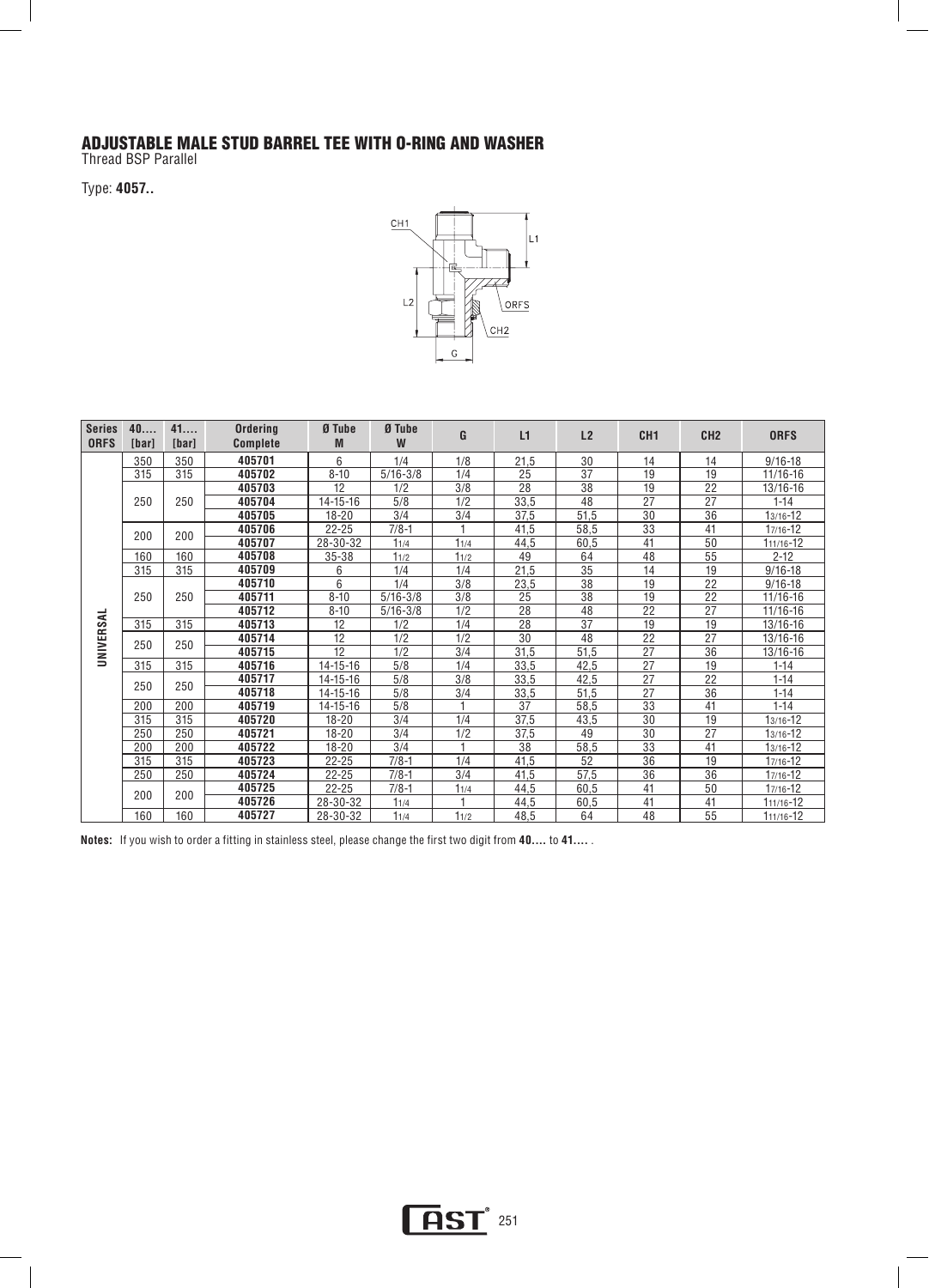#### ADJUSTABLE MALE STUD BARREL TEE WITH O-RING

Thread UNF/UN-2A

Type: **4059..** 



| <b>Series</b><br><b>ORFS</b> | 40<br><b>[bar]</b> | 41<br>[bar] | Ordering<br><b>Complete</b> | Ø Tube<br>M    | Ø Tube<br>W                                                                 | W            | L1              | L2              | CH <sub>1</sub> | CH <sub>2</sub>                                                                                                    | <b>ORFS</b>  |
|------------------------------|--------------------|-------------|-----------------------------|----------------|-----------------------------------------------------------------------------|--------------|-----------------|-----------------|-----------------|--------------------------------------------------------------------------------------------------------------------|--------------|
|                              |                    |             | 405901                      | 6              | 1/4                                                                         | $7/16 - 20$  | 21,5            | 32,5            | 14              | 14                                                                                                                 | $9/16 - 18$  |
|                              |                    |             | 405902                      | $8 - 10$       | $5/16 - 3/8$                                                                | $9/16 - 18$  | 25              | 37              | 19              | 17                                                                                                                 | 11/16-16     |
|                              | 420                | 420         | 405903                      | 12             | 1/2                                                                         | $3/4 - 16$   | 28              | 40,5            | 19              | 22                                                                                                                 | 13/16-16     |
|                              |                    |             | 405904                      | $14 - 15 - 16$ | 5/8                                                                         | $7/8 - 14$   | 33,5            | 50              | 27              | 27                                                                                                                 | $1 - 14$     |
|                              |                    |             | 405905                      | $18 - 20$      | 3/4                                                                         | $11/16 - 12$ | 37,5            | 55              | 30              | 32                                                                                                                 | $13/16 - 12$ |
|                              | 380                | 380         | 405906                      | $22 - 25$      | $7/8 - 1$                                                                   | $15/16 - 12$ | 41,5            | 59,5            | 36              | 41                                                                                                                 | $17/16 - 12$ |
|                              |                    |             | 405907                      | 28-30-32       | 11/4                                                                        | $15/8 - 12$  | 44,5            | 62              | 41              | 50                                                                                                                 | 111/16-12    |
|                              | 280                | 280         | 405908                      | 35-38          | 11/2                                                                        | $17/8 - 12$  | 49              | 66              | 48              | 55                                                                                                                 | $2 - 12$     |
|                              |                    |             | 405909                      | 6              | 1/4                                                                         | $9/16 - 18$  | 21,5            | 34,5            | 14              | $\overline{17}$                                                                                                    | $9/16 - 18$  |
|                              |                    |             | 405910                      | 6              | 1/4                                                                         | $3/4 - 16$   | 23,5            | 40,5            | 19              | 22                                                                                                                 | $9/16 - 18$  |
|                              |                    |             | 405911                      | $8 - 10$       |                                                                             | $7/16 - 20$  | 25              | 35              |                 |                                                                                                                    | 11/16-16     |
|                              |                    |             | 405912                      | $8 - 10$       | $5/16 - 3/8$                                                                | $3/4 - 16$   | 25              | 40.5            | 19              |                                                                                                                    | 11/16-16     |
|                              |                    |             | 405913                      | $8 - 10$       | $\frac{1}{5/16 - 3/8}$<br>$5/16 - 3/8$<br>$7/8 - 14$<br>$5/16 - 3/8$<br>1/2 |              | 28              | 50              | 22              |                                                                                                                    | 11/16-16     |
| UNIVERSAL                    |                    |             | 405914                      | $8 - 10$       |                                                                             | $11/16 - 12$ | 29,5            | 55              | 27              | 32                                                                                                                 | 11/16-16     |
|                              | 420                | 420         | 405915                      | 12             |                                                                             | $9/16 - 18$  | 28              | 37              | 19              | 14<br>$\overline{19}$<br>$\overline{22}$<br>$\overline{27}$<br>17<br>27<br>22<br>27<br>32<br>27<br>$\overline{22}$ | 13/16-16     |
|                              |                    |             | 405916                      | 12             | 1/2                                                                         | $7/8 - 14$   | 30              | 50              |                 | 13/16-16                                                                                                           |              |
|                              |                    |             | 405917                      | 12             | 1/2                                                                         | $11/16 - 12$ | 31,5            | 55              |                 |                                                                                                                    | 13/16-16     |
|                              |                    |             | 405918                      | $14 - 15 - 16$ | 5/8                                                                         | $3/4 - 16$   | 33,5            | $\overline{46}$ |                 |                                                                                                                    | $1 - 14$     |
|                              |                    |             | 405919                      | $14 - 15 - 16$ | 5/8                                                                         | $11/16 - 12$ | 33,5            | 55              | 27              | 32                                                                                                                 | $1 - 14$     |
|                              |                    |             | 405920                      | $18 - 20$      | 3/4                                                                         | $3/4 - 16$   | 37,5            | 47              | 30              | $\overline{22}$                                                                                                    | $13/16 - 12$ |
|                              |                    |             | 405921                      | $18 - 20$      | 3/4                                                                         | $7/8 - 14$   | 37,5            | 51              | 30              | 27                                                                                                                 | $13/16 - 12$ |
|                              | 380                | 380         | 405922                      | $18 - 20$      | 3/4                                                                         | $15/16 - 12$ | $\overline{38}$ | 59,5            | $\overline{33}$ | 41                                                                                                                 | $13/16 - 12$ |
|                              | 420                | 420         | 405923                      | 22-25          | $7/8-1$                                                                     | $11/16 - 12$ | 41,5            | 59              | 36              | 32                                                                                                                 | $17/16 - 12$ |
|                              |                    |             | 405924                      | 22-25          | $7/8 - 1$                                                                   | $15/8 - 12$  | 44,5            | 62              | 41              | 50                                                                                                                 | $17/16 - 12$ |
|                              | 280                | 280         | 405925                      | 28-30-32       | 11/4                                                                        | 15/16-12     | 44,5            | 62              | 41              | 41                                                                                                                 | 111/16-12    |
|                              |                    |             | 405926                      | 28-30-32       | 11/4                                                                        | $17/8 - 12$  | 48,5            | 66              | 48              | 55                                                                                                                 | 111/16-12    |
|                              |                    |             | 405927                      | $35 - 38$      | 11/2                                                                        | $15/8 - 12$  | 49              | 66              | 48              | 50                                                                                                                 | $2 - 12$     |

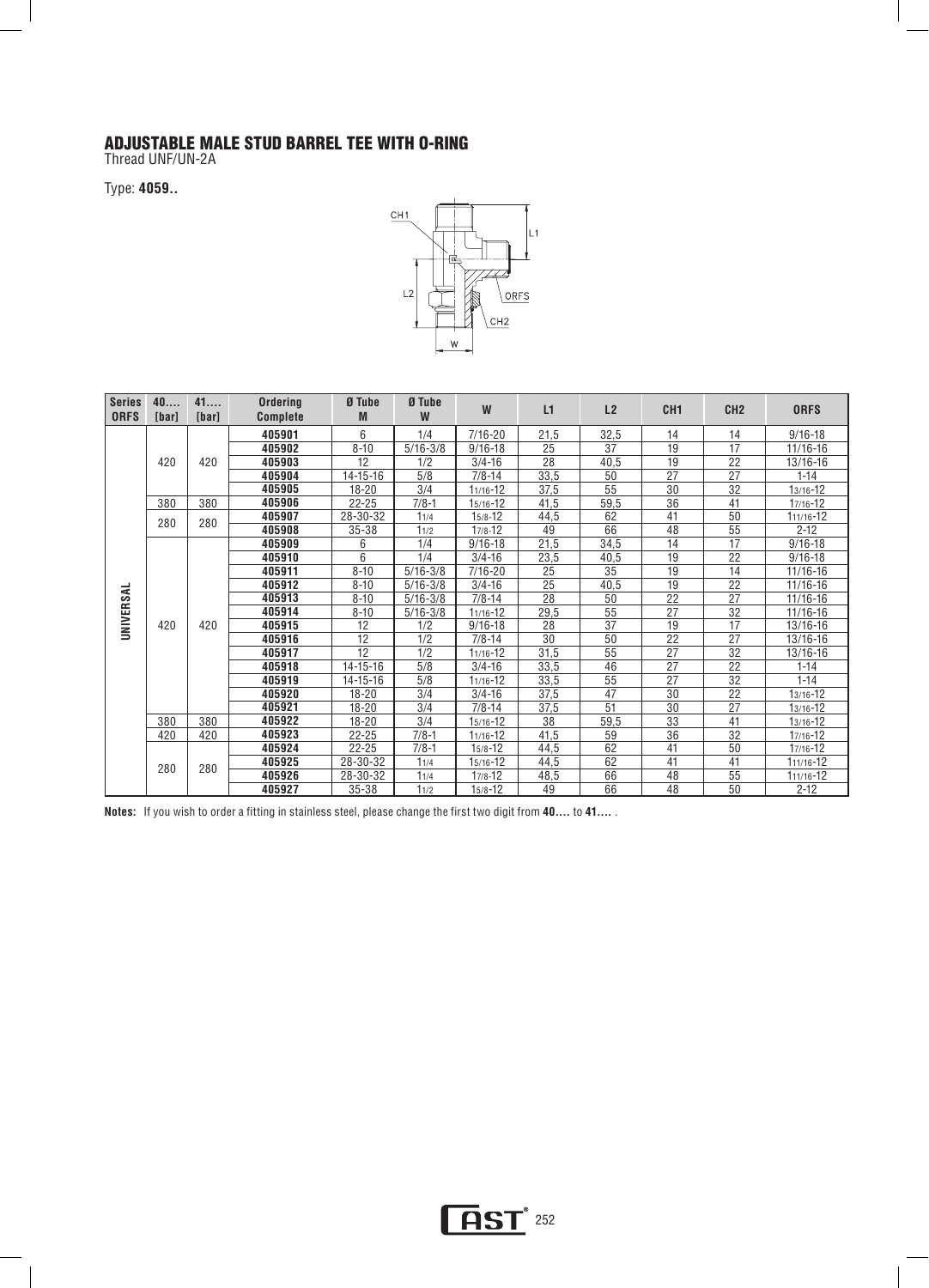#### ADJUSTABLE MALE STUD BRANCH TEE WITH O-RING AND WASHER

Thread BSP Parallel

Type: **4060..** 



| <b>Series</b><br><b>ORFS</b> | 40<br>[bar]                            | 41<br>[bar] | Ordering<br><b>Complete</b> | Ø Tube<br>M                     | Ø Tube<br>W  | G              | L1   | L <sub>2</sub>  | CH <sub>1</sub> | CH <sub>2</sub> | <b>ORFS</b>  |
|------------------------------|----------------------------------------|-------------|-----------------------------|---------------------------------|--------------|----------------|------|-----------------|-----------------|-----------------|--------------|
|                              | 350                                    | 350         | 406001                      | 6                               | 1/4          | 1/8            | 21,5 | 30              | 14              | 14              | $9/16 - 18$  |
|                              | 315                                    | 315         | 406002                      | $8 - 10$                        | $5/16 - 3/8$ | 1/4            | 25   | 37              | 19              | 19              | $11/16 - 16$ |
|                              |                                        |             | 406003                      | 12                              | 1/2          | 3/8            | 28   | 38              | 19              | 22              | $13/16 - 16$ |
|                              | 250                                    | 250         | 406004                      | $14 - 15 - 16$                  | 5/8          | 1/2            | 33,5 | 48              | 27              | 27              | $1 - 14$     |
|                              |                                        |             | 406005                      | 18-20                           | 3/4          | 3/4            | 37,5 | 51,5            | 30              | 36              | $13/16 - 12$ |
|                              | 200                                    | 200         | 406006                      | $22 - 25$                       | $7/8 - 1$    |                | 41,5 | 58,5            | 36              | 41              | $17/16 - 12$ |
|                              |                                        |             | 406007                      | 28-30-32                        | 11/4         | 11/4           | 44,5 | 60,5            | 41              | 50              | 111/16-12    |
|                              | 160                                    | 160         | 406008                      | $35 - 38$                       | 11/2         | 11/2           | 49   | 64              | 48              | 55              | $2 - 12$     |
|                              | 315                                    | 315         | 406009                      | 6                               | 1/4          | 1/4            | 21,5 | 35              | 14              | 19              | $9/16 - 18$  |
|                              |                                        |             | 406010                      | 6                               | 1/4          | 3/8            | 23,5 | 38              | 19              | 22              | $9/16 - 18$  |
|                              | 250<br>250<br>315<br>315<br>250<br>250 | 406011      | $8 - 10$                    | $\overline{5/16} - \frac{3}{8}$ | 3/8          | 25             | 38   | 19              | 22              | 11/16-16        |              |
|                              |                                        |             | 406012                      | $8 - 10$                        | $5/16 - 3/8$ | 1/2            | 28   | 48              | 22              | 27              | 11/16-16     |
|                              |                                        |             | 406013                      | 12                              | 1/2          | 1/4            | 28   | $\overline{37}$ | 19              | 19              | 13/16-16     |
| UNIVERSAL                    |                                        |             | 406014                      | 12                              | 1/2          | 1/2            | 30   | 48              | 22              | 27              | 13/16-16     |
|                              |                                        |             | 406015                      | 12                              | 1/2          | 3/4            | 31,5 | 51,5            | 27              | 36              | 13/16-16     |
|                              | 315                                    | 315         | 406016                      | 14-15-16                        | 5/8          | 1/4            | 33,5 | 42,5            | 27              | 19              | $1 - 14$     |
|                              | 250                                    | 250         | 406017                      | $14 - 15 - 16$                  | 5/8          | 3/8            | 33,5 | 42,5            | 27              | 22              | $1 - 14$     |
|                              |                                        |             | 406018                      | $14 - 15 - 16$                  | 5/8          | 3/4            | 33,5 | 51,5            | 27              | 36              | $1 - 14$     |
|                              | 200                                    | 200         | 406019                      | $14 - 15 - 16$                  | 5/8          |                | 37   | 58,5            | 33              | 41              | $1 - 14$     |
|                              | 315                                    | 315         | 406020                      | $18 - 20$                       | 3/4          | 1/4            | 37,5 | 43,5            | 30              | 19              | $13/16 - 12$ |
|                              | 250                                    | 250         | 406021                      | 18-20                           | 3/4          | 1/2            | 37,5 | 49              | 30              | 27              | $13/16 - 12$ |
|                              | 200                                    | 200         | 406022                      | $18 - 20$                       | 3/4          | $\overline{1}$ | 38   | 58,5            | $\overline{33}$ | 41              | $13/16 - 12$ |
|                              | 315                                    | 315         | 406023                      | 22-25                           | $7/8 - 1$    | 1/4            | 41,5 | 52              | 36              | 19              | 17/16-12     |
|                              | 250                                    | 250         | 406024                      | $22 - 25$                       | $7/8 - 1$    | 3/4            | 41,5 | 57,5            | 36              | 36              | $17/16 - 12$ |
|                              | 200                                    | 200         | 406025                      | $22 - 25$                       | $7/8 - 1$    | 11/4           | 44,5 | 60,5            | 41              | 50              | 17/16-12     |
|                              |                                        |             | 406026                      | 28-30-32                        | 11/4         |                | 44,5 | 60,5            | 41              | 41              | 111/16-12    |
|                              | 160                                    | 160         | 406027                      | 28-30-32                        | 11/4         | 11/2           | 48,5 | 64              | 48              | 55              | 111/16-12    |

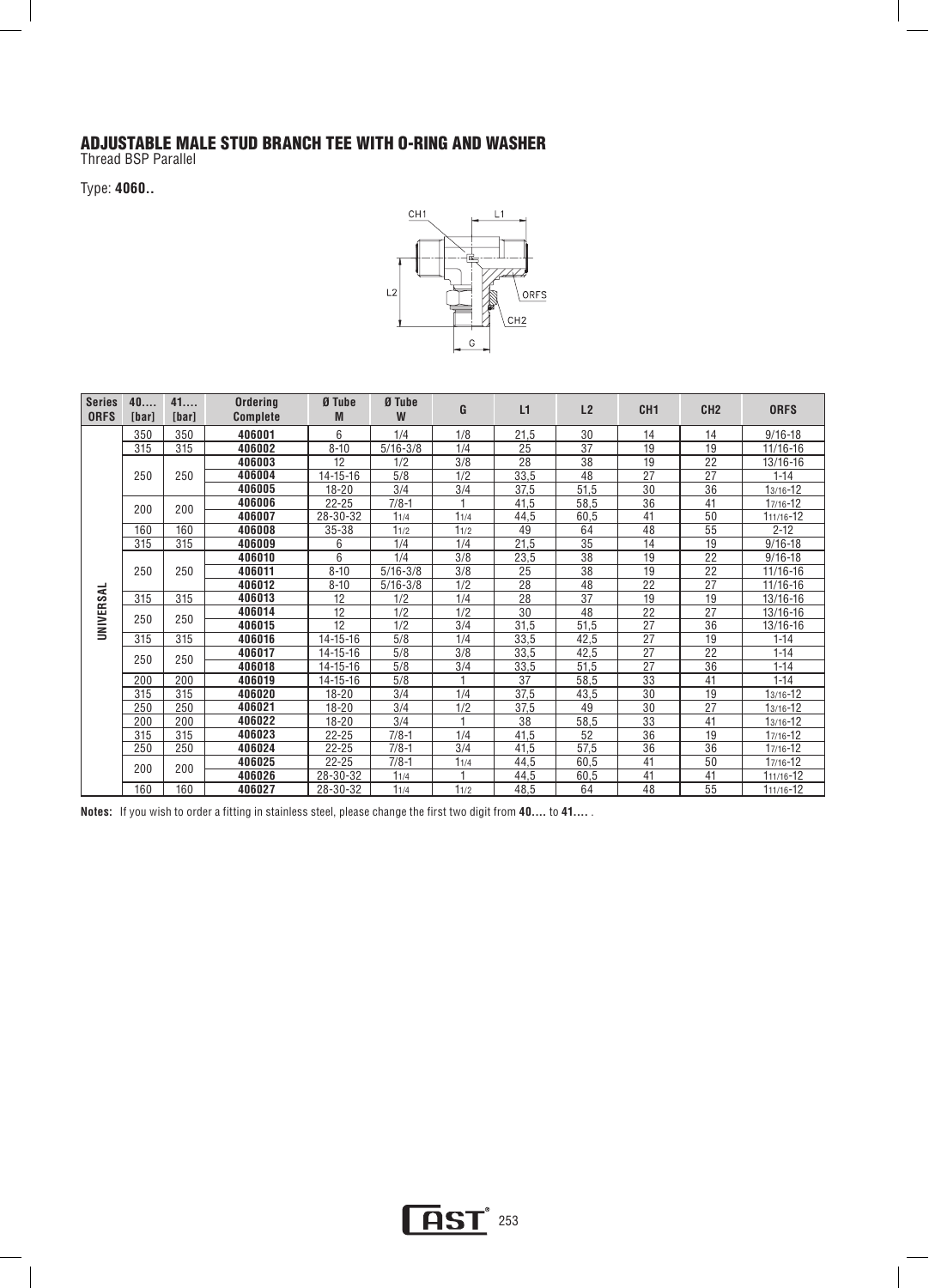#### ADJUSTABLE MALE STUD BRANCH TEE WITH O-RING

Thread UNF/UN-2A

Type: **4062..** 



| <b>Series</b><br><b>ORFS</b> | 40<br><b>[bar]</b> | 41<br>[bar] | Ordering<br><b>Complete</b> | Ø Tube<br>M    | Ø Tube<br>W  | W            | L1         | L2              | CH <sub>1</sub> | CH <sub>2</sub> | <b>ORFS</b>  |              |
|------------------------------|--------------------|-------------|-----------------------------|----------------|--------------|--------------|------------|-----------------|-----------------|-----------------|--------------|--------------|
|                              |                    |             | 406201                      | 6              | 1/4          | $7/16 - 20$  | 21,5       | 32,5            | 14              | 14              | $9/16 - 18$  |              |
|                              |                    |             | 406202                      | $8 - 10$       | $5/16 - 3/8$ | $9/16 - 18$  | 25         | 37              | 19              | $\overline{17}$ | $11/16 - 16$ |              |
|                              | 420                | 420         | 406203                      | 12             | 1/2          | $3/4 - 16$   | 28         | 40,5            | 19              | $\overline{22}$ | $13/16 - 16$ |              |
|                              |                    |             | 406204                      | $14 - 15 - 16$ | 5/8          | $7/8 - 14$   | 33,5       | 50              | 27              | 27              | $1 - 14$     |              |
|                              |                    |             | 406205                      | $18 - 20$      | 3/4          | $11/16 - 12$ | 37.5       | 55              | 30              | 32              | $13/16 - 12$ |              |
|                              | 380                | 380         | 406206                      | $22 - 25$      | $7/8 - 1$    | $15/16 - 12$ | 41,5       | 59,5            | 36              | 41              | $17/16 - 12$ |              |
|                              | 280                | 280         | 406207                      | 28-30-32       | 11/4         | $15/8 - 12$  | 44,5       | 62              | 41              | 50              | 111/16-12    |              |
|                              |                    |             | 406208                      | $35 - 38$      | 11/2         | $17/8 - 12$  | 49         | 66              | 48              | 55              | $2 - 12$     |              |
|                              |                    |             | 406209                      | 6              | 1/4          | $9/16 - 18$  | 21,5       | 34,5            | 14              | 17              | $9/16 - 18$  |              |
|                              |                    |             | 406210                      | 6              | 1/4          | $3/4 - 16$   | 23,5       | 40,5            | 19              | 22              | $9/16 - 18$  |              |
|                              |                    |             | 406211                      | $8 - 10$       | $5/16 - 3/8$ | $7/16 - 20$  | 25         | 35              | $\overline{19}$ |                 | $11/16 - 16$ |              |
|                              |                    |             | 406212                      | $8 - 10$       | $5/16 - 3/8$ | $3/4 - 16$   | 25         | 40,5            | 19              | 14<br>22        | $11/16 - 16$ |              |
|                              |                    |             | 406213                      | $8 - 10$       | $5/16 - 3/8$ | $7/8 - 14$   | 28         | 50              | 22              | 27              | $11/16 - 16$ |              |
| UNIVERSAL                    |                    |             | 406214                      | $8 - 10$       | $5/16 - 3/8$ | $11/16 - 12$ | 29,5       | $\overline{55}$ | 27              | 32              | $11/16 - 16$ |              |
|                              | 420                | 420         | 406215                      | 12             | 1/2          | $9/16 - 18$  | 28         | 37              | 19              | 17              | 13/16-16     |              |
|                              |                    |             | 406216                      | 12             | 1/2          | $7/8 - 14$   | 30         | 50              | 22              | $\overline{27}$ | 13/16-16     |              |
|                              |                    |             | 406217                      | 12             | 1/2          | $11/16 - 12$ | 31,5       | 55              | $\overline{27}$ | $\overline{32}$ | 13/16-16     |              |
|                              |                    |             | 406218                      | 14-15-16       | 5/8          | $3/4 - 16$   | 33,5       | 46              | $\overline{27}$ | $\overline{22}$ | $1 - 14$     |              |
|                              |                    |             | 406219                      | 14-15-16       | 5/8          | $11/16 - 12$ | 33,5       | 55              | 27              | $\overline{32}$ | $1 - 14$     |              |
|                              |                    |             |                             | 406220         | $18 - 20$    | 3/4          | $3/4 - 16$ | 37,5            | 47              | 30              | 22           | $13/16 - 12$ |
|                              |                    |             | 406221                      | $18 - 20$      | 3/4          | $7/8 - 14$   | 37,5       | 51              | 30              | 27              | $13/16 - 12$ |              |
|                              | 380                | 380         | 406222                      | $18 - 20$      | 3/4          | $15/16 - 12$ | 38         | 59,5            | 33              | 41              | $13/16 - 12$ |              |
|                              | 420                | 420         | 406223                      | $22 - 25$      | $7/8-1$      | $11/16 - 12$ | 41,5       | 59              | 36              | 32              | $17/16 - 12$ |              |
|                              |                    |             | 406224                      | $22 - 25$      | $7/8 - 1$    | $15/8 - 12$  | 44,5       | 62              | 41              | 50              | $17/16 - 12$ |              |
|                              | 280                | 280         | 406225                      | 28-30-32       | 11/4         | $15/16 - 12$ | 44,5       | 62              | 41              | 41              | 111/16-12    |              |
|                              |                    |             | 406226                      | 28-30-32       | 11/4         | $17/8 - 12$  | 48,5       | 66              | 48              | 55              | 111/16-12    |              |
|                              |                    |             | 406227                      | $35 - 38$      | 11/4         | $15/8 - 12$  | 49         | 66              | 48              | 50              | $2 - 12$     |              |

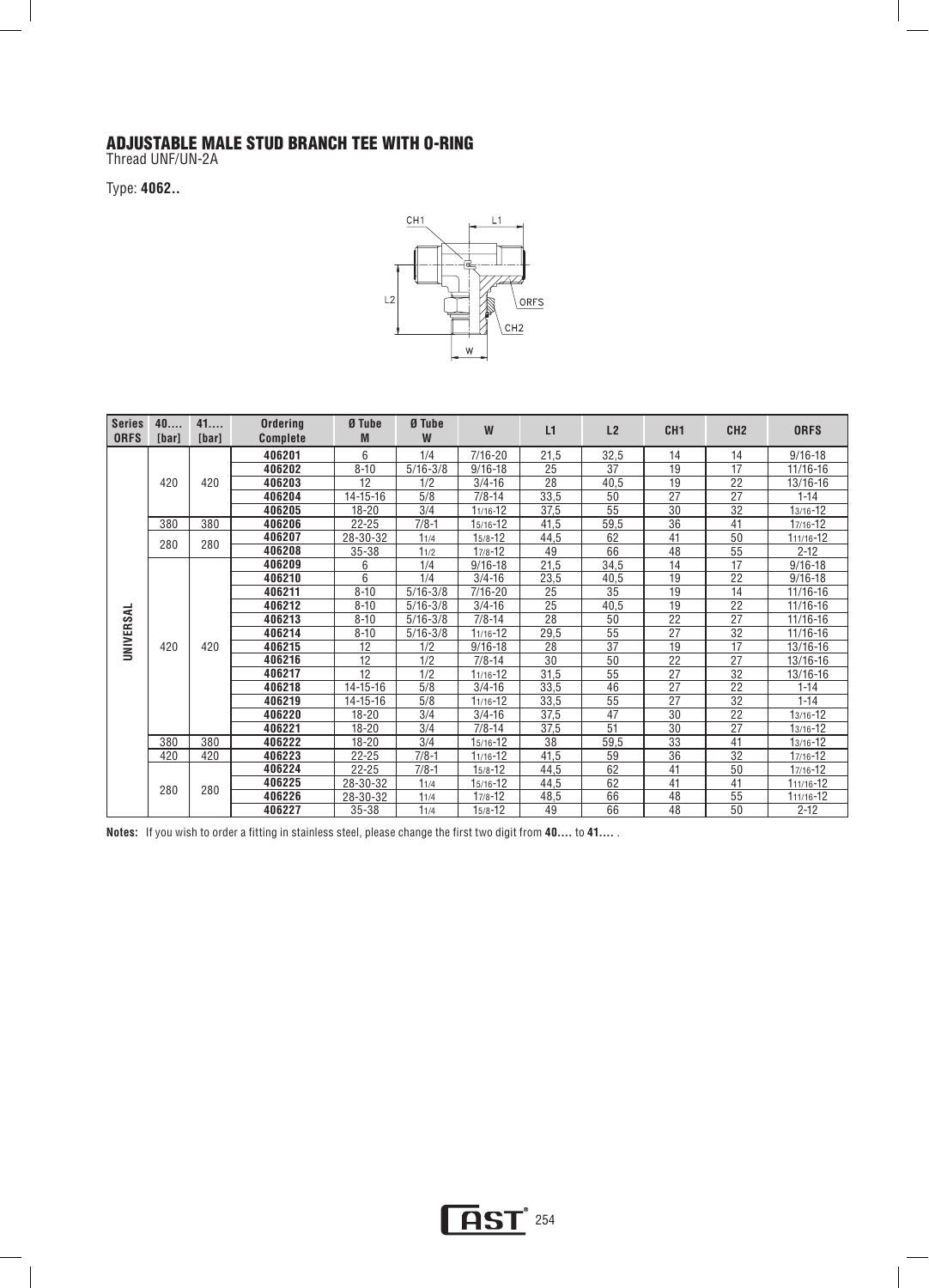#### ADJUSTABLE MALE STUD ELBOW WITH CRIMPED NUT, O-RING AND WASHER

Thread BSP Parallel

Type: **4069..** 



| <b>Series</b><br><b>ORFS</b> | 40<br>[bar] | 41<br>[bar] | Ordering<br><b>Complete</b> | Ø Tube<br>M | Ø Tube<br>W  | G    | L1   | L <sub>2</sub> | CH <sub>1</sub> | CH <sub>2</sub> | CH <sub>3</sub> | <b>ORFS</b> |
|------------------------------|-------------|-------------|-----------------------------|-------------|--------------|------|------|----------------|-----------------|-----------------|-----------------|-------------|
|                              | 350         | 350         | 406901                      |             | 1/4          | 1/8  | 26.5 | 30             | 14              | 19              | 14              | $9/16 - 18$ |
| ⋖<br><b>RS</b><br>ш          | 315         | 315         | 406902                      | $8 - 10$    | $5/16 - 3/8$ | 1/4  | 29   | 37             | 19              | 22              | 19              | 11/16-16    |
|                              | 250         |             | 406903                      | 12          | 1/2          | 3/8  | 38   | 38             | 19              | 24              | 22              | 13/16-16    |
|                              |             | 250         |                             | 406904      | 14-15-16     | 5/8  | 1/2  | 41             | 48              | 27              | 30              | 27          |
| >                            |             |             | 406905                      | $18 - 20$   | 3/4          | 3/4  | 46.5 | 51.5           | 30              | 36              | 36              | 13/16-12    |
| z                            | 200         | 200         | 406906                      | $22 - 25$   | $7/8-1$      |      | 53.5 | 58.5           | 36              | 46              | 41              | 17/16-12    |
|                              |             |             | 406907                      | 28-30-32    | 11/4         | 11/4 | 58   | 60.5           | 41              | 50              | 50              | 111/16-12   |
|                              | 160         | 160         | 406908                      | $35 - 38$   | 11/2         | 11/2 | 61   | 64             | 48              | 60              | 55              | $2 - 12$    |

**Notes:** If you wish to order a fitting in stainless steel, please change the first two digit from **40....** to **41....** .

#### ADJUSTABLE MALE STUD ELBOW WITH CRIMPED NUT AND O-RING

Thread UNF/UN-2A

Type: **4071..** 



| <b>Series</b><br><b>ORFS</b> | 40<br><b>Ibarl</b> | 41<br>[bar] | <b>Ordering</b><br><b>Complete</b> | Ø Tube<br>M    | Ø Tube<br>W  | W           |      | L <sub>2</sub> | CH <sub>1</sub> | CH <sub>2</sub> | CH <sub>3</sub> | <b>ORFS</b>  |
|------------------------------|--------------------|-------------|------------------------------------|----------------|--------------|-------------|------|----------------|-----------------|-----------------|-----------------|--------------|
|                              | 420                |             | 407101                             | 6              | 1/4          | $7/16 - 20$ | 26.5 | 32.5           | 14              | 19              | 14              | $9/16 - 18$  |
|                              |                    |             | 407102                             | $8 - 10$       | $5/16 - 3/8$ | $9/16 - 18$ | 29   | 37             | 19              | 22              |                 | $11/16 - 16$ |
| –<br>⋖                       |                    | 420         | 407103                             | 12             | 1/2          | $3/4 - 16$  | 38   | 40.5           | 19              | 24              | 22              | $13/16 - 16$ |
| <b>UNIVERS</b>               |                    |             | 407104                             | $14 - 15 - 16$ | 5/8          | $7/8 - 14$  | 41   | 50             | 27              | 30              | 27              | $1 - 14$     |
|                              |                    |             | 407105                             | 18-20          | 3/4          | 11/16-12    | 46.5 | 55             | 30              | 36              | 32              | 13/16-12     |
|                              | 380                | 380         | 407106                             | $22 - 25$      | $7/8-$       | 15/16-12    | 53,5 | 59.5           | 36              | 46              | 41              | 17/16-12     |
|                              |                    |             | 407107                             | 28-30-32       | 11/4         | $15/8 - 12$ | 58   | 62             | 41              | 50              | 50              | 111/16-12    |
|                              | 280                | 280         | 407108                             | $35 - 38$      | 1/2          | $17/8 - 12$ | 61   | 66             | 48              | 60              | 55              | $2 - 12$     |

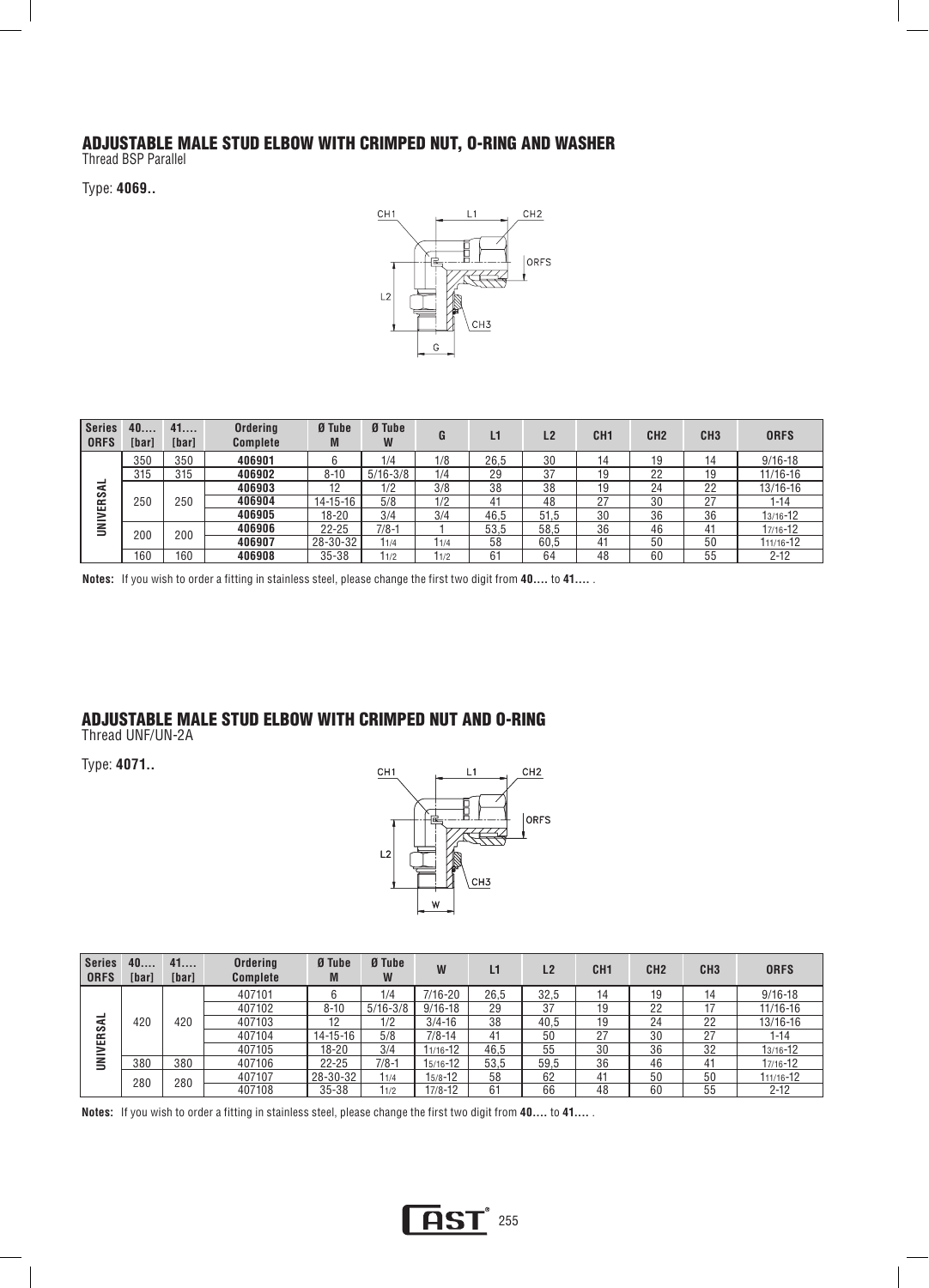#### CRIMPED NUT ELBOW

Type: **4072..** 



| <b>Series</b><br><b>ORFS</b> | 40<br><b>[bar]</b> | 41<br>[bar] | <b>Ordering</b><br><b>Complete</b> | Ø Tube<br>M    | Ø Tube<br>W  | L1   | L2   | CH <sub>1</sub> | CH <sub>2</sub> | <b>ORFS</b>   |
|------------------------------|--------------------|-------------|------------------------------------|----------------|--------------|------|------|-----------------|-----------------|---------------|
|                              | 630                | 630         | 407201                             |                | 1/4          | 21.5 | 26.5 | 14              | 19              | $9/16 - 18$   |
|                              |                    |             | 407202                             | $8 - 10$       | $5/16 - 3/8$ | 25   | 29   | 19              | 22              | $11/16 - 16$  |
|                              |                    |             | 407203                             | 12             | 1/2          | 28   | 38   | 19              | 24              | $13/16 - 16$  |
|                              |                    | 420         | 407204                             | $14 - 15 - 16$ | 5/8          | 33.5 | 41   | 27              | 30              | $1 - 14$      |
|                              | 420                |             | 407205                             | $18 - 20$      | 3/4          | 37,5 | 46.5 | 30              | 36              | 13/16-12      |
| UNIVERSA                     |                    |             | 407206                             | $22 - 25$      | $7/8-1$      | 41,5 | 53,5 | 36              | 46              | 17/16-12      |
|                              | 280                | 280         | 407207                             | 28-30-32       | 11/4         | 44.5 | 58   | 41              | 50              | $111/16 - 12$ |
|                              |                    |             | 407208                             | $35 - 38$      | 11/2         | 49   | 61   | 48              | 60              | $2 - 12$      |

**Notes:** If you wish to order a fitting in stainless steel, please change the first two digit from **40....** to **41....** .

#### CRIMPED NUT 45° ELBOW

Type: **4073..** 



| <b>Series</b><br><b>ORFS</b> | 40<br><b>[bar]</b> | 41<br>[bar] | <b>Ordering</b><br><b>Complete</b> | Ø Tube<br>M    | Ø Tube<br>W  | L1   | L2   | CH <sub>1</sub> | CH <sub>2</sub> | <b>ORFS</b> |
|------------------------------|--------------------|-------------|------------------------------------|----------------|--------------|------|------|-----------------|-----------------|-------------|
|                              | 630                | 630         | 407301                             |                | 1/4          | 16   | 25   | 14              | 19              | $9/16 - 18$ |
|                              |                    |             | 407302                             | $8 - 10$       | $5/16 - 3/8$ | 19   | 28   | 19              | 22              | 11/16-16    |
|                              |                    |             | 407303                             | 12             | 1/2          | 20,5 | 33.5 | 19              | 24              | 13/16-16    |
|                              |                    | 420         | 407304                             | $14 - 15 - 16$ | 5/8          | 23.5 | 39   | 27              | 30              | 1-14        |
|                              | 420                |             | 407305                             | 18-20          | 3/4          | 26   | 44   | 30              | 36              | 13/16-12    |
| <b>UNIVERSA</b>              |                    |             | 407306                             | $22 - 25$      | $7/8-1$      | 30   | 47.5 | 36              | 46              | 17/16-12    |
|                              | 280                | 280         | 407307                             | 28-30-32       | 11/4         | 32   | 50   | 41              | 50              | 111/16-12   |
|                              |                    |             | 407308                             | $35 - 38$      | 11/2         | 37   | 52   | 48              | 60              | $2 - 12$    |

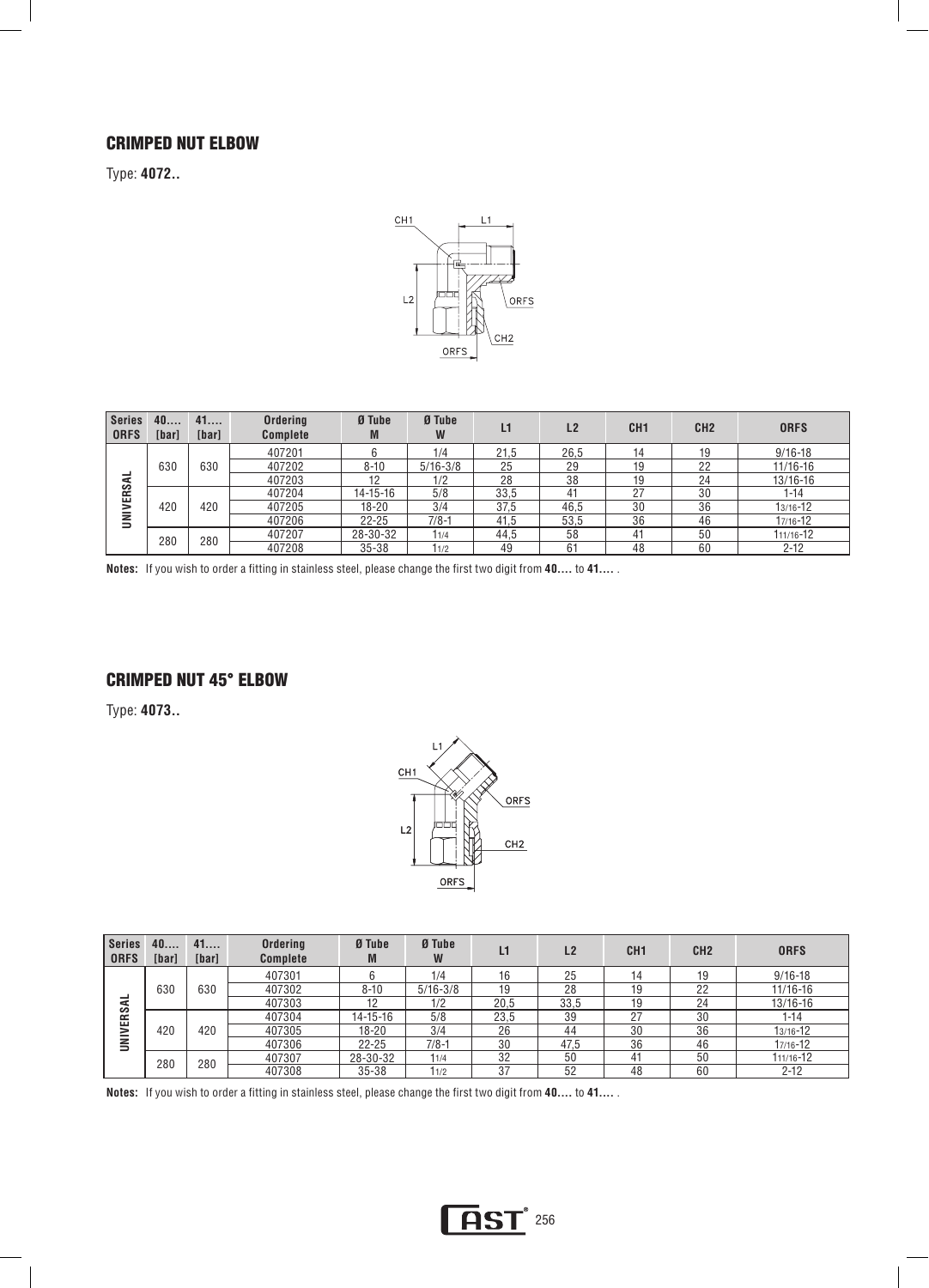### CRIMPED NUT BARREL TEE

Type: **4074..** 



| <b>Series</b><br><b>ORFS</b> | 40<br>[bar] | 41<br>[bar] | <b>Ordering</b><br><b>Complete</b> | Ø Tube<br>M    | Ø Tube<br>W  | L1   | L <sub>2</sub> | CH <sub>1</sub> | CH <sub>2</sub> | <b>ORFS</b>  |
|------------------------------|-------------|-------------|------------------------------------|----------------|--------------|------|----------------|-----------------|-----------------|--------------|
|                              | 630         | 630         | 407401                             |                | 1/4          | 21.5 | 26.5           | 14              | 19              | $9/16 - 18$  |
|                              |             |             | 407402                             | $8 - 10$       | $5/16 - 3/8$ | 25   | 29             | 19              | 22              | $11/16 - 16$ |
| -<br>⋖                       |             |             | 407403                             | 12             | 1/2          | 28   | 38             | 19              | 24              | $13/16 - 16$ |
| ERS.                         | 420         | 420         | 407404                             | $14 - 15 - 16$ | 5/8          | 33,5 | 4 <sup>1</sup> | 27              | 30              | $1 - 14$     |
| $\bar{m}$                    |             |             | 407405                             | $18 - 20$      | 3/4          | 37.5 | 46.5           | 30              | 36              | $13/16 - 12$ |
| ∍                            |             |             | 407406                             | $22 - 25$      | $7/8-1$      | 41,5 | 53,5           | 36              | 46              | 17/16-12     |
|                              | 280         | 280         | 407407                             | 28-30-32       | 11/4         | 44.5 | 58             | 41              | 50              | 111/16-12    |
|                              |             |             | 407408                             | $35 - 38$      | 11/2         | 49   | 61             | 48              | 60              | $2 - 12$     |

**Notes:** If you wish to order a fitting in stainless steel, please change the first two digit from **40....** to **41....** .

#### CRIMPED NUT BRANCH TEE

Type: **4075..** 



| <b>Series</b><br><b>ORFS</b> | 40<br>[bar] | 41<br>[bar] | <b>Ordering</b><br><b>Complete</b> | Ø Tube<br>M    | Ø Tube<br>W  | L1   | L2   | CH <sub>1</sub> | CH <sub>2</sub> | <b>ORFS</b>  |
|------------------------------|-------------|-------------|------------------------------------|----------------|--------------|------|------|-----------------|-----------------|--------------|
|                              | 630         | 630         | 407501                             |                | 1/4          | 21.5 | 26.5 | 14              | 19              | $9/16 - 18$  |
| ₹                            |             |             | 407502                             | $8 - 10$       | $5/16 - 3/8$ | 25   | 29   | 19              | 22              | $11/16 - 16$ |
|                              |             |             | 407503                             | 10             | 1/2          | 28   | 38   | 19              | 24              | 13/16-16     |
| <b>NIVERS</b>                |             | 420         | 407504                             | $14 - 15 - 16$ | 5/8          | 33,5 | 41   | 27              | 30              | 1-14         |
|                              | 420         |             | 407505                             | 18-20          | 3/4          | 37,5 | 46,5 | 30              | 36              | 13/16-12     |
| $\overline{\phantom{0}}$     |             |             | 407506                             | $22 - 25$      | $7/8 - 1$    | 41,5 | 53,5 | 36              | 46              | 17/16-12     |
|                              | 280         | 280         | 407507                             | 28-30-32       | 11/4         | 44,5 | 58   | 41              | 50              | 111/16-12    |
|                              |             |             | 407508                             | $35 - 38$      | 11/2         | 49   | 61   | 48              | 60              | $2 - 12$     |